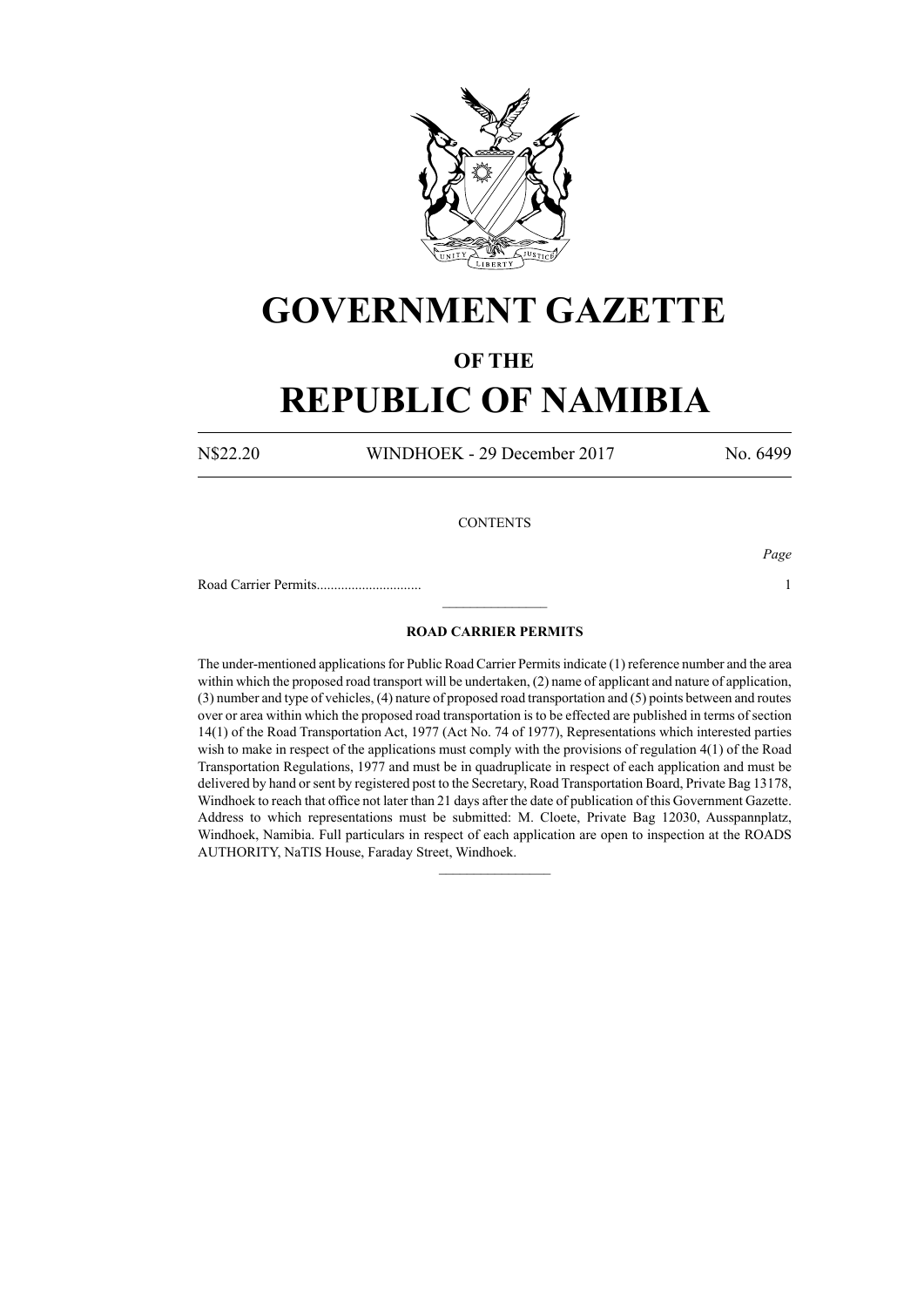App. 152157 (2) A M SHOOMBE 77040300036 (3) PO BOX 63387, WANAHEDA, WINDHOEK, 9000 (4) New Permanent Authorisation (5A) Taxi Passengers (6A) 1 X Sedan (closed top) (7A) 5 passengers: Taxi passengers and their personal luggage - From Golgotha to town and return back.

App. 152160 (2) L N KASHILE 97070500211 (3) PO BOX 63387, WANAHEDA, NAMIBIA (4) New Permanent Authorisation (5A) Taxi Passengers (6A) 1 X Sedan (closed top) (7A) 5 passengers: Taxi passengers and their personal luggage - Within Windhoek Municipal Area.

App. 152162 (2) A NDJAMBA 85040510969 (3) PO BOX 23, RUNDU, NAMIBIA (4) New Permanent Authorisation (5A) Taxi Passengers (6A) 2 X Sedan (closed top) (7A) 5 passengers: Taxi passengers and their personal luggage - From Kaisosi taxi rank to town at Rundu State Hospital and return back.

App. 152166 (2) J N PHELEP 81050510887 (3) PO BOX 23, RUNDU, NAMIBIA (4) New Permanent Authorisation (5A) Taxi Passengers (6A) 2 X Sedan (closed top) (7A) 5 passengers: Taxi passengers and their personal luggage - From Kaisosi Combined School to town at Shoprite and within Rundu Municipal Areas.

App. 152169 (2) M P SHOOMBE 73050400366 (3) PO BOX 63387, WANAHEDA, KATUTURA (4) New Permanent Authorisation (5A) Taxi Passengers (6A) 1 X Sedan (closed top) (7A) 5 passengers: Taxi passengers and their personal luggage - From Okuryangava T79 to Maerua Mall and return back.

App. 152171 (2) J J H SHOOMBE 99081900234 (3) PO BOX 63387, WANAHEDA, WINDHOEK (4) New Permanent Authorisation (5A) Taxi Passengers (6A) 1 X Sedan (closed top) (7A) 5 passengers: Taxi passengers and their personal luggage - From Okuryangava 79 to town City Center and return back.

App. 152172 (2) N N NGUBE 83112610113 (3) PO BOX 4230, WINDHOEK, NAMIBIA (4) New Permanent Authorisation (5A) Taxi Passengers (6A) 1 X Sedan (closed top) (7A) 5 passengers: Taxi passengers and their personal luggage - From Oshakati to Oshikango via Ondangwa and return back.

App. 152174 (2) M N UUPINDI 87051500309 (3) PO BOX 15798, OLUNO, NAMIBIA (4) New Permanent Authorisation (5A) Taxi Passengers (6A) 1 X Station wagon (7A) 7 passengers: Taxi passengers and their personal luggage - From Ondangwa to Omuthiya and return the same route.

App. 152177 (2) M P MUTOTA 86052200421 (3) PO BOX 26643, WINDHOEK, NAMIBIA (4) New Permanent Authorisation (5A) Taxi Passengers (6A) 1 X Combi / Micro bus / Minibus (7A) 16 passengers: Taxi passengers and their personal luggage - From Windhoek to Oshakati and return back.

App. 152178 (2) ONGUMA SAFARI CAMPS (PTY) LTD 20050226 (3) BOX 6784, WINDHOEK (4) New Permanent Authorisation (5A) Tourists (6A) 1 X Station wagon (7A) 11 passengers: Tourists as well as own employees and their personal effects - From Onguma Safari Camp to Etosha (Namutoni. etc) to drop off and pick up and return and Onguma to Tsumeb (Staff) and return.

App. 152180 (2) A AMON 69040500940 (3) PO BOX 1455, OSHAKATI, NAMIBIA (4) New Permanent Authorisation (5A) Taxi Passengers (6A) 1 X Sedan (closed top) (7A) 5 passengers: Taxi passengers and their personal luggage - From Oshakati, Omungwelume to Ongenga and return back.

App. 152183 (2) ONGUMA SAFARI CAMPS (PTY) LTD 20050226 (3) BOX 6784, WINDHOEK (4) New Permanent Authorisation (5A) Tourists (6A) 2 X Combi / Micro bus / Minibus (7A) 11 passengers: Tourists as well as own employees and their personal effects - From Onguma Safari Camp to Etosha (Namutoni. etc) to drop off and pick up and return and Onguma to Tsumeb (Staff) and return.

App. 152184 (2) P O MATHEUS 85071310023 (3) BOX 95388, SOWETO, WINDHOEK, 0000 (4) New Permanent Authorisation (5A) Taxi Passengers (6A) 1 X Bus (single deck) (7A) 22 passengers: Taxi passengers and their personal luggage - From Windhoek to Oranjemund via Aussenkehn and return back.

App. 152185 (2) ONGUMA SAFARI CAMPS (PTY) LTD 20050226 (3) BOX 6784, WINDHOEK (4) New Permanent Authorisation (5A) Tourists (6A) 3 X Combi / Micro bus / Minibus (7A) 11 passengers: Tourists as well as own employees and their personal effects - From Onguma Safari Camp to Etosha (Namutoni. etc) to drop off and pick up and return and Onguma to Tsumeb (Staff) and return.

App. 152186 (2) E NANDEHAMO 74090200598 (3) PO BOX 80887, WINDHOEK, NAMIBIA (4) New Permanent Authorisation (5A) Taxi Passengers (6A) 1 X Sedan (closed top) (7A) 5 passengers: Taxi passengers and their personal luggage - From Goreangab Dam Taxi rank to town and return back the same route.

App. 152188 (2) J NAMUNDJEBO 91101300574 (3) PO BOX 99642, OTJOMUISE, WINDHOEK (4) New Permanent Authorisation (5A) Taxi Passengers (6A) 1 X Sedan (closed top) (7A) 5 passengers: Taxi passengers and their personal luggage - From Otjomuise to town and return back.

App. 152189 (2) L SAKARIA 86020100855 (3) PO BOX 99642, OTJOMUISE, WINDHOEK (4) New Permanent Authorisation (5A) Taxi Passengers (6A) 1 X Sedan (closed top) (7A) 5 passengers: Taxi passengers and their personal luggage - From Otjomuise T358 to town and return back.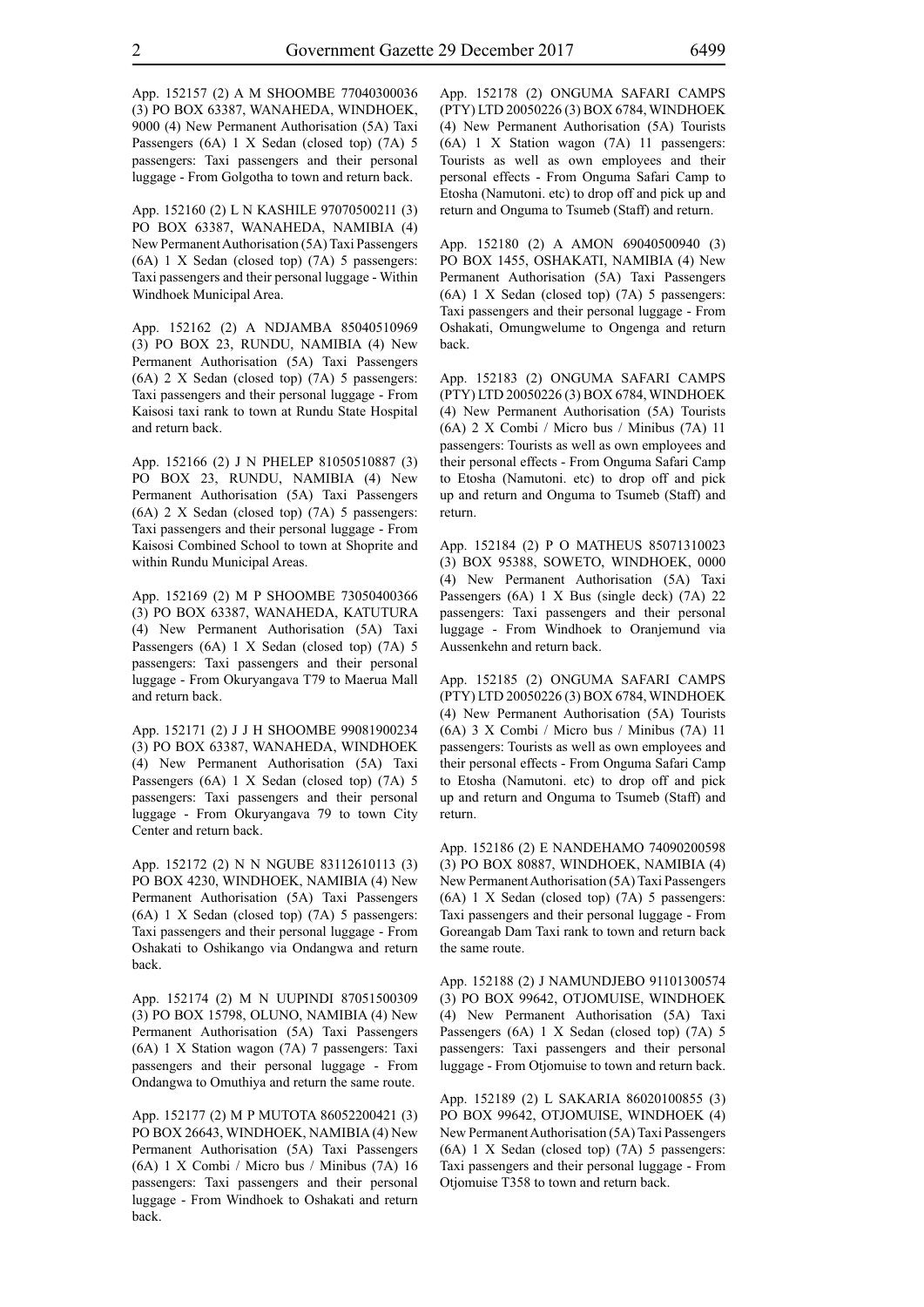App. 152191 (2) JAARUKAKO TOUR & SAFARI CC CC201710556 (3) PO BOX 594, OUTJO, NAMIBIA (4) New Permanent Authorisation (5A) Tourists (6A) 1 X Pick-up (7A) 11 passengers: Tourists and their personal luggage - From Outjo to Okaukuejo and From Okaukuejo to Halali and Namutoni and Onkoshi and return back the same route.

App. 152195 (2) P T NAFUKA 83050410930 (3) PO BOX 428, WINDHOEK, NAMIBIA (4) New Permanent Authorisation (5A) Taxi Passengers (6A) 1 X Sedan (closed top) (7A) 5 passengers: Taxi passengers and their personal luggage - From Khomasdal T28 to Okuryangava T79 and return back.

App. 152197 (2) S N NDAKALAKO 94020900067 (3) PO BOX 60600, KATUTURA, WINDHOEK (4) New Permanent Authorisation (5A) Taxi Passengers (6A) 1 X Sedan (closed top) (7A) 5 passengers: Taxi passengers and their personal luggage - Within Windhoek Municipal Area.

App. 152198 (2) P HAMUTENYA 83070610994 (3) PO BOX 43, OHANGWENA, NAMIBIA, 0000 (4) New Permanent Authorisation (5A) Taxi Passengers (6A) 1 X Combi / Micro bus / Minibus (7A) 16 passengers: Taxi passengers and their personal luggage - Within Windhoek Municipal Areas.

App. 152201 (2) N P SHIPANGA 74062200627 (3) PO BOX 289, ONDANGWA, NAMIBIA (4) New Permanent Authorisation (5A) Taxi Passengers (6A) 1 X Station wagon (7A) 7 passengers: Taxi passengers and their personal luggage - From Ondangwa to Omuthiya and return back.

App. 152202 (2) T S SHAKELA 85020610321 (3) PO BOX 63017, KATUTURA, WINDHOEK (4) New Permanent Authorisation (5A) Taxi Passengers (6A) 1 X Sedan (closed top) (7A) 5 passengers: Taxi passengers and their personal luggage - Within Windhoek Municipal Areas.

App. 152207 (2) F S MULUTA 70060710217 (3) BOX 1127, KEETMANSHOOP, NAMIBIA, 90000 (4) New Permanent Authorisation (5A) Taxi Passengers (6A) 1 X Sedan (closed top) (7A) 5 passengers: Taxi passengers and their personal luggage - Within Keetmanshoop Municipal Areas.

App. 152208 (2) D R V LUMBOMBO 61083010093 (3) PO BOX 1127, KEETMANSHOOP, NAMIBIA (4) New Permanent Authorisation (5A) Taxi Passengers (6A) 1 X Sedan (closed top) (7A) 5 passengers: Taxi passengers and their personal luggage - Within Keetmanshoop Municipal Areas.

App. 152213 (2) ROBBERTS TOURS AND SAFARIS CC CC201710350 (3) BOX 1639, WALVIS BAY (4) New Permanent Authorisation (5A) Tourists (6A) 5 X Station wagon (7A) 5 passengers: Tourists as well as their personal luggage on pre-bokked tours - From Walvis Bay/ Rooikop Airport and/or Windhoek/Hosea Kutako International to different tourist destinations situated within the Republic of Namibia.

App. 152214 (2) JOHN'S TOURS CLOSE CORPORATION CC201514616 (3) BOX 1426, WALVIS BAY (4) New Permanent Authorisation (5A) Tourists (6A) 5 X Station wagon (7A) 5 passengers: Tourists as well as their personal luggage on pre-booked tours - From Walvis Bay/ Rooikop Airport and/or Windhoek/Hosea Kutako International to different tourist destinations situated within the Republic of Namibia.

App. 152224 (2) AYTOBEE TRANSFERS AND TOURS CC 201709861 (3) BOX 26485, WINDHOEK, 0000 (4) New Permanent Authorisation (5A) Tourists (6A) 1 X Sedan (closed top) (7A) 5 passengers: From Windhoek and / or Hosea Kutako International Airport or others Airport to Hotels, B & B Guest houses to Tourists attraction places situated within the Republic of Namibia for a minimum of 3 days with Tour Operator as pre-booked and return

App. 152229 (2) NAMIB CRUISER SAFARIS CC CC201512843 (3) PO BOX 31391, PIONIERSPARK, WINDHOEK (4) New Permanent Authorisation (5A) Tourists (6A) 1 X Station wagon (7A) 10 passengers: Tourists and their personal luggage - From Windhoek to Okahandja, Otjiwarongo, Tsumeb, Namutoni, Hauli, Outjo, Kamanjab, Khoriaxs, Uis, Henties Bay, Swakopmund, Walvis Bay, Usakos, Karibib, Solitaire, Sesriem, Maltahöhe, Aus, Lüderitz, Keetmanshoop, Grunau, Noordoerwer, Karasburg, Ariamsvlei, Mariental, Rehoboth, Okaweuto and return back to Windhoek.

App. 152231 (2) NAMIB CRUISER SAFARIS CC CC201512843 (3) PO BOX 31391, PIONIERSPARK, WINDHOEK (4) New Permanent Authorisation (5A) Tourists (6A) 1 X Station wagon (7A) 7 passengers: Tourists and their personal luggage - From Windhoek to Okahandja, Otjiwarongo, Tsumeb, Namutoni, Hauli, Outjo, Kamanjab, Khoriaxs, Uis, Henties Bay, Swakopmund, Walvis Bay, Usakos, Karibib, Solitaire, Sesriem, Maltahöhe, Aus, Lüderitz, Keetmanshoop, Grunau, Noordoerwer, Karasburg, Ariamsvlei, Mariental, Rehoboth, Okaweuto and return back to Windhoek.

App. 152235 (2) E SHEKUZA 75102500600 (3) PO BOX 1772, TSUMEB, NAMIBIA (4) New Permanent Authorisation (5A) Taxi Passengers (6A) 1 X Sedan (closed top) (7A) 5 passengers: Taxi passengers and their personal luggage - From Tsumeb Ondundu Location and within Tsumeb Municipal Areas.

App. 152236 (2) E SHEKUZA 75102500600 (3) PO BOX 1772, TSUMEB, NAMIBIA (4) New Permanent Authorisation (5A) Taxi Passengers (6A) 1 X Sedan (closed top) (7A) 5 passengers: Taxi passengers and their personal luggage - From Nomtsoub taxi rank to town and return back.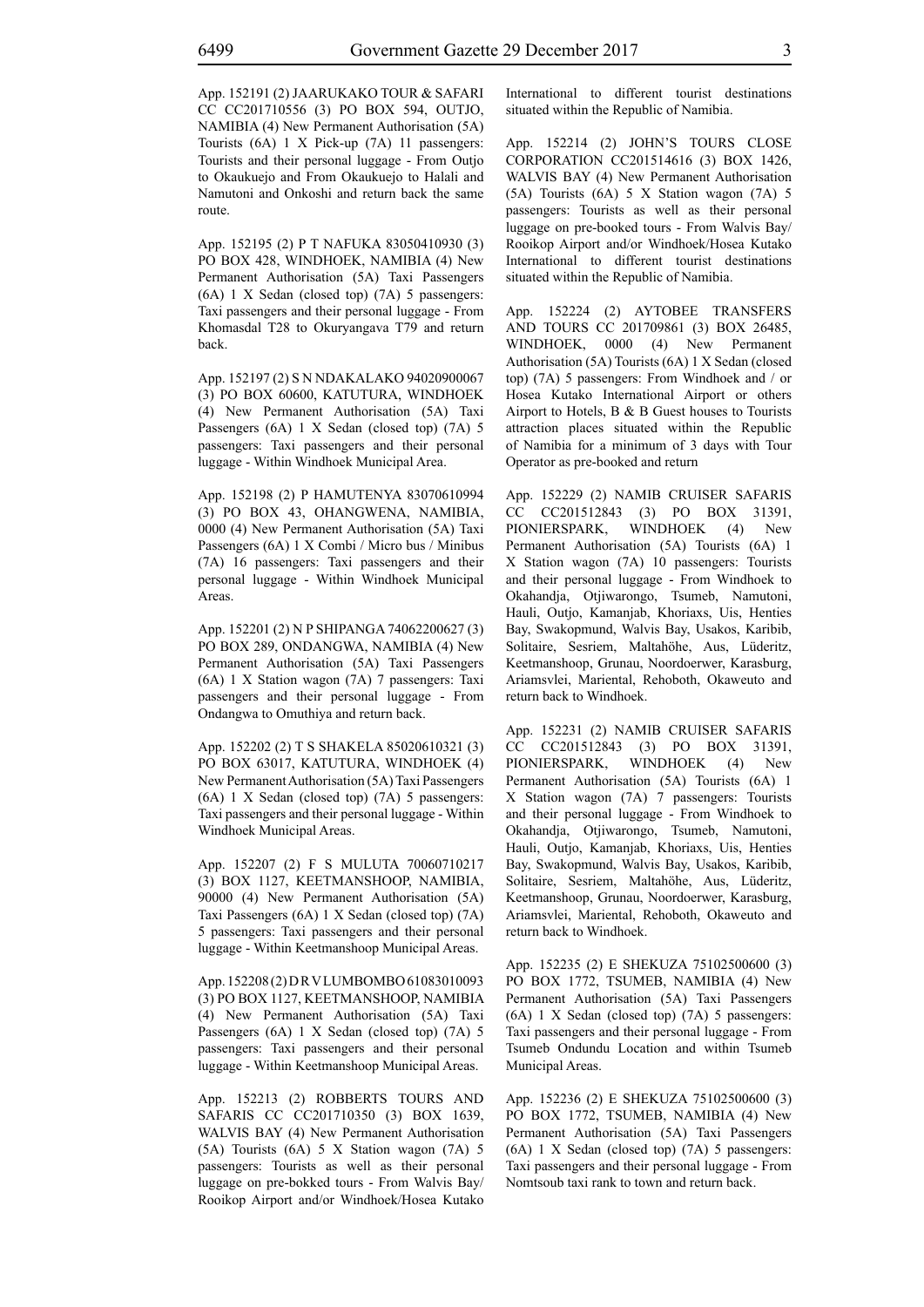App. 152239 (2) E SHEKUZA 75102500600 (3) PO BOX 1772, TSUMEB, NAMIBIA (4) New Permanent Authorisation (5A) Taxi Passengers (6A) 1 X Sedan (closed top) (7A) 5 passengers: Taxi passengers and their personal luggage - From Woermann Taxi rank to Tsumeb State Hospital and return back.

App. 152240 (2) EKONOLUX BUS RENTAL CC CC20011897 (3) BOX 3303, WALVIS BAY (4) New Permanent Authorisation (5A) Employees (6A) 1 X Bus (single deck) (7A) 66 passengers: Employees in the employ of China Harbour Engineering Company and Tunacor Fisheries as well as their personal effects - From their places of recidents situated within Walvis Bay and Swakopmund to their places of business situated between Walvis Bay and Walvis Bay Harbour and Swakopmund and return via the same route.

App. 152241 (2) E SHEKUZA 75102500600 (3) PO BOX 1772, TSUMEB, NAMIBIA (4) New Permanent Authorisation (5A) Taxi Passengers (6A) 1 X Sedan (closed top) (7A) 5 passengers: Taxi passengers and their personal luggage - Within Tsumeb Municipal Areas.

App. 152242 (2) EKONOLUX BUS RENTAL CC CC20011897 (3) BOX 3303, WALVIS BAY (4) New Permanent Authorisation (5A) Employees (6A) 1 X Bus (single deck) (7A) 60 passengers: Employees in the employ of China Harbour Engineering Company and Tunacor Fisheries as well as their personal effects - From their places of recidents situated within Walvis Bay and Swakopmund to their places of business situated between Walvis Bay and Walvis Bay Harbour and Swakopmund and return via the same route.

App. 152243 (2) L MOKHATU 89091300191 (3) PO BOX 5809, AUSSPANNPLATZ, WINDHOEK (4) New Permanent Authorisation (5A) Taxi Passengers (6A) 1 X Sedan (closed top) (7A) 5 passengers: Taxi passengers and their personal luggage - From Otjomuise T361 to Suiderhof T581 and return back.

App. 152244 (2) R LEBEREKI 84011310026 (3) BOX 5809, AUSSPANNPLATZ, WINDHOEK (4) New Permanent Authorisation (5A) Taxi Passengers (6A) 1 X Sedan (closed top) (7A) 5 passengers: Taxi passengers and their personal luggage - From Havana Taxi rank to town at CBD taxi rank and return back.

App. 152252 (2) S N SHETWAADHA 890721- 00565 (3) PO BOX 1640, OTJIWARONGO, NAMIBIA (4) New Permanent Authorisation (5A) Taxi Passengers (6A) 1 X Sedan (closed top) (7A) 5 passengers: Taxi passengers and their personal luggage - Within Otjiwarongo Municipal Areas.

App. 152253 (2) G K JOHANNES 82080410547 (3) PO BOX 2410, OSHIKANGO, NAMIBIA (4) New Permanent Authorisation (5A) Taxi Passengers (6A) 1 X Sedan (closed top) (7A) 5 passengers: Taxi passengers and their personal luggage - From Okongo to Omungwelume and return back.

App. 152258 (2) M KAKENGU 71020400080 (3) PO BOX 1053, OUTAPI, NAMIBIA (4) New Permanent Authorisation (5A) Taxi Passengers (6A) 1 X Sedan (closed top) (7A) 5 passengers: Taxi passengers and their personal luggage - From Outapi to Okahao and return back.

App. 152260 (2) F SAKARIA 64090200814 (3) PO BOX 7, OMUTHIYA, NAMIBIA (4) New Permanent Authorisation (5A) Taxi Passengers (6A) 1 X Combi / Micro bus / Minibus (7A) 10 passengers: Taxi passengers and their personal luggage - From Omuthiya to Ondangwa and return back.

App. 152265 (2) O SHIPANGA 64071500131 (3) BOX 62569, KATUTURA, WINDHOEK (4) New Permanent Authorisation (5A) Taxi Passengers (6A) 1 X Sedan (closed top) (7A) 5 passengers: Taxi passengers and their personal luggage - Within Windhoek Municipal Areas.

App. 152269 (2) P MUNENGUNI 75083100312 (3) PO BOX 27565, WINDHOEK, NAMIBIA (4) New Permanent Authorisation (5A) Taxi Passengers (6A) 1 X Combi / Micro bus / Minibus (7A) 16 passengers: Taxi passengers and their personal luggage - From Windhoek to Ondangwa and return back.

App. 152271 (2) E NAMBOGA 83092210287 (3) PO BOX 27565, WINDHOEK, NAMIBIA (4) New Permanent Authorisation (5A) Taxi Passengers (6A) 1 X Combi / Micro bus / Minibus (7A) 16 passengers: Taxi passengers and their personal luggage - From Monte Cristo service station to Ondangwa and return the same route.

App. 152276 (2) H N AMWEENYE 71051900239 (3) PO BOX 1879, OTJIWARONGO, NAMIBIA (4) New Permanent Authorisation (5A) Taxi Passengers (6A) 1 X Sedan (closed top) (7A) 5 passengers: Taxi passengers and their personal luggage - Within Otjiwarongo Municipal Areas.

App. 152278 (2) S NDJENE 85121810644 (3) PO BOX 60196, KATUTURA, WINDHOEK (4) New Permanent Authorisation (5A) Taxi Passengers (6A) 1 X Station wagon (7A) 7 passengers: Taxi passengers and their personal luggage: From taxi rank T621 Kleine Kuppe to Okuryangava taxi rank T56 via town with Windhoek Municipal Area.

App. 152283 (2) KILUBI SAFARI CC. CC9500417 (3) PO BOX 80674, OLYMPIA, WINDHOEK, NAMIBIA, 0000 (4) New Permanent Authorisation (5A) Tourists (6A) 1 X Station wagon (7A) 9 passengers: Tourists and their personal luggage from Windhoek and Hosea Kutako International Airport to various places within Namibia and neighbouring coutries and return.

App. 152288 (2) M T SHILONGO 77101800556 (3) PO BOX 8743, BACHBRECTH, WINDHOEK (4) New Permanent Authorisation (5A) Taxi Passengers (6A) 1 X Sedan (closed top) (7A) 5 passengers: Taxi passengers and their personal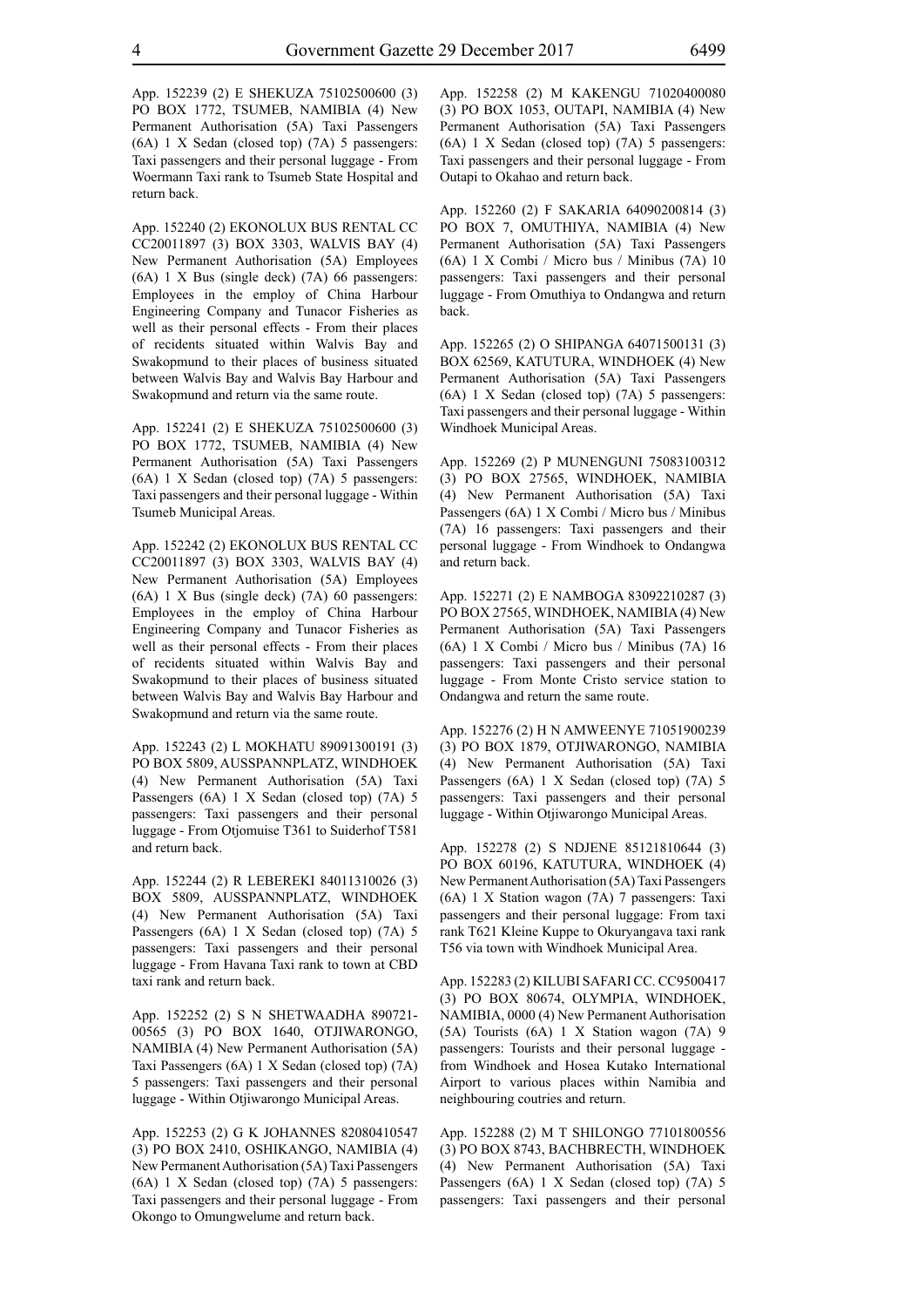luggage - Between City Centre and Kleine Kuppe and Grove and return back the same route.

App. 152289 (2) M IMMANUEL 75091900713 (3) PO BOX 3385, OTJIWARONGO, NAMIBIA (4) New Permanent Authorisation (5A) Taxi Passengers (6A) 2 X Sedan (closed top) (7A) 5 passengers: Taxi passengers and their personal luggage - Within Otjiwarongo Municipal Areas.

App. 152290 (2) HSS TOURS SERVICES CC. 20170833 (3) BOX 24607, WINDHOEK (4) New Permanent Authorisation (5A) Tourists (6A) 2 X Station wagon (7A) 8 passengers: Tourists and their personal luggage - From Windhoek to hotels, Lodges and Guesthouses in borders of Namibia to various places in Namibia and return.

App. 152296 (2) J MUMANGENI 73041700239 (3) PO BOX 7368, WALVIS BAY, NAMIBIA (4) New Permanent Authorisation (5A) Taxi Passengers (6A) 1 X Sedan (closed top) (7A) 5 passengers: Taxi passengers and their personal luggage - From Walvis Bay to Swakopmund and Arandia and return back the same route.

App. 152297 (2) D L MAASDORP 68062900703 (3) PO BOX 3104, REHOBOTH, NAMIBIA (4) New Permanent Authorisation (5A) Taxi Passengers (6A) 2 X Sedan (closed top) (7A) 5 passengers: Taxi passengers and their personal luggage - Within Rehoboth Municipal Areas.

App. 152298 (2) J R C CAMM 86061601344 (3) PO BOX 8549, WALVIS BAY, NAMIBIA (4) New Permanent Authorisation (5A) Taxi Passengers (6A) 2 X Sedan (closed top) (7A) 5 passengers: Taxi passengers and their personal luggage - Within Walvis Bay Municipal Areas.

App. 152301 (2) R M SHEYA 83121010317 (3) BOX 7884, WINDHOEK, NAMIBIA (4) New Permanent Authorisation (5A) Taxi Passengers (6A) 1 X Sedan (closed top) (7A) 5 passengers: Taxi passengers and their personal luggage - From Golgotha T22 to Mixed Settlement and Kleine Kuppe and return back.

App. 152302 (2) A A NEKOMBA 66080200872 (3) PO BOX 27947, WINDHOEK, NAMIBIA (4) New Permanent Authorisation (5A) Taxi Passengers (6A) 1 X Sedan (closed top) (7A) 5 passengers: Taxi passengers and their personal luggage - From Wanaheda T10 to Academia Taxi rank and return back.

App. 152303 (2) P T NEPANDO 93111600537 (3) PO BOX 16227, ONAYENA, OSHAKATI (4) New Permanent Authorisation (5A) Taxi Passengers (6A) 1 X Sedan (closed top) (7A) 5 passengers: Taxi passengers and their personal luggage - From Oshakati State Hospital to Ondangwa Taxi rank and return back.

App. 152304 (2) FABREZIO TOURS & TRANS-FERS CC CC201601771 (3) BOX 72176, KHO-MAS GROVE, WINDHOEK (4) New Permanent Authorisation (5A) Tourists (6A) 1 X Sedan (closed top) (7A) 5 passengers: Tourists and their personal luggage - From Windhoek to Hotels, Guesthouses, Aiports and places situated within Namibia in places on the of Namibia with neighbouring countries and retun to the places of embakation subject to;

App. 152306 (2) P T NEPANDO 93111600537 (3) PO BOX 16227, ONAYENA, OSHAKATI (4) New Permanent Authorisation (5A) Taxi Passengers (6A) 1 X Sedan (closed top) (7A) 5 passengers: Taxi passengers and their personal luggage - From Oshakati T6 State Hospital to Taxi rank No. 3 and Taxi rank no 6 and return back.

App. 152309 (2) O J AIRPORT TRANSPORT AND SHUTTLE SERVICSE 20127684 (3) PO BOX 27020, WINDHOEK, NAMIBIA, 0000 (4) New Permanent Authorisation (5A) Taxi Passengers (6A) 1 X Sedan (closed top) (7A) 5 passengers: Taxi passengers and their personal luggage - From Windhoek (Town) to Hosea International Airport and back.

App. 152312 (2) I E N MUNDJELE 92051300062 (3) PO BOX 22898, WINDHOEK, NAMIBIA (4) New Permanent Authorisation (5A) Taxi Passengers (6A) 1 X Sedan (closed top) (7A) 5 passengers: Taxi passengers and their personal luggage - From Hochland Park to town at CBD T717 and within Windhoek Municipal Areas.

App. 152315 (2) H KATENDA 80111010322 (3) PO BOX 90125, ONGWEDIVA, NAMIBIA (4) New Permanent Authorisation (5A) Taxi Passengers (6A) 1 X Sedan (closed top) (7A) 5 passengers: Taxi passengers and their personal luggage - From Kandjengendi to town and within Oshakati Municipal Areas.

App. 152317 (2) F V KAENGOMBE 74050300656 (3) PO BOX 1757, GOBABIS, NAMIBIA (4) New Permanent Authorisation (5A) Taxi Passengers (6A) 1 X Sedan (closed top) (5B) Taxi Passengers (6B) 1 X Sedan (closed top) (7A) 5 passengers: Taxi passengers and their personal luggage - Within Gobabis Municipal Areas. (7B) 5 passengers: From Namibia, Caprivi, Andara

App. 152319 (2) TWINSPARK INVESTMENT CC CC20110698 (3) PO BOX 41097, AUSS-PANNPLATZ, WINDHOEK (4) New Permanent Authorisation (5A) Taxi Passengers (6A) 1 X Sedan (closed top) (7A) 5 passengers: Taxi passengers and their personal luggage - From Katutura Taxi rank to town at Wernhil Park and within Windhoek Municipal Areas.

App. 152320 (2) TWINSPARK INVESTMENT CC CC20110698 (3) PO BOX 41097, AUSS-PANNPLATZ, WINDHOEK (4) New Permanent Authorisation (5A) Taxi Passengers (6A) 1 X Bus (single deck) (7A) 24 passengers: Taxi passengers and their personal luggage - From Windhoek to Ondangwa and Oshakati and return the same route.

App. 152322 (2) F AMADHILA 79070310600 (3) PO BOX 3039, ONDANGWA, NAMIBIA (4) New Permanent Authorisation (5A) Taxi Passengers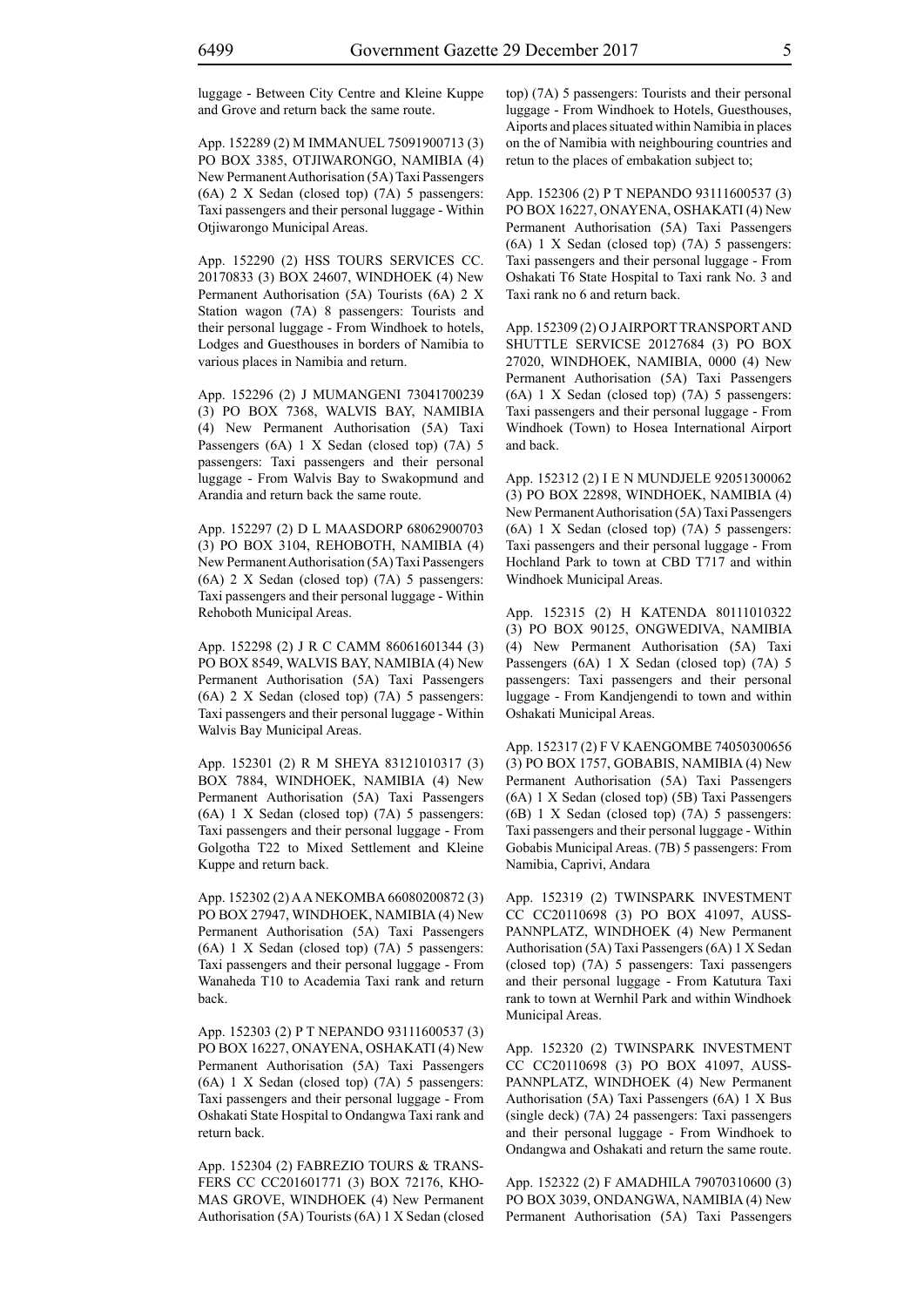(6A) 1 X Sedan (closed top) (7A) 5 passengers: Taxi passengers and their personal luggage - From Oshakati to Ondangwa and Oshikango and return

App. 152324 (2) P KAZAO 88062300358 (3) PO BOX 28243, AViS VALLeY, WINDHOEK, 0000 (4) New Permanent Authorisation (5A) Taxi Passengers (6A) 1 X Sedan (closed top) (7A) 5 passengers: Taxi passengers and their personal luggage - From Katutura T37 to town at Taxi rank No. 710 and return back.

App. 152325 (2) N I KAYUHWA 88090500447 (3) BOX 95345, SOWETO, WINDHOEK (4) New Permanent Authorisation (5A) Taxi Passengers (6A) 1 X Sedan (closed top) (7A) 5 passengers: Taxi passengers and their personal luggage - From Hakahana Taxi rank to town at Shoprite taxi rank and return back.

App. 152328 (2) CHAMELEON SAFARIS NAMIBIA CC CC950459 (3) PO BOX 6107, WINDHOEK, NAMIBIA (4) New Permanent Authorisation (5A) Tourists (6A) 1 X Station wagon (7A) 7 passengers: Tourists and their personal luggage - From Windhoek to Okahandja-Otjiwarongo-Outjo-Etosha-Opuwo-Swakopmund-Karibib-Usakos-Walvis Bay-Sossousvlei-Lüderitz-Aus-Mariental-Keetmanshoop-Rehoboth and return back to Windhoek.

App. 152329 (2) NDEUTAPO TRANSFERS AND TOURS CC201502277 (3) BOX 131036, EENHANA, 0000 (4) New Permanent Authorisation (5A) Tourists (6A) 1 X Pick-up (7A) 11 passengers: Tourists as well as their personal luggage - Within Etosha Game Park and surroundings on pre-booked tours and on request to places situated within the Republic of Namibia and return to the place of embarkation.

App. 152333 (2) D I SHALUKENI 78120310160 (3) PO BOX 64049, KATUTURA, WINDHOEK (4) New Permanent Authorisation (5A) Taxi Passengers (6A) 1 X Sedan (closed top) (7A) 5 passengers: Taxi passengers and their personal luggage - From Katutura to town and within Windhoek Municipal Areas.

App. 152335 (2) W A AMUKOTO 91040800416 (3) PO BOX 21202, WINDHOEK, NAMIBIA (4) New Permanent Authorisation (5A) Taxi Passengers (6A) 1 X Sedan (closed top) (7A) 5 passengers: Taxi passengers and their personal luggage - From Hakahana to town and within Windhoek Municipal **Areas**.

App. 152336 (2) I E N MUNDJELE 92051300062 (3) PO BOX 22898, WINDHOEK, NAMIBIA (4) New Permanent Authorisation (5A) Taxi Passengers (6A) 1 X Sedan (closed top) (7A) 5 passengers: Taxi passengers and their personal luggage - From Rocky Crest to the nearest School such as UNAM main campus and within Windhoek Municipal Areas.

App. 152337 (2) SUNSHINE TOURS (PTY) LTD. CC20120658 (3) PO BOX 5199, WINDHOEK, NAMIBIA (4) New Permanent Authorisation (5A) Tourists (6A) 1 X Pick-up (7A) 9 passengers: Tourists and their personal luggage - From Windhoek and /or Hosea Kutako International Airport and/ or other Aiports in Namibia on prebooked tours within a minimum duration of three days to places situated within Namibia including places on the borders on Namibia within countries and return to the places of embarkation subject;

App. 152343 (2) HSS TOURS SERVICES CC. 20170833 (3) BOX 24607, WINDHOEK (4) New Permanent Authorisation (5A) Tourists (6A) 1 X Station wagon (7A) 7 passengers: Tourists and their personal luggage - From Windhoek to hotels, Lodges and Guesthouses in borders of Namibia to various places in Namibia and return.

App. 152350 (2) E NEHALE 60103100032 (3) BOX 5591, SOWETO, WINDHOEK (4) New Permanent Authorisation (5A) Taxi Passengers (6A) 1 X Sedan (closed top) (7A) 5 passengers: Taxi passengers and their personal luggage - From Katutura, Wernhil Park and Shoprite.

App. 152354 (2) TOWN CAB TRASFERS AND TOURS CC. CC201709805 (3) PO BOX 95070, SOWETO, WINDHOEK (4) New Permanent Authorisation (5A) Tourists (6A) 1 X Combi / Micro bus / Minibus (7A) 14 passengers: Tourists and their personal luggage - From Windhoek to Hosea Kutako International Airport, Soussusvlei, Swakopmund, Walvis Bay, Lüderitz, Etosha Park and return back to Windhoek.

App. 152356 (2) E P SHILONGOH 60050100858 (3) PO BOX 1249, WALVIS BAY, KUISEBMUND (4) New Permanent Authorisation (5A) Taxi Passengers (6A) 1 X Combi / Micro bus / Minibus (7A) 14 passengers: Taxi passengers and their personal luggage - From Walvis Bay to Ondangwa, Oshakati and Oshikango and return back.

App. 152358 (2) J M HAKENYE 90070900469 (3) PO BOX 3392, WINDHOEK, NAMIBIA (4) New Permanent Authorisation (5A) Taxi Passengers (6A) 1 X Sedan (closed top) (7A) 5 passengers: Taxi passengers and their personal luggage - From Okuryangava T63 and Katutura T29 to town and back.

App. 152359 (2) E SHEYA 66102600266 (3) PO BOX 8056, WINDHOEK, BACHBRECHT (4) New Permanent Authorisation (5A) Taxi Passengers (6A) 1 X Sedan (closed top) (7A) 5 passengers: Taxi passengers and their personal luggage - Within Windhoek Municipal Area.

App. 152361 (2) T MOKHATU 58111200900 (3) PO BOX 5809, AUSSPANNPLATZ, WINDHOEK (4) New Permanent Authorisation (5A) Taxi Passengers (6A) 1 X Sedan (closed top) (7A) 5 passengers: Taxi passengers and their personal luggage - From Goreangab Dam Taxi rank to City Centre and back.

back.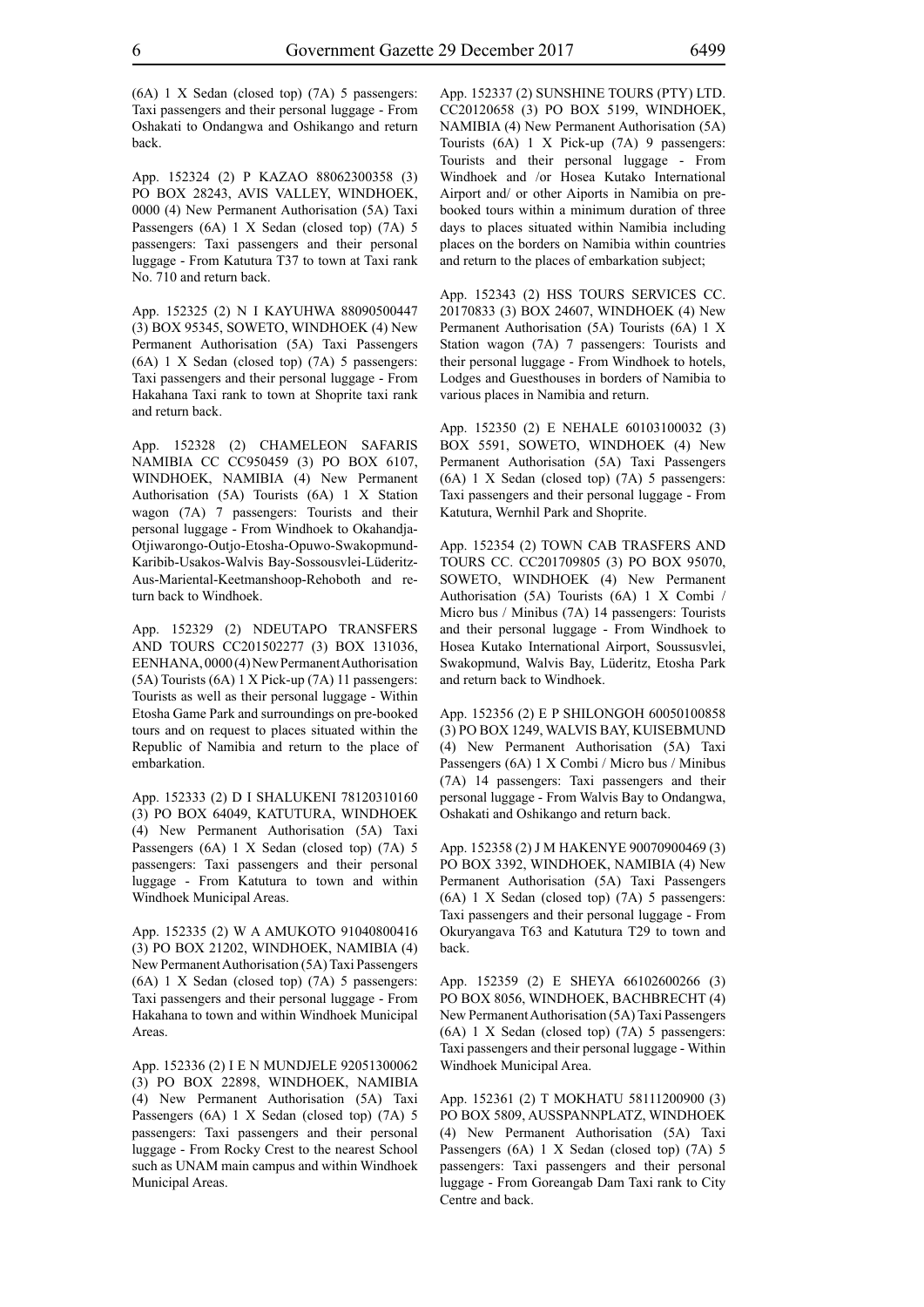App. 152362 (2) F SIMANA 87042400119 (3) BOX 5809, AUSSPANNPLATZ, WINDHOEK (4) New Permanent Authorisation (5A) Taxi Passengers (6A) 1 X Sedan (closed top) (7A) 5 passengers: Taxi passengers and their personal luggage - From Havana to City Centre and back.

App. 152367 (2) CHAKARA INVESTMENT CC 20170842 (3) PO BOX 25845, WINDHOEK (4) New Permanent Authorisation (5A) Taxi Passengers (6A) 2 X Sedan (closed top) (7A) 5 passengers: Taxi passengers and their personal luggage - From rank taxi 88 Okuryangava Okahadja Park to town within Windhoek Municipal Area.

App. 152370 (2) D SALOM 82012710352 (3) PO BOX 5549, ONGWEDIVA, NAMIBIA, 9000 (4) New Permanent Authorisation (5A) Taxi Passengers (6A) 1 X Sedan (closed top) (7A) 5 passengers: Taxi passengers and their personal luggage - From Oshakati to Ondangwa via Ongwediva.

App. 152372 (2) B L MUTEMWA 64060601748 (3) PO BOX 2091, NGWEZE, KATIMA MULILO (4) New Permanent Authorisation (5A) Taxi Passengers (6A) 1 X Sedan (closed top) (7A) 5 passengers: Taxi passengers and their personal luggage - Within Katima Mulilo Municipal Areas.

App. 152375 (2) S HIPONDOKA 81090510586 (3) PO BOX 96070, WINDHOEK, NAMIBIA (4) New Permanent Authorisation (5A) Taxi Passengers (6A) 1 X Sedan (closed top) (7A) 5 passengers: Taxi passengers and their personal luggage - From Suiderhof T58 to Pioneerspark T474 and return the same route.

App. 152376 (2) S HIPONDOKA 81090510586 (3) PO BOX 96070, WINDHOEK, NAMIBIA (4) New Permanent Authorisation (5A) Taxi Passengers (6A) 1 X Sedan (closed top) (7A) 5 passengers: Taxi passengers and their personal luggage - From Suiderhof T581 to Rocky Crest T406 and return back.

App. 152399 (2) TRAVEL TIME GRAPHIX CC CC20070170 (3) BOX 3024, VINETA, SWAKOP-MUND (4) New Permanent Authorisation (5A) Tourists (6A) 1 X Station wagon (7A) 10 passengers: Tourists as well as their personal luggage - From Swakopmund to hotels, lodges and/ or boarding houses and places within the Republic of Namibia and return.

App. 152402 (2) S M SHININGENI 81031410155 (3) PO BOX 1267, OKAHANDJA, NAMIBIA (4) New Permanent Authorisation (5A) Taxi Passengers (6A) 1 X Sedan (closed top) (7A) 5 passengers: Taxi passengers and their personal luggage - Within Okahandja Municipal Area.

App. 152407 (2) M S MOKAXWA 86111200763 (3) BOX 2510, WALVIS BAY, 0000 (4) New Permanent Authorisation (5A) Taxi Passengers (6A) 1 X Sedan (closed top) (7A) 5 passengers: Passengers and their luggage - From Walvis Bay Municipal Area to Swakopmund and return.

App. 152408 (2) A J BARRY 53081700582 (3) PO BOX 231, MARIENTAL, NAMIBIA (4) New Permanent Authorisation (5A) Taxi Passengers (6A) 1 X Sedan (closed top) (7A) 5 passengers: Taxi passengers and their personal luggage - Within Mariental Municipal Areas.

App. 152409 (2) N B BARRY 85121210132 (3) PO BOX 231, MARIENTAL, NAMIBIA (4) New Permanent Authorisation (5A) Taxi Passengers (6A) 1 X Sedan (closed top) (7A) 5 passengers: Taxi passengers and their personal luggage - Within 50 Km radius in the Mariental Municipal Areas.

App. 152411 (2) F J ZUZE 86090901407 (3) PO BOX 1044, TSUMEB, NAMIBIA (4) New Permanent Authorisation (5A) Taxi Passengers (6A) 1 X Sedan (closed top) (7A) 5 passengers: Taxi passengers and their personal luggage - Within Tsumeb Municipal Arears.

App. 152412 (2) KALLIE TRANSPORT CC CC20111408 (3) PO BOX 3975, WALVIS BAY, NAMIBIA (4) New Permanent Authorisation (5A) Tourists (6A) 1 X Station wagon (7A) 8 passengers: Tourist and their personal luggage - From Windhoek International Airport to tourist destinations in Namibia- Otjiwarongo- Etosha-Omaruru-Swakopmund-Sossvlei and Naankuse and return the same route.

App. 152414 (2) KALLIE TRANSPORT CC CC20111408 (3) PO BOX 3975, WALVIS BAY, NAMIBIA (4) New Permanent Authorisation (5A) Tourists (6A) 1 X Combi / Micro bus / Minibus (7A) 14 passengers: Tourist and their personal luggage - From Windhoek International Airport to tourist destinations in Namibia- Otjiwarongo- Etosha-Omaruru-Swakopmund-Sossvlei and Naankuse and return the same route.

App. 152431 (2) J T MOKAXWA 89072300912 (3) PO BOX 3896, WALVIS BAY, 0000 (4) New Permanent Authorisation (5A) Taxi Passengers (6A) 1 X Sedan (closed top) (7A) 5 passengers: Passengers and their luggage - From Walvis Bay Municipal Area to Swakopmund and return.

App. 152436 (2) P S HAIXWEMA 94103000546 (3) PO BOX 50469, BACHBRECHT, WINDHOEK (4) New Permanent Authorisation (5A) Taxi Passengers (6A) 1 X Sedan (closed top) (7A) 5 passengers: Taxi passengers and their personal luggage - From Ombili Taxi rank to town at Shoprite Taxi rank and within Windhoek Municipal Areas.

App. 152439 (2) P JUNIAS 91101500085 (3) PO BOX 646, ONDANGWA, NAMIBIA (4) New Permanent Authorisation (5A) Taxi Passengers (6A) 1 X Sedan (closed top) (7A) 5 passengers: Taxi passengers and their personal luggage - From Omuthiya to Ondangwa and return back.

App. 152441 (2) O T SHIMWEFELENI 890819- 00692 (3) PO BOX 1159, OHANGWENA, NAMIBIA (4) New Permanent Authorisation (5A) Taxi Passengers (6A) 1 X Sedan (closed top) (7A) 5 passengers: Taxi passengers and their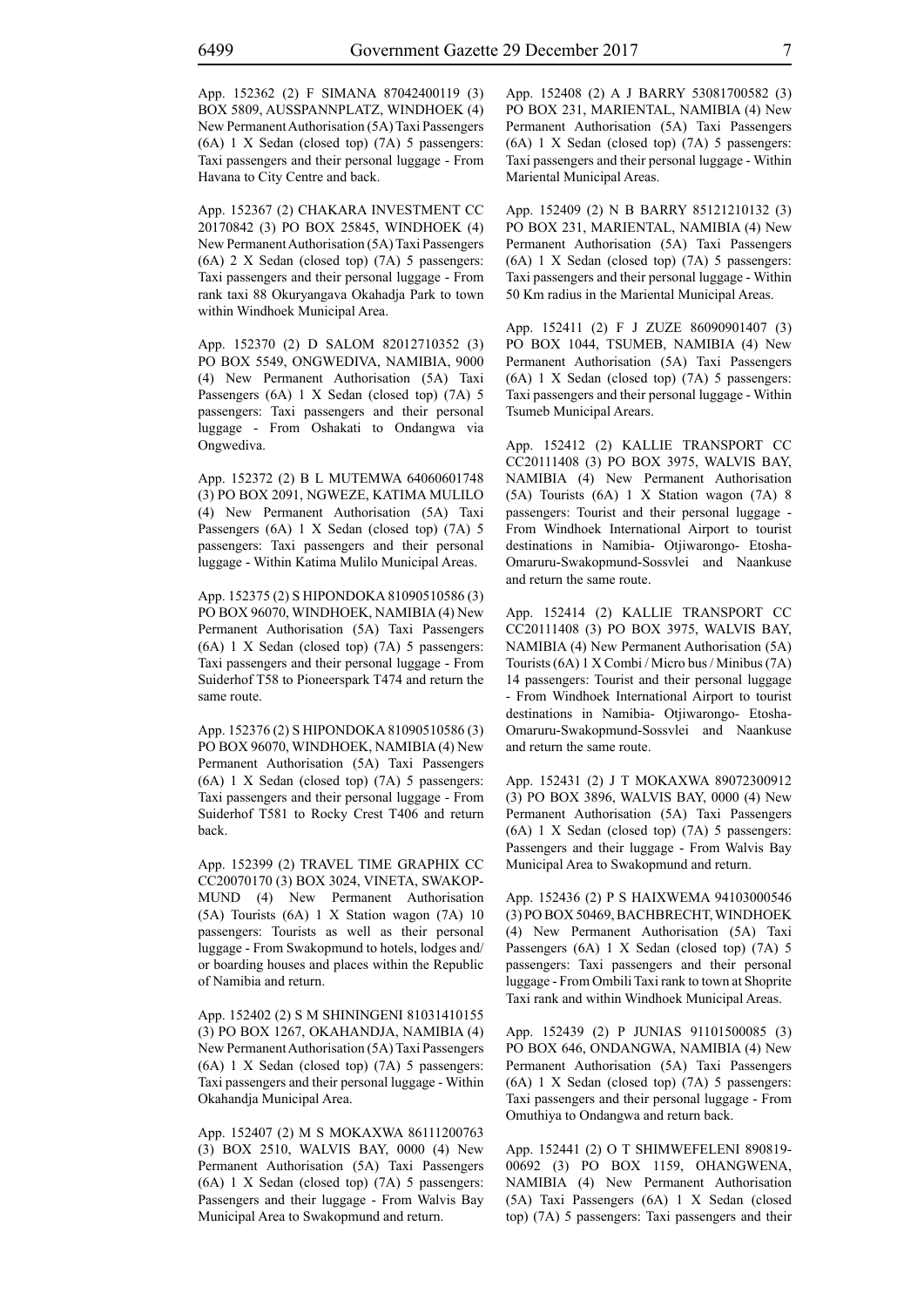personal luggage - From Oshakati to Ondangwa via Ongwediva and return back.

App. 152442 (2) A JUNIAS 88111700393 (3) PO BOX 646, ONDANGWA, NAMIBIA (4) New Permanent Authorisation (5A) Taxi Passengers (6A) 1 X Sedan (closed top) (7A) 5 passengers: Taxi passengers and their personal luggage - From Onukumbula to Ondangwa and return back.

App. 152447 (2) S N MUNDJEGO 89060200535 (3) BOX 3967, WALVIS BAY, 0000 (4) New Permanent Authorisation (5A) Taxi Passengers (6A) 1 X Sedan (closed top) (7A) 5 passengers: Passengers and their luggage - From Walvis Bay Municipal Area to Swakopmund and return.

App. 152449 (2) T N HAUKONGO 82051510644 (3) BOX 796, WALVIS BAY, 0000 (4) New Permanent Authorisation (5A) Taxi Passengers (6A) 1 X Sedan (closed top) (7A) 5 passengers: Taxi and their personal luggage - From Walvis Bay to Swakopmund and return

App. 152450 (2) PCH SAFARI AND TOURS CC 2001710452 (3) BOX 50680, BACHBRECHT, 00000 (4) New Permanent Authorisation (5A) Tourists (6A) 3 X Station wagon (7A) 11 passengers: Tourists as well as their personal luggage - From Windhoek and/or the Hosea Kutako International Airport to Etosha, Swakopmund, Sossosvlei, As pre-booked to various places situated within the Republic of Namibia including places and return.

App. 152452 (2) PCH SAFARI AND TOURS CC 2001710452 (3) BOX 50680, BACHBRECHT, 00000 (4) New Permanent Authorisation (5A) Tourists (6A) 2 X Bus (single deck) (7A) 22 passengers: Tourists as well as their personal luggage - From Windhoek and/or the Hosea Kutako International Airport to Etosha, Swakopmund, Sossosvlei, As pre-booked to various places situated within the Republic of Namibia including places and return.

App. 152453 (2) C A HAMAN 85103110032 (3) PO BOX 825, WALVIS BAY, NAMIBIA (4) New Permanent Authorisation (5A) Taxi Passengers (6A) 1 X Sedan (closed top) (7A) 5 passengers: Taxi passengers and their personal luggage - Within Walvis Bay town and the nearest Suburbs Kuisebmund- CBD-Narraville-Lagoon and Meersig and back.

App. 152456 (2) F T FILIPUS 82033110249 (3) PO BOX 965, OHANGWENA, NAMIBIA (4) New Permanent Authorisation (5A) Taxi Passengers (6A) 1 X Sedan (closed top) (7A) 5 passengers: Taxi passengers and their personal luggage - From Oshikango to Ondangwa and Oshakati and return back.

App. 152458 (2) P NGHILUKILWA 82071210530 (3) PO BOX 379, KARIBIB, NAMIBIA (4) New Permanent Authorisation (5A) Taxi Passengers (6A) 1 X Station wagon (7A) 7 passengers: Taxi passengers and their personal luggage - From Karibib to Windhoek and return back.

App. 152459 (2) P NGHILUKILWA 82071210530 (3) PO BOX 379, KARIBIB, NAMIBIA (4) New Permanent Authorisation (5A) Taxi Passengers (6A) 2 X Station wagon (7A) 7 passengers: Taxi passengers and their personal luggage - From Karibib to Windhoek only and return back.

App. 152460 (2) J NIIKESHO 65050400430 (3) PO BOX 86894, EROS, WINDHOEK (4) New Permanent Authorisation (5A) Taxi Passengers (6A) 1 X Station wagon (7A) 7 passengers: Taxi passengers and their personal luggage - From Dorado Channel 7 T488 to UNAM main Campus T600 - Shoprite T707 and return back.

App. 152463 (2) N P SHIPANGA 74062200627 (3) PO BOX 289, ONDANGWA, NAMIBIA (4) New Permanent Authorisation (5A) Taxi Passengers (6A) 1 X Sedan (closed top) (7A) 5 passengers: Taxi passengers and their personal luggage - From Ondangwa to Omuthiya and return back.

App. 152465 (2) S ANGULA 78030710038 (3) PO BOX 64855, GOREANGAB DAM, WIND-HOEK (4) New Permanent Authorisation (5A) Taxi Passengers (6A) 1 X Sedan (closed top) (7A) 5 passengers: Taxi passengers and their personal luggage - From Goreangab T244 to town and return back.

App. 152468 (2) E S THUDINYANE 88033100753 (3) PO BOX 1762, GOBABIS, NAMIBIA, 0000 (4) New Permanent Authorisation (5A) Taxi Passengers (6A) 1 X Sedan (closed top) (7A) 5 passengers: Taxi passengers and their personal luggage - From Epako Herero Location to town and return back.

App. 152470 (2) E R RUKORO 79062610269 (3) PO BOX 7835, OTJIWARONGO, NAMIBIA (4) New Permanent Authorisation (5A) Taxi Passengers (6A) 1 X Sedan (closed top) (7A) 5 passengers: Taxi passengers and thuer personal luggage: From town to the location via Orwetoveni, army base, DRC location, Eambia and TransNamib Habour within Otjiwarongo Municipal Area.

App. 152481 (2) S IILEKA 82122210222 (3) PO BOX 8541, WINDHOEK, NAMIBIA (4) New Permanent Authorisation (5A) Taxi Passengers (6A) 1 X Sedan (closed top) (7A) 5 passengers: Taxi passengers and their luggage within Windhoek Municipal Area - From Katutura Havana taxi rank T153 to Wernhil town and return.

App. 152483 (2) S IILEKA 82122210222 (3) PO BOX 8541, WINDHOEK, NAMIBIA (4) New Permanent Authorisation (5A) Taxi Passengers (6A) 1 X Combi / Micro bus / Minibus (7A) 10 passengers: Taxi passengers and their luggage within Windhoek Municipal Area - From Katutura Havana taxi rank T153 to Wernhil town and return.

App. 152488 (2) N H SHINGO 91032500700 (3) PO BOX 13052, EENHANA, NAMIBIA, 0000 (4) New Permanent Authorisation (5A) Taxi Passengers (6A) 1 X Sedan (closed top) (7A) 5 passengers: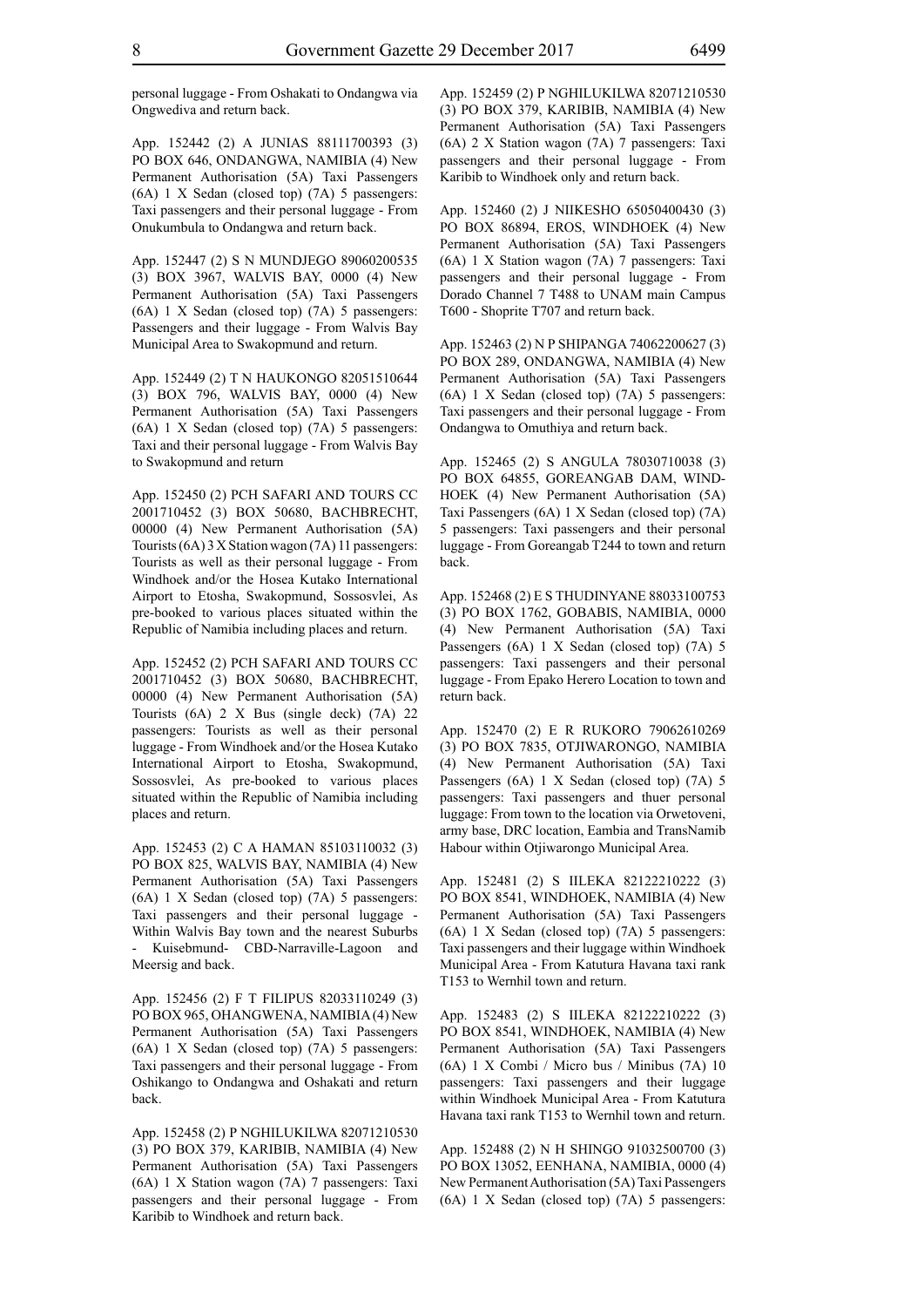Taxi passengers and their personal luggage - From Eenhana to Oshikango and return back.

App. 152493 (2) M KALENGA 76041410357 (3) PO BOX 7159, KUISEBMUND, NAMIBIA (4) New Permanent Authorisation (5A) Taxi Passengers (6A) 1 X Sedan (closed top) (7A) 5 passengers: Taxi passengers and their personal luggage - Within Walvis Bay Municipal Areas.

App. 152498 (2) N H SHINGO 91032500700 (3) PO BOX 13052, EENHANA, NAMIBIA, 0000 (4) New Permanent Authorisation (5A) Taxi Passengers (6A) 1 X Sedan (closed top) (7A) 5 passengers: Taxi passengers and their personal luggage - From Ondangwa to Eenhana, Oshikango and Okongo and return back.

App. 152500 (2) NANDE JUNIAS EXPLORER TOURS CC CC201709125 (3) PO BOX 5084, MONDESA, SWAKOPMUND (4) New Permanent Authorisation (5A) Tourists (6A) 1 X Station wagon (7A) 7 passengers: Tourists and their personal luggage - Between Swakopmund and Walvis Bay only.

App. 152506 (2) R HANGULA 77060610561 (3) PO BOX 2263, OSHAKATI, NAMIBIA (4) New Permanent Authorisation (5A) Taxi Passengers (6A) 1 X Combi / Micro bus / Minibus (7A) 16 passengers: Taxi passengers and their personal luggage - From Oshakati to Windhoek (Khomasdal) and return back.

App. 152508 (2) H W T IIYAMBO 94021800220 (3) PO BOX 3178, ONGWEDIVA, NAMIBIA (4) New Permanent Authorisation (5A) Taxi Passengers (6A) 1 X Sedan (closed top) (7A) 5 passengers: Taxi passengers and their personal luggage: From taxi rank T1 Ondangwa to Uupindi at Oshakati and return the same route.

App. 152509 (2) T M HAGGAI 72083100212 (3) PO BOX 7542, KATUTURA, WINDHOEK, NAMIBIA (4) New Permanent Authorisation (5A) Taxi Passengers (6A) 1 X Bus (single deck) (7A) 26 passengers: Taxi passengers and their personal luggage - From Groot Aub to Outapi and return back.

App. 152511 (2) F N M AMATUNDU 91092800247 (3) PO BOX 64512, KATUTURA, WINDHOEK (4) New Permanent Authorisation (5A) Taxi Passengers (6A) 1 X Sedan (closed top) (7A) 5 passengers: Taxi passengers and their personal luggage - From Katutura T29 to Southern Industrial at Nampost Courier and return back.

App. 152512 (2) J KANTANA 74120800091 (3) PO BOX 70407, KHOMASDAL, WINDHOEK, NAMIBIA (4) New Permanent Authorisation (5A) Taxi Passengers (6A) 1 X Sedan (closed top) (7A) 5 passengers: Taxi passengers and their personal luggage - From Taxi T321 Khomasdal to Dobra within Windhoek Municipal Area.

App. 152513 (2) M GARISES 80021700028 (3) PO BOX 10339, KHOMASDAL, WINDHOEK, 9000 (4) New Permanent Authorisation (5A) Taxi Passengers (6A) 1 X Sedan (closed top) (7A) 5 passengers: Taxi passengers and their personal luggage - From Wanaheda T260 to Sandmine behind Aries and return back.

App. 152514 (2) J MUTHILA 77093000193 (3) PO BOX 1321, OTJIWARONGO, NAMIBIA, 9000 (4) New Permanent Authorisation (5A) Taxi Passengers (6A) 1 X Sedan (closed top) (7A) 5 passengers: Taxi passengers and their personal luggage - From DRC to town within Otjiwarongo Municipal Area.

App. 152515 (2) N T L SEVELEN 88092500258 (3) BOX 41022, AUSSPANNPLATZ, 0000 (4) New Permanent Authorisation (5A) Taxi Passengers (6A) 1 X Sedan (closed top) (7A) 5 passengers: Taxi passengers and their personal luggage - From Rhino Park Service station to Town Within Windhoek Municipal Area.

App. 152516 (2) F A I EKANDJO 88082100214 (3) PO BOX 62695, SOWETO, WINDHOEK (4) New Permanent Authorisation (5A) Taxi Passengers (6A) 1 X Sedan (closed top) (7A) 5 passengers: Taxi passengers and their personal luggage - From Avis to Babylon and return back.

App. 152518 (2) A A NEKOMBA 66080200872 (3) PO BOX 27947, WINDHOEK, NAMIBIA (4) New Permanent Authorisation (5A) Taxi Passengers (6A) 1 X Sedan (closed top) (7A) 5 passengers: Taxi passengers and their personal luggage - From Taxi T70 Ombili to Khomasdal UNAM Campus within Windhoek Municipal Area.

App. 152524 (2) V HENGUVARA 85060311325 (3) PO BOX 1202, OTJIWARONGO, NAMIBIA (4) New Permanent Authorisation (5A) Taxi Passengers (6A) 1 X Sedan (closed top) (7A) 5 passengers: Taxi passengers and their personal luggage - From Orwetoveni to Tsarax-Aibes and within Otjiwarongo Municipal Areas.Within Windhoek Municipal Area.

App. 152530 (2) C GAOES 87070200676 (3) PO BOX 2698, OKAHANDJA, NAMIBIA (4) New Permanent Authorisation (5A) Taxi Passengers (6A) 1 X Sedan (closed top) (7A) 5 passengers: Taxi passengers and their personal luggage - Within Okahandja Municipal Area.

App. 152531 (2) A B VAN SCHALKWYK 8211- 0910647 (3) PO BOX 1423, OKAHANDJA, NAMIBIA (4) New Permanent Authorisation (5A) Taxi Passengers (6A) 1 X Sedan (closed top) (7A) 5 passengers: Taxi passengers and their personal luggage - From Okahandja town to Nau-Aib and return the same route.

App. 152532 (2) S S KANYAMA 83101010411 (3) BOX 928, MARIENTAL (4) New Permanent Authorisation (5A) Taxi Passengers (6A) 1 X Sedan (closed top) (7A) 5 passengers: Taxi passengers and their personal luggage - Within Mariental Municipal Area.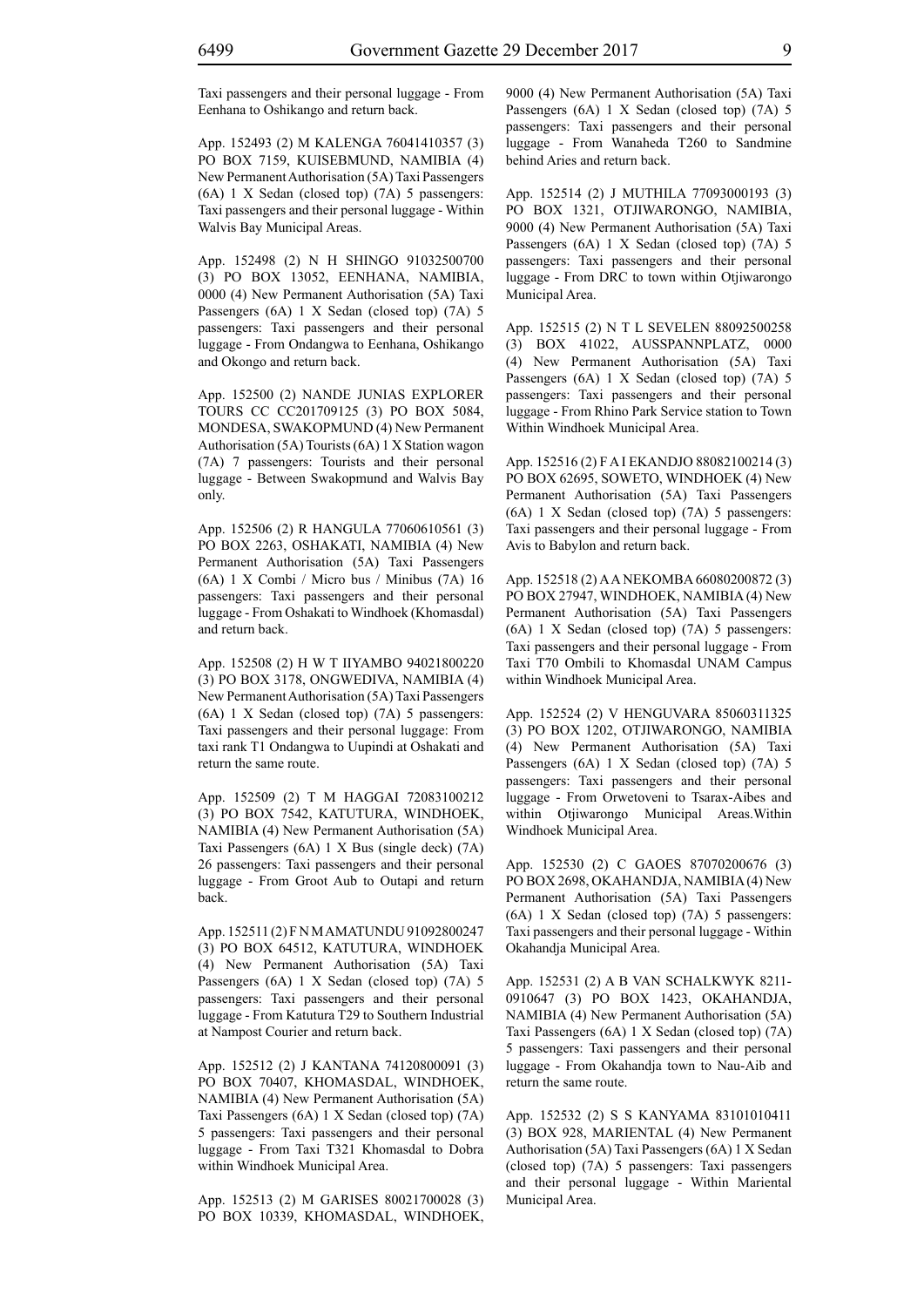App. 152534 (2) H A ROBINSON 72012100139 (3) PO BOX 26457, WINDHOEK, NAMIBIA (4) New Permanent Authorisation (5A) Taxi Passengers (6A) 1 X Sedan (closed top) (7A) 5 passengers: Taxi passengers and their personal luggage - From Khomasdal to Cimbebasia and within Windhoek Municipal Areas.

App. 152541 (2) S P AMUPOLO 83022710070 (3) PO BOX 375, RUNDU, NAMIBIA (4) New Permanent Authorisation (5A) Taxi Passengers (6A) 1 X Bus (single deck) (7A) 27 passengers: Taxi passengers and their personal luggage - From Rundu to Noordoewer and return the same route.

App. 152544 (2) S P AMUPOLO 83022710070 (3) PO BOX 375, RUNDU, NAMIBIA (4) New Permanent Authorisation (5A) Taxi Passengers (6A) 1 X Combi / Micro bus / Minibus (7A) 16 passengers: Taxi passengers and their personal luggage - From Rundu to Oshakati and return back.

App. 152545 (2) M AMATUI 87102100687 (3) PO BOX 64575, CHINA TOWN, WINDHOEK (4) New Permanent Authorisation (5A) Taxi Passengers (6A) 1 X Sedan (closed top) (7A) 5 passengers: Taxi passengers and their personal luggage - From Ellerines Taxi rank to UNAM Main Campus taxi rank and return back.

App. 152549 (2) F H KARWAPA 86050100667 (3) PO BOX 129, RUNDU, NAMIBIA, 00000 (4) New Permanent Authorisation (5A) Taxi Passengers (6A) 1 X Sedan (closed top) (7A) 5 passengers: Taxi passengers and their personal luggage - From Rundu to Kehemu, Ndama and Sauyemwa and return back.

App. 152551 (2) F H KARWAPA 86050100667 (3) PO BOX 129, RUNDU, NAMIBIA, 00000 (4) New Permanent Authorisation (5A) Taxi Passengers (6A) 1 X Sedan (closed top) (7A) 5 passengers: Taxi passengers and their personal luggage - From Rundu to Sauyemwa, kehemu, Ndama and back.

App. 152553 (2) G K HASHITI 75042700447 (3) PO BOX 7491, KUISEBMUND, WALVIS BAY (4) New Permanent Authorisation (5A) Taxi Passengers (6A) 1 X Station wagon (7A) 7 passengers: Taxi passengers and their personal luggage - From Walvis Bay to Swakopmund and within Walvis Bay Municipal Areas.

App. 152568 (2) A L J SHALIMBA 77070400357 (3) PO BOX 4083, WINDHOEK, NAMIBIA (4) New Permanent Authorisation (5A) Taxi Passengers (6A) 1 X Combi / Micro bus / Minibus (7A) 16 passengers: Taxi passengers and their personal luggage - From Katutura to Prosperita and return back.

App. 152569 (2) A L J SHALIMBA 77070400357 (3) PO BOX 4083, WINDHOEK, NAMIBIA (4) New Permanent Authorisation (5A) Taxi Passengers (6A) 1 X Sedan (closed top) (7A) 5 passengers: Taxi passengers and their personal luggage - From Katutura to town at Wernhil Park and return back.

App. 152571 (2) F I SHIVUTE 90071200592 (3) PO BOX 5320, SOWETO, WINDHOEK (4) New Permanent Authorisation (5A) Taxi Passengers (6A) 2 X Combi / Micro bus / Minibus (7A) 16 passengers: Taxi passengers and their personal luggage - From Windhoek to Amalika in the North via Okahao and return back.

App. 152572 (2) F N HANGULA 90010300635 (3) PO BOX 60130, KATUTURA, WINDHOEK (4) New Permanent Authorisation (5A) Taxi Passengers (6A) 2 X Sedan (closed top) (7A) 5 passengers: Taxi passengers and their personal luggage - From Kahumba Kandola T125 settlement to Southern Industrial at Waylad and return back.

App. 152573 (2) H N SHIMANDA 93082300057 (3) PO BOX 62617, KATUTURA, WINDHOEK (4) New Permanent Authorisation (5A) Taxi Passengers (6A) 1 X Sedan (closed top) (7A) 5 passengers: Taxi passengers and their personal luggage - From Cimbebasia T519 to Thlabanelo and return back.

App. 152574 (2) V SHALIMBA 76030610511 (3) PO BOX 62617, KATUTURA, WINDHOEK (4) New Permanent Authorisation (5A) Taxi Passengers (6A) 1 X Sedan (closed top) (7A) 5 passengers: Taxi passengers and their personal luggage - From Cimbebasia T519 to Thalabanelo and return back.

App. 152575 (2) E S SHIVUTE 87022000468 (3) PO BOX 61010, KATUTURA, WINDHOEK (4) New Permanent Authorisation (5A) Taxi Passengers (6A) 1 X Sedan (closed top) (7A) 5 passengers: Taxi passengers and their personal luggage - From Kahumba Kandola T125 to Southern Industry at Waylad and return back.

App. 152576 (2) TERRY TOURS AND TRANS-FERS CC. CC201710992 (3) BOX 8017, NARRA-VILLE, WALVIS BAY (4) New Permanent Authorisation (5A) Tourists (6A) 1 X Hatch back (7A) 5 passengers: Tourists as well as their personal luggage on pre-booked tours - From Namport, Rooikop Airport, Walvis Bay, and/or Hosea Kutako International Airport, Swakopmund and Henties Bay to places situated within the Republic of Namibia including places on the borders of Namibia with neighbouring countries and return to the place of embarkation.

App. 152577 (2) ALACARTE TRAVELS AND RETREATS (PTY) LTD 20110154 (3) BOX 935, WALVIS BAY (4) New Permanent Authorisation (5A) Tourists (6A) 1 X Station wagon (7A) 5 passengers: Tourists as well as their personal luggage on pre-booked tours - From Namport, Rooikop Airport, Walvis Bay, and/or Hosea Kutako International Airport, Swakopmund and Henties Bay to places situated within the Republic of Namibia including places on the borders of Namibia with neighbouring countries and return to the place of embarkation.

App. 152580 (2) D NAMPWEYA 75080200316 (3) PO BOX 24609, WINDHOEK, NAMIBIA (4) New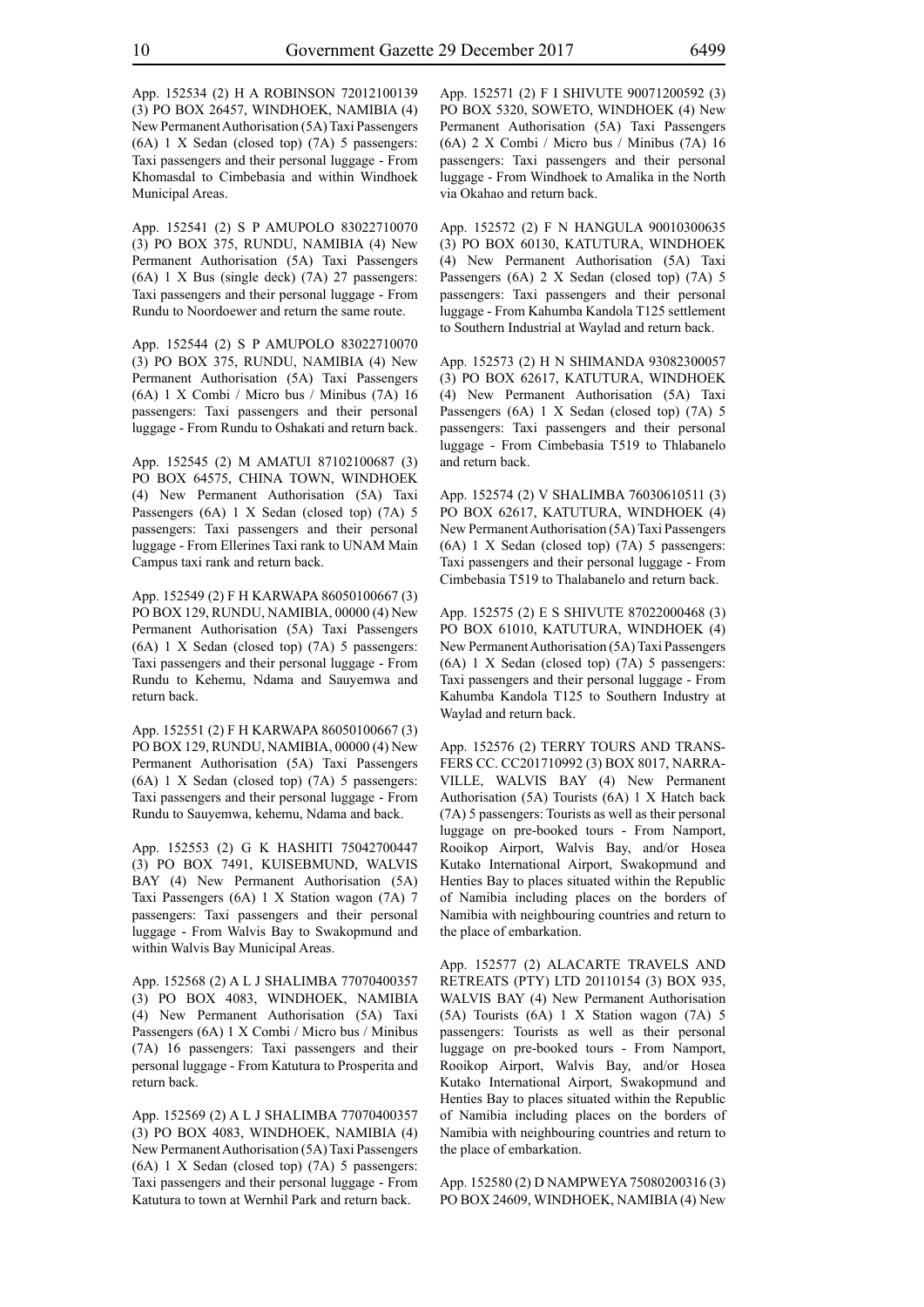Permanent Authorisation (5A) Taxi Passengers (6A) 1 X Combi / Micro bus / Minibus (7A) 15 passengers: Taxi passengers and their personal

App. 152583 (2) S ANGULA 73071000669 (3) PO BOX 17007, KUISEBMUND, NAMIBIA (4) New Permanent Authorisation (5A) Taxi Passengers (6A) 1 X Sedan (closed top) (7A) 5 passengers: Taxi passengers and their personal luggage - Within Walvis Bay Municipal Areas.

luggage - From Windhoek to Okahao and return

App. 152585 (2) J T NDJENE 90032700725 (3) PO BOX 63053, WINDHOEK, NAMIBIA (4) New Permanent Authorisation (5A) Taxi Passengers (6A) 1 X Sedan (closed top) (7A) 5 passengers: Taxi passengers and their personal luggage - From Goreangab Taxi rank to Grove Mall and Kleine Kuppe and return back.

App. 152586 (2) G T ANGULA 82110310243 (3) PO BOX 826, OSHAKATI, NAMIBIA (4) New Permanent Authorisation (5A) Taxi Passengers (6A) 1 X Sedan (closed top) (7A) 5 passengers: Taxi passengers and their personal luggage - From Onayena, Ondangwa to Oshakati and return back.

App. 152588 (2) M N SHALONGA 93041300591 (3) PO BOX 7926, KATUTURA, WINDHOEK (4) New Permanent Authorisation (5A) Taxi Passengers (6A) 1 X Sedan (closed top) (7A) 5 passengers: Taxi passengers and their personal luggage - From Ombili to town and return back.

App. 152602 (2) B S I KHARUCHAS 76042900218 (3) PO BOX 5809, AUSSPANNPLATZ, WIND-HOEK (4) New Permanent Authorisation (5A) Taxi Passengers (6A) 1 X Sedan (closed top) (7A) 5 passengers: Taxi passengers and their personal luggage - From Wanaheda taxi rank T357 to City Centre taxi rank T723 and within Windhoek Municipal Area.

App. 152604 (2) I SIMANA 73032200431 (3) PO BOX 5809, AUSSPANNPLATZ, WINDHOEK NAMIBIA (4) New Permanent Authorisation (5A) Taxi Passengers (6A) 1 X Sedan (closed top) (7A) 5 passengers: Taxi passengers and their personal luggage - From Havana to City Centre and return the same route.

App. 152606 (2) J MUTHILA 77093000193 (3) PO BOX 1321, OTJIWARONGO, NAMIBIA, 9000 (4) New Permanent Authorisation (5A) Taxi Passengers (6A) 1 X Combi / Micro bus / Minibus (7A) 16 passengers: Taxi passengers and their personal luggage - From Otjiwarongo to Oshakati and return the same route.

App. 152617 (2) HSS TOURS SERVICES CC. 20170833 (3) BOX 24607, WINDHOEK (4) New Permanent Authorisation (5A) Tourists (6A) 1 X Station wagon (7A) 7 passengers: Tourists and their personal luggage - From Windhoek to hotels, Lodges and Guesthouses in borders of Namibia to various places in Namibia and return.

App. 152624 (2) I H GOTTLIEB 87012900423 (3) PO BOX 5406, WALVIS BAY, NAMIBIA (4) New Permanent Authorisation (5A) Taxi Passengers (6A) 1 X Sedan (closed top) (7A) 5 passengers: Taxi passengers and their personal luggage: From Nampost Walvis Bay to DRC in Swakopmund and return the same route.

App. 152625 (2) F S NGHISHONO 42070900266 (3) PO BOX 1114, TSUMEB, NAMIBIA (4) New Permanent Authorisation (5A) Taxi Passengers (6A) 1 X Sedan (closed top) (7A) 5 passengers: Taxi passengers and their personal luggage: From town to the location within Tsumeb Municipal Area.

App. 152626 (2) A K KATEMBO 76082610253 (3) PO BOX 648, RUNDU, NAMIBIA (4) New Permanent Authorisation (5A) Taxi Passengers (6A) 1 X Sedan (closed top) (7A) 5 passengers: Taxi passengers and their personal luggage - From Sauyemwa to Mass Housing Location within Rundu muncipal area.

App. 152627 (2) P E EMBASHU 85110810370 (3) PO BOX 64511, CHINA TOWN, WINDHOEK (4) New Permanent Authorisation (5A) Taxi Passengers (6A) 1 X Sedan (closed top) (7A) 5 passengers: Taxi passengers and their personal luggage - From taxi rank T625 Eros to Otjomuise via town within Windhoek Municipal Area.

App. 152629 (2) J SHIMI 71030100519 (3) PO BOX 5674, AUSSPANNPLATZ, WINDHOEK (4) New Permanent Authorisation (5A) Passengers (6A) 2 X Combi / Micro bus / Minibus (7A) 16 passengers: Taxi passengers and their personal luggage: From Windhoek to Tsandi in Omusati Region and return the same route.

App. 152630 (2) F W TSHEEHAMANDJE 84111510051 (3) PO BOX 62533, KATUTURA, WINDHOEK (4) New Permanent Authorisation (5A) Passengers (6A) 1 X Combi / Micro bus / Minibus (7A) 16 passengers: Taxi passengers and their personal luggage: From taxi rank T20 Katutura, Windhoek to Oshikuku and return the same route.

App. 152635 (2) F M TJISOLA 95032000407 (3) PO BOX 3614, RUNDU, NAMIBIA (4) New Permanent Authorisation (5A) Taxi Passengers (6A) 2 X Sedan (closed top) (7A) 5 passengers: Taxi passengers and their personal - From Kaira-Kaira to Sikondo Green Farm and within Rundu Municipal Areas.

App. 152638 (2) N K S NAKUNIPA 91042400679 (3) PO BOX 2639, RUNDU, NAMIBIA (4) New Permanent Authorisation (5A) Taxi Passengers (6A) 2 X Sedan (closed top) (7A) 5 passengers: Taxi passengers and their personal - Within Rundu Municipal Areas.

App. 152643 (2) P N SHAAPOPI 72071310063 (3) BOX 3577, WALVIS BAY (4) New Permanent Authorisation (5A) Taxi Passengers (6A) 1 X Sedan

back.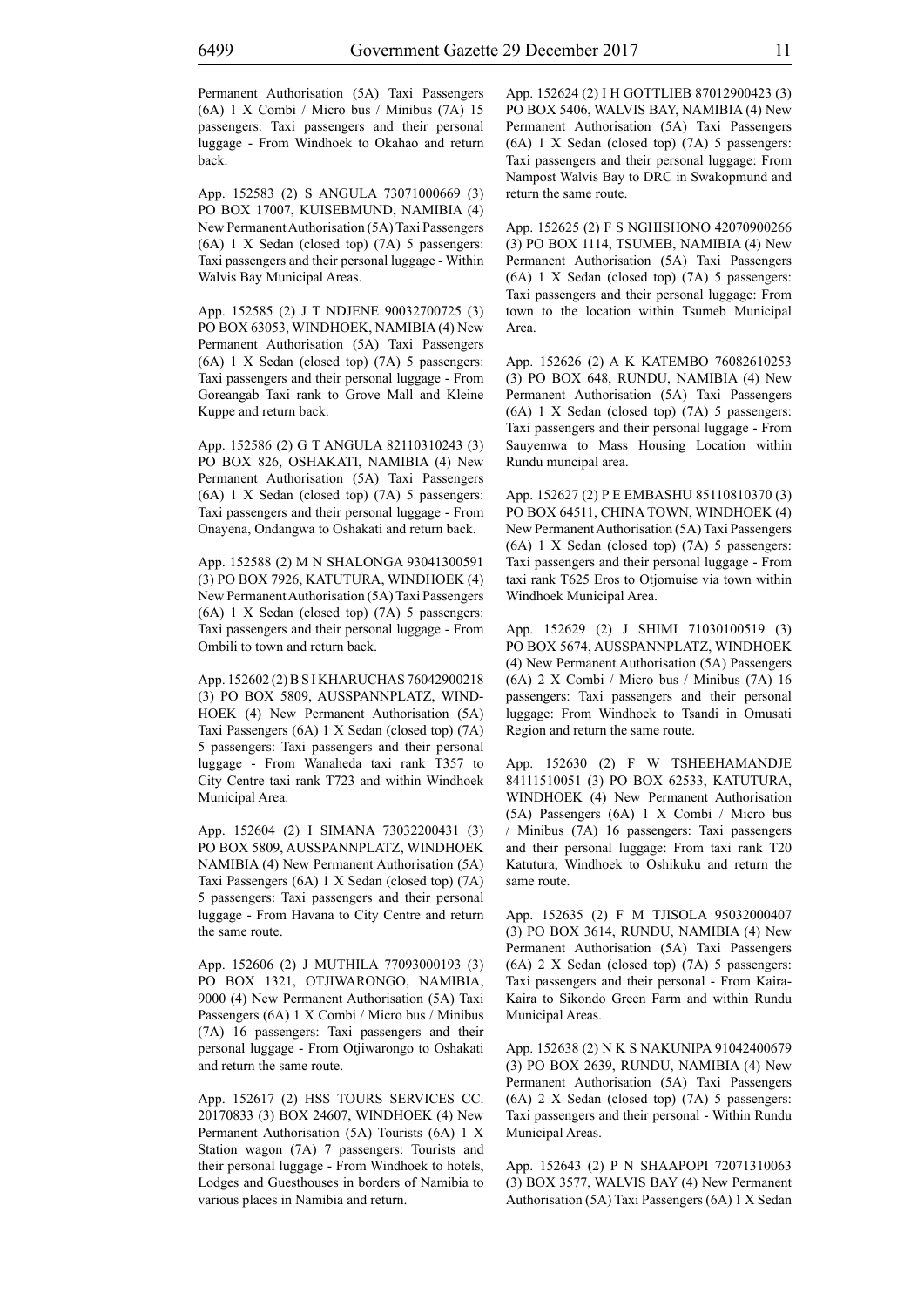(closed top) (7A) 5 passengers: Taxi passengers and their personal - From Walvis Bay to Swakopmund and return back.

App. 152644 (2) N ANTON 75102510045 (3) PO BOX 86, RUNDU, NAMIBIA (4) New Permanent Authorisation (5A) Taxi Passengers (6A) 1 X Sedan (closed top) (7A) 5 passengers: Taxi passengers and their personal - Within Rundu Municipal Areas.

App. 152645 (2) N ANTON 75102510045 (3) PO BOX 86, RUNDU, NAMIBIA (4) New Permanent Authorisation (5A) Taxi Passengers (6A) 2 X Sedan (closed top) (7A) 5 passengers: Taxi passengers and their personal - Within Rundu Municipal Areas.

App. 152648 (2) J L SHIKOMBA 84041710421 (3) PO BOX 27750, WINDHOEK, NAMIBIA (4) New Permanent Authorisation (5A) Taxi Passengers (6A) 1 X Sedan (closed top) (7A) 5 passengers: Taxi passengers and their personal - From Location to town and within Windhoek Municipal Areas.

App. 152650 (2) P K ANTHON 86052500611 (3) PO BOX 2804, RUNDU, NAMIBIA (4) New Permanent Authorisation (5A) Taxi Passengers (6A) 1 X Sedan (closed top) (7A) 5 passengers: Taxi passengers and their personal - From Kaisosi taxi rank to town at OK Food and within Rundu Municipal Areas.

App. 152652 (2) B K NTJINANO 87080800633 (3) PO BOX 991, RUNDU, NAMIBIA (4) New Permanent Authorisation (5A) Taxi Passengers (6A) 2 X Sedan (closed top) (7A) 5 passengers: Taxi passengers and their personal - From Sikanduko Taxi rank to Rundu and return back.

App. 152655 (2) M N KAKUMO 89060601197 (3) PO BOX 12030, WINDHOEK, NANIBIA (4) New Permanent Authorisation (5A) Taxi Passengers (6A) 1 X Sedan (closed top) (7A) 5 passengers: Taxi passengers and their personal - From Dorado Park to Katutura and return back.

App. 152657 (2) HAFUMU INVESTMENT CC 201700811 (3) PO BOX 2836, RUNDU, NAMIBIA (4) New Permanent Authorisation (5A) Taxi Passengers (6A) 2 X Combi / Micro bus / Minibus (7A) 13 passengers: Taxi passengers and their personal - From Divundu taxi rank to Rundu and return back.

App. 152659 (2) M M SAKEUS 74020500304 (3) BOX 1361, RUNDU (4) New Permanent Authorisation (5A) Taxi Passengers (6A) 1 X Sedan (closed top) (7A) 5 passengers: Taxi passengers and their personal - From Nakazaza to Rundu and return back.

App. 152661 (2) J SHEKUZA 68022010127 (3) PO BOX 1772, TSUEMB, NAMIBIA (4) New Permanent Authorisation (5A) Taxi Passengers (6A) 1 X Station wagon (7A) 7 passengers: Taxi passengers and their personal - From Tsumeb to Walvis Bay and return back.

App. 152663 (2) J SHEKUZA 68022010127 (3) PO BOX 1772, TSUEMB, NAMIBIA (4) New Permanent Authorisation (5A) Taxi Passengers (6A) 1 X Station wagon (7A) 7 passengers: Taxi passengers and their personal - From Rundu to Windhoek and return back.

App. 152665 (2) R H SHINDIMBA 89040300887 (3) PO BOX 975, RUNDU, NAMIBIA (4) New Permanent Authorisation (5A) Taxi Passengers (6A) 2 X Sedan (closed top) (7A) 5 passengers: Taxi passengers and their personal - Within Rundu Municipal Areas.

App. 152668 (2) H M NZIMBU 73040600818 (3) PO BOX 2083, RUNDU, NAMIBIA (4) New Permanent Authorisation (5A) Taxi Passengers (6A) 1 X Station wagon (7A) 7 passengers: Taxi passengers and their personal - From Ndama Taxi rank to Rundu and return the same route.

App. 152672 (2) P K BARTHOLOMEUS 91071- 700804 (3) PO BOX 1297, RUNDU, NAMIBIA (4) New Permanent Authorisation (5A) Taxi Passengers (6A) 1 X Sedan (closed top) (7A) 5 passengers: Taxi passengers and their personal - From Sauyemwa Taxi rank to Rundu and return back.

App. 152673 (2) G SHIKOKOLA 771027101974 (3) PO BOX 3673, ROCKY CREST, WINDHOEK (4) New Permanent Authorisation (5A) Taxi Passengers (6A) 1 X Sedan (closed top) (7A) 5 passengers: Taxi passengers and their personal - From Otjomuise T358 to Grove Mall and return back.

App. 152674 (2) G SHIKOKOLA 771027101974 (3) PO BOX 3673, ROCKY CREST, WINDHOEK (4) New Permanent Authorisation (5A) Taxi Passengers (6A) 1 X Sedan (closed top) (7A) 5 passengers: Taxi passengers and their personal - From Otjomuise T356 to Cimbebasia and return back.

App. 152676 (2) J G ANGELINU 70070400717 (3) PO BOX 2708, RUNDU, NAMIBIA (4) New Permanent Authorisation (5A) Taxi Passengers (6A) 2 X Sedan (closed top) (7A) 5 passengers: Taxi passengers and their personal - Within Rundu Municipal Areas.

App. 152677 (2) DOTCOM SHUTTLE AND TOURS CC 201601935 (3) BOX 1265, WALVIS BAY (4) New Permanent Authorisation (5A) Tourists (6A) 1 X Station wagon (7A) 7 passengers: Tourists as well as their personal luggage - From Windhoek and/or the Hosea Kutako Interational Airport Swakopmund to Etosha camp and to various places situated within the Republic of Namibia and return.

App. 152679 (2) M T KATANGA 78100700397 (3) PO BOX 882, OSHAKATI, NAMIBIA (4) New Permanent Authorisation (5A) Taxi Passengers (6A) 1 X Sedan (closed top) (7A) 5 passengers: Taxi passengers and their personal - From Tsandi to Okahao and return back.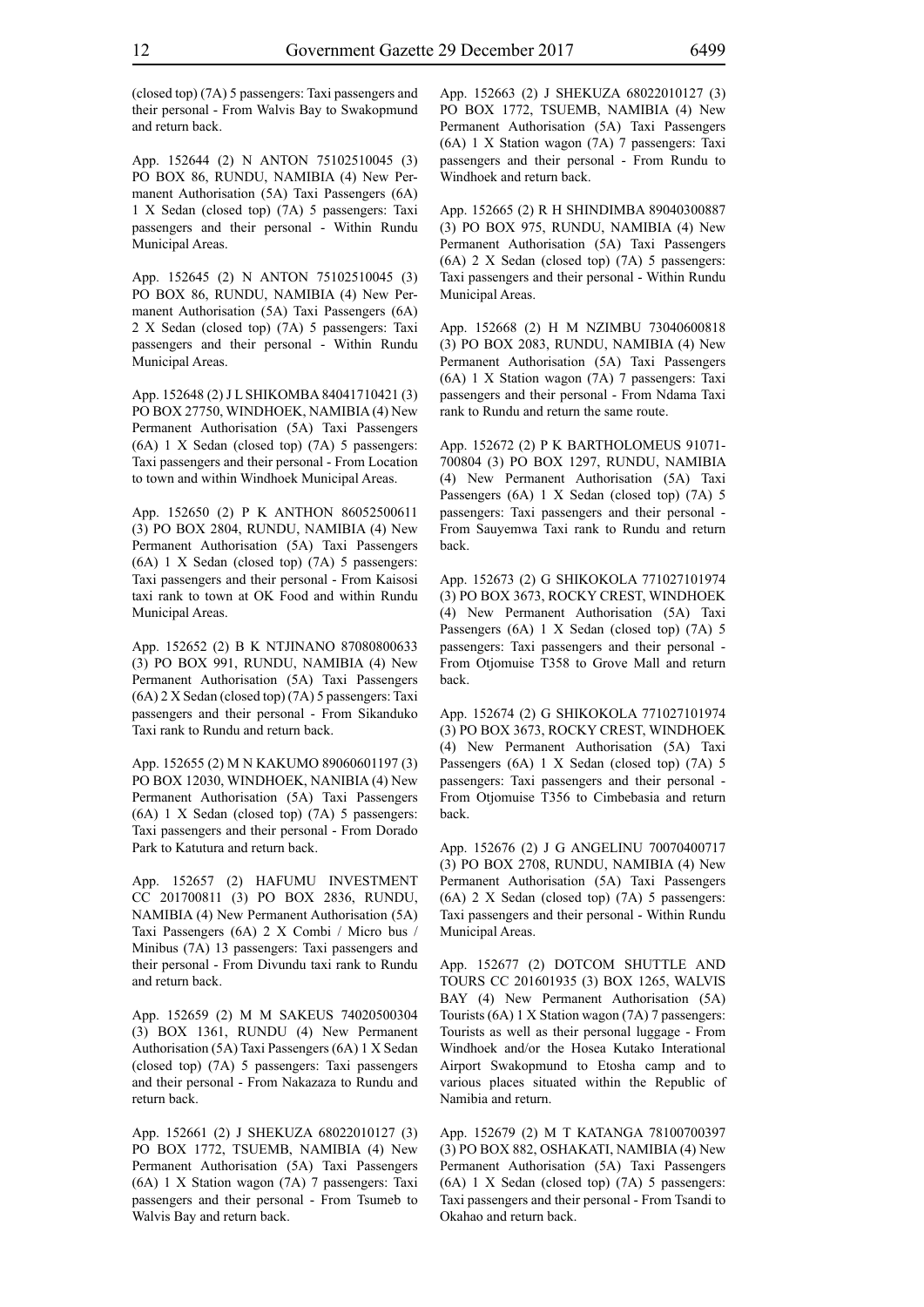App. 152681 (2) J G ANGELINU 70070400717 (3) PO BOX 2708, RUNDU, NAMIBIA (4) New Permanent Authorisation (5A) Taxi Passengers (6A) 1 X Station wagon (7A) 7 passengers: Taxi passengers and their personal - From Rundu to Oshakati and return back.

App. 152686 (2) M M PETRUS 84080611331 (3) PO BOX 3614, RUNDU, NAMIBIA (4) New Permanent Authorisation (5A) Taxi Passengers (6A) 2 X Sedan (closed top) (7A) 5 passengers: Taxi passengers and their personal - Within Rundu Municipal Areas.

App. 152688 (2) M F FUNGO 88092300518 (3) PO BOX 628, RUNDU, NAMIBIA (4) New Permanent Authorisation (5A) Taxi Passengers (6A) 2 X Sedan (closed top) (7A) 5 passengers: Taxi passengers and their personal - From Sikanduko to town and within Rundu Municipal Areas.

App. 152690 (2) K G MUKAVA 81122410549 (3) PO BOX 1386, NDAMA, RUNDU (4) New Permanent Authorisation (5A) Taxi Passengers (6A) 2 X Sedan (closed top) (7A) 5 passengers: Taxi passengers and their personal - Within Rundu Municipal Areas.

App. 152691 (2) K G MUKAVA 81122410549 (3) PO BOX 1386, NDAMA, RUNDU (4) New Permanent Authorisation (5A) Taxi Passengers (6A) 2 X Sedan (closed top) (7A) 5 passengers: Taxi passengers and their personal - Within Rundu Municipal Areas.

App. 152693 (2) K G MUKAVA 81122410549 (3) PO BOX 1386, NDAMA, RUNDU (4) New Permanent Authorisation (5A) Taxi Passengers (6A) 2 X Sedan (closed top) (7A) 5 passengers: Taxi passengers and their personal - Within Rundu Municipal Areas.

App. 152694 (2) E JONAS 83022010419 (3) BOX 1120, RUNDU, 0000 (4) New Permanent Authorisation (5A) Taxi Passengers (6A) 2 X Sedan (closed top) (7A) 5 passengers: Taxi passengers and their personal - From Nakazaza to Rundu and return back.

App. 152697 (2) B S NGANZI 77011200347 (3) PO BOX 2127, RUNDU, NAMIBIA (4) New Permanent Authorisation (5A) Taxi Passengers (6A) 1 X Sedan (closed top) (7A) 5 passengers: Taxi passengers and their personal - From Sikondo taxi rank to Rundu and return back.

App. 152709 (2) M M MUNANGO 78030410107 (3) PO BOX 1150, RUNDU, NAMIBIA (4) New Permanent Authorisation (5A) Taxi Passengers (6A) 2 X Sedan (closed top) (7A) 5 passengers: Taxi passengers and their personal - From Kehemu Location to town at OK Food and return back.

App. 152711 (2) J H MUHEPA 79111610700 (3) BOX 1253, TSUMEB (4) New Permanent Authorisation (5A) Taxi Passengers (6A) 1 X Sedan (closed top) (7A) 5 passengers: Taxi passengers and their personal luggage - Within Tsumeb Municipal Area.

App. 152712 (2) A LUKAS 67041400832 (3) BOX 1681, RUNDU (4) New Permanent Authorisation (5A) Taxi Passengers (6A) 1 X Sedan (closed top) (7A) 5 passengers: Taxi passengers and their luggage - Within Rundu Municipal Area.

App. 152714 (2) A S HAMUTENYA 71072100444 (3) PO BOX 2160, RUNDU, NAMIBIA (4) New Permanent Authorisation (5A) Taxi Passengers (6A) 3 X Sedan (closed top) (7A) 5 passengers: Taxi passengers and their personal - Within Rundu Municipal Areas.

App. 152715 (2) J B STRAUSS 64090800676 (3) BOX 3880, WALVIS BAY (4) New Permanent Authorisation (5A) Taxi Passengers (6A) 1 X Sedan (closed top) (7A) 5 passengers: Taxi passengers and their luggage - Within Walvis Bay Municipal Area.

App. 152716 (2) K ANDREAS 52091700231 (3) PO BOX 323, RUNDU, NAMIBIA, 9000 (4) New Permanent Authorisation (5A) Taxi Passengers (6A) 1 X Sedan (closed top) (7A) 5 passengers: Passengers and their personal luggage - Within Rundu Municipal Area.

App. 152717 (2) J H NAIRENGEH 89040901066 (3) PO BOX 647, RUNDU, NAMIBIA (4) New Permanent Authorisation (5A) Taxi Passengers (6A) 1 X Sedan (closed top) (7A) 5 passengers: Taxi passengers and their personal - From Sikondo Taxi rank to town at OK Food taxi rank and within Rundu Municipal Areas.

App. 152718 (2) P K MWAYIFANANGE 91092000186 (3) PO BOX 61077, KATUTURA, NAMIBIA (4) New Permanent Authorisation (5A) Taxi Passengers (6A) 1 X Sedan (closed top) (7A) 5 passengers: Taxi passengers and their personal luggage: Within Rundu Municipal Area.

App. 152719 (2) S S PANGULENI 80080110045 (3) PO BOX 3762, ONGWEDIVA, NAMIBIA (4) New Permanent Authorisation (5A) Taxi Passengers (6A) 1 X Sedan (closed top) (7A) 5 passengers: Passengers and their luggage - From Oshakati to Onhuno via Endola and back.

App. 152720 (2) P K MWAYIFANANGE 91092000186 (3) PO BOX 61077, KATUTURA, NAMIBIA (4) New Permanent Authorisation (5A) Passengers (6A) 1 X Combi / Micro bus / Minibus (7A) 23 passengers: Taxi passengers and their personal luggage: From Rundu to Lüderitz and return the same route.

App. 152721 (2) V M HAIRENGEH 84012410970 (3) PO BOX 647, RUNDU, NAMIBIA (4) New Permanent Authorisation (5A) Taxi Passengers (6A) 1 X Sedan (closed top) (7A) 5 passengers: Taxi passengers and their personal - From Kasote Taxi rank to Rundu State Main Hospital and within Rundu Municipal Areas.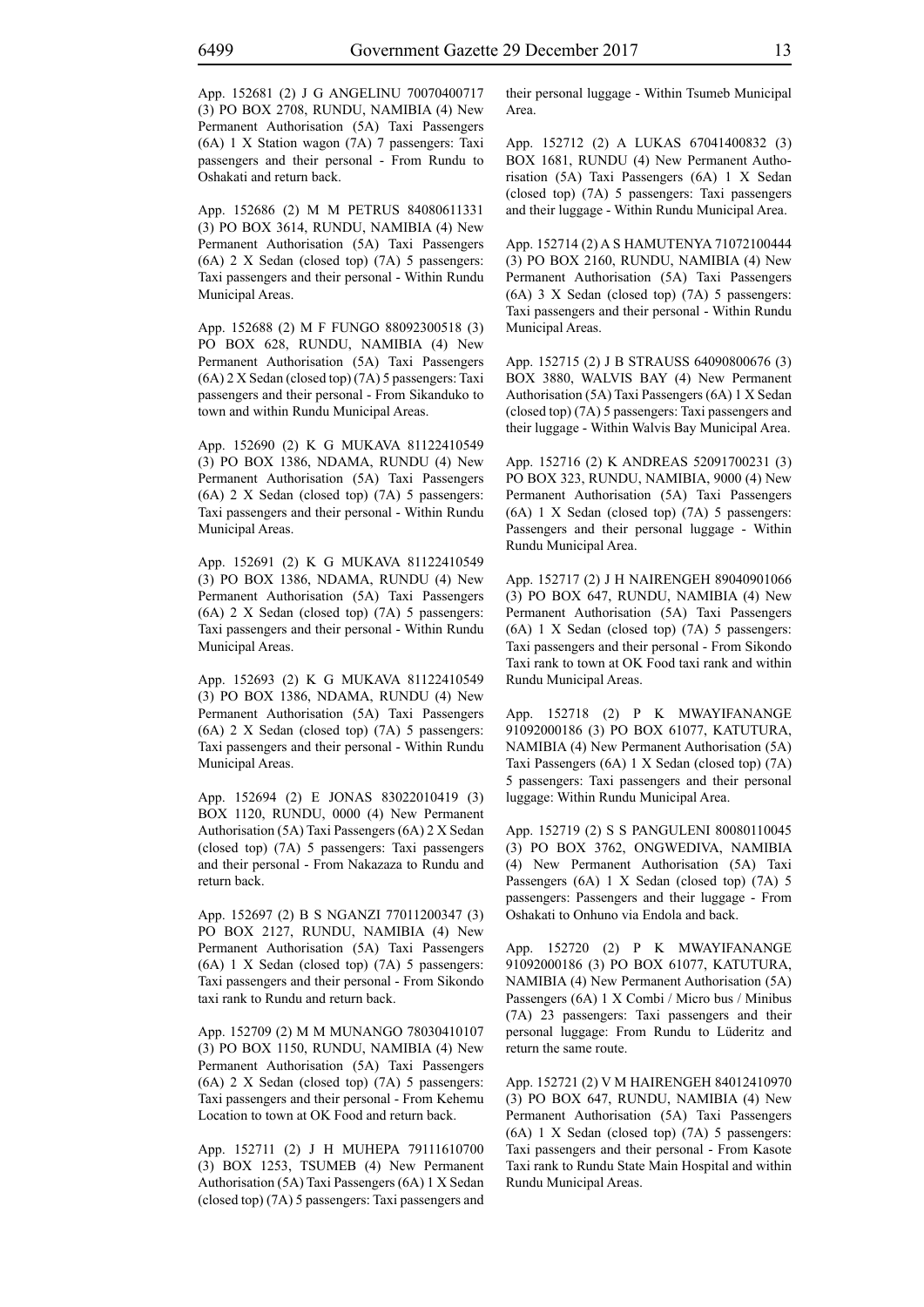App. 152722 (2) P P MBINGA 84050810085 (3) PO BOX 61077, KATUTURA, WINDHOEK, NAMIBIA (4) New Permanent Authorisation (5A) Taxi Passengers (6A) 1 X Sedan (closed top) (7A) 5 passengers: Taxi passengers and their personal luggage: Within Rundu Municipal Area.

App. 152723 (2) S NKOSHI 63092310012 (3) PO BOX 61077, KATUTURA, WINDHOEK, NAMIBIA (4) New Permanent Authorisation (5A) Passengers (6A) 1 X Combi / Micro bus / Minibus (7A) 23 passengers: Taxi passengers and their personal luggage: From Windhoek to Katima Mulilo and return the same route.

App. 152724 (2) L P M MWASHINDANGE 8710500528 (3) BOX 892, OSHAKATI (4) New Permanent Authorisation (5A) Taxi Passengers (6A) 1 X Sedan (closed top) (7A) 5 passengers: Passengers and their luggage - From Oshikango to Okongo via Eenhna and back.

App. 152725 (2) B L T MOSES 94062100417 (3) PO BOX 647, RUNDU, NAMIBIA (4) New Permanent Authorisation (5A) Taxi Passengers (6A) 1 X Sedan (closed top) (7A) 5 passengers: Taxi passengers and their personal - From Sikanduko taxi rank to Rundu shopping Mall and within Rundu Municipal Areas.

App. 152726 (2) S NKOSHI 63092310012 (3) PO BOX 61077, KATUTURA, WINDHOEK, NAMIBIA (4) New Permanent Authorisation (5A) Passengers (6A) 1 X Combi / Micro bus / Minibus (7A) 23 passengers: Passengers and their personal luggage: From Windhoek to Lüderitz and return the same route.

App. 152728 (2) F N LUKAS 73061200231 (3) PO BOX 1681, RUNDU, NAMIBIA, 90000 (4) New Permanent Authorisation (5A) Taxi Passengers (6A) 1 X Sedan (closed top) (7A) 5 passengers: Passengers and their luggage - Within Rundu Municipal Area.

App. 152729 (2) J K HAUSIKU 79090510397 (3) PO BOX 1889, RUNDU, NAMIBIA (4) New Permanent Authorisation (5A) Taxi Passengers (6A) 1 X Sedan (closed top) (7A) 5 passengers: Taxi passengers and their personal - From Mupini Taxi rank to OK Food taxi rank and within Rundu Municipal Areas.

App. 152730 (2) L S NDARA 95053000611 (3) PO BOX 691, RUNDU, NAMIBIA (4) New Permanent Authorisation (5A) Taxi Passengers (6A) 1 X Sedan (closed top) (7A) 5 passengers: Taxi passengers and their personal - From kasote Location to town and return back.

App. 152732 (2) H HAIPINGE 72101010380 (3) BOX 1593, OSHAKATI (4) New Permanent Authorisation (5A) Taxi Passengers (6A) 1 X Combi / Micro bus / Minibus (7A) 16 passengers: Passenger and their personal luggage - From Oshakati to Windhoek and back the same route.

App. 152734 (2) F KATJIHOKO 77070110014 (3) PO BOX 291, TSUMEB, NAMIBIA (4) New Permanent Authorisation (5A) Taxi Passengers (6A) 1 X Sedan (closed top) (7A) 5 passengers: Taxi passengers and their belongings within Tsumeb Municipal Area.

App. 152735 (2) F N KADHIMO 55100500549 (3) PO BOX 1169, GROOTFONTEIN, NAMIBIA (4) New Permanent Authorisation (5A) Taxi Passengers (6A) 1 X Station wagon (7A) 7 passengers: Passengers and their personal luggage - Within Grootfontein Municipal Area.

App. 152736 (2) F K MARUNGU 86112200333 (3) BOX 508, MARIENTAL (4) New Permanent Authorisation (5A) Taxi Passengers (6A) 1 X Sedan (closed top) (7A) 5 passengers: Taxi passengers and their personal luggage - Within Mariental Municipal Area.

App. 152739 (2) A Z SIHINGA 83122610620 (3) BOX 86, RUNDU, 0000 (4) New Permanent Authorisation (5A) Taxi Passengers (6A) 1 X Sedan (closed top) (7A) 5 passengers: Taxi passengers and their personal luggage: From Kehemu to town within Rundu Municipal Area.

App. 152748 (2) P J J DU PLESSIS 71041200307 (3) PO BOX 2753, SWAKOPMUND, NAMIBIA (4) New Permanent Authorisation (5A) Taxi Passengers (6A) 1 X Station wagon (7A) 7 passengers: Taxi passengers and their personal luggage - From Swakopmund to Walvis Bay, Walvis Bay Airport and Henties Bay and return back.

App. 152754 (2) G ASHILELO 83021910068 (3) PO BOX 3673, ROCKY CREST, WINDHOEK (4) New Permanent Authorisation (5A) Taxi Passengers (6A) 1 X Bus (single deck) (7A) 23 passengers: Taxi passengers and their personal luggage - From Windhoek at Monte Cristo Bus Stop to Ondangwa and Oshikango and return the same route.

App. 152756 (2) G ASHILELO 83021910068 (3) PO BOX 3673, ROCKY CREST, WINDHOEK (4) New Permanent Authorisation (5A) Taxi Passengers (6A) 1 X Combi / Micro bus / Minibus (7A) 16 passengers: Taxi passengers and their personal luggage - From Windhoek at Monte Cristo bus stop to Okongo and return back.

App. 152764 (2) E HIMWANA 66060605869 (3) PO BOX 61035, WINDHOEK, NAMIBIA (4) New Permanent Authorisation (5A) Taxi Passengers (6A) 1 X Bus (single deck) (7A) 28 passengers: Taxi passengers and their personal luggage - From Windhoek to Okalongo and return back.

App. 152765 (2) D MAKGASE 89021000091 (3) PO BOX 360, GOBVABIS, NAMIBIA (4) New Permanent Authorisation (5A) Taxi Passengers (6A) 1 X Sedan (closed top) (7A) 5 passengers: Taxi passengers and their personal luggage - From Epako (Herero Location) to town and return back.

App. 152770 (2) S G KHIBA 96040800151 (3) PO BOX 6051, GOBABIS, NAMIBIA (4) New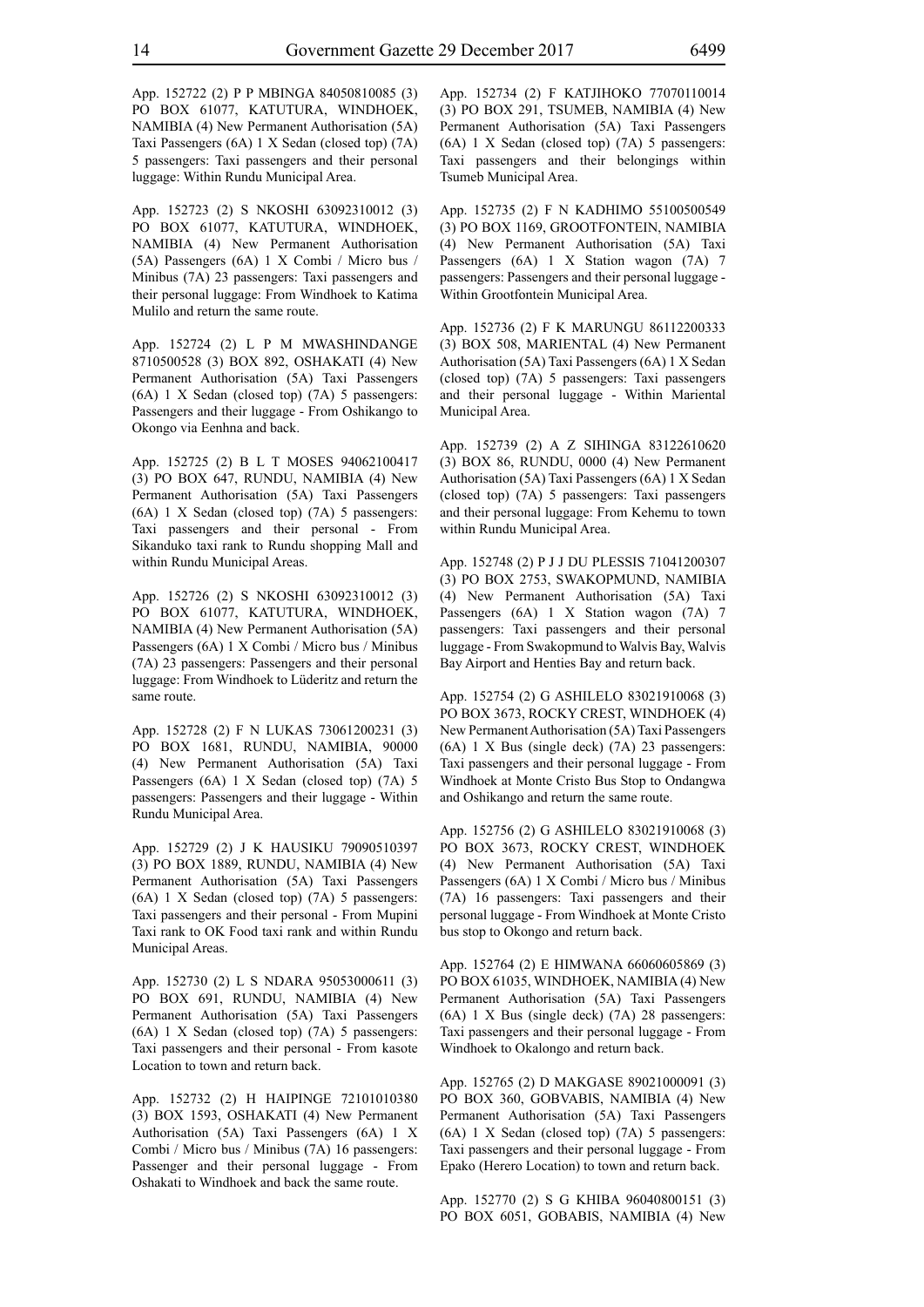Permanent Authorisation (5A) Taxi Passengers (6A) 1 X Sedan (closed top) (7A) 5 passengers: Taxi passengers and their personal luggage - From Damara, Herero Location 7 Xwas to town and return back.

App. 152772 (2) M T KATANGA 78100700397 (3) PO BOX 882, OSHAKATI, NAMIBIA (4) New Permanent Authorisation (5A) Taxi Passengers (6A) 1 X Sedan (closed top) (7A) 5 passengers: Taxi passengers and their personal luggage - From Outapi to Tsandi and Okahao and return back.

App. 152774 (2) H L EMMERICH 79091500115 (3) PO BOX 4850, WALVIS BAY, NAMIBIA (4) New Permanent Authorisation (5A) Taxi Passengers (6A) 1 X Sedan (closed top) (7A) 5 passengers: Taxi passengers and their personal luggage - Within Walvis Bay Municipal Area.

App. 152776 (2) M M KONJORE 52122800313 (3) PO BOX 607, MARIENTAL, NAMIBIA (4) New Permanent Authorisation (5A) Taxi Passengers (6A) 1 X Sedan (closed top) (7A) 5 passengers: Taxi passengers and their personal luggage - Within Mariental Municipal Areas.

App. 152777 (2) T M KARUPU 76010700345 (3) PO BOX 2178, RUNDU, NAMIBIA (4) New Permanent Authorisation (5A) Taxi Passengers (6A) 1 X Sedan (closed top) (7A) 5 passengers: Taxi passengers and their personal luggage - From Rundu to Kalayi and return back.

App. 152778 (2) I B M SHIKERETE 85101510521 (3) PO BOX 4082, RUNDU, NAMIBIA (4) New Permanent Authorisation (5A) Taxi Passengers (6A) 1 X Sedan (closed top) (7A) 5 passengers: Taxi passengers and their personal luggage - Within Rundu Municipal Areas.

App. 152780 (2) H NGHIKUFE 72062110097 (3) PO BOX 2435, OSHIKANGO, NAMIBIA, 9000 (4) New Permanent Authorisation (5A) Taxi Passengers (6A) 1 X Bus (single deck) (7A) 24 passengers: Taxi passengers and their personal luggage - From Oshikango to Lüderitz and return the same route.

App. 152781 (2) T M KARUPU 76010700345 (3) PO BOX 2178, RUNDU, NAMIBIA (4) New Permanent Authorisation (5A) Taxi Passengers (6A) 2 X Sedan (closed top) (7A) 5 passengers: Taxi passengers and their personal luggage - From Rundu Hospital taxi rank to New Sewage at Ndama Location Taxi rank and return back.

App. 152783 (2) I B M SHIKERETE 85101510521 (3) PO BOX 4082, RUNDU, NAMIBIA (4) New Permanent Authorisation (5A) Taxi Passengers (6A) 1 X Station wagon (7A) 7 passengers: Taxi passengers and their personal luggage - From Rundu to Divundu and return back.

App. 152785 (2) SHISHIWENI ERASTUS 201707383 (3) PO BOX 41816, WINDHOEK, NAMIBIA (4) New Permanent Authorisation (5A) Taxi Passengers (6A) 1 X Station wagon (7A) 7 passengers: Taxi passengers and their personal luggage: Within Windhoek Municipal Area.

App. 152787 (2) SHISHIWENI ERASTUS 201707383 (3) PO BOX 41816, WINDHOEK, NAMIBIA (4) New Permanent Authorisation (5A) Taxi Passengers (6A) 1 X Sedan (closed top) (7A) 5 passengers: Taxi passengers and their personal luggage: Within Windhoek Municipal Area.

App. 152788 (2) A N CHIKA 201601972 (3) PO BOX 70631, KHOMASDAL, WINDHOEK (4) New Permanent Authorisation (5A) Taxi Passengers (6A) 1 X Sedan (closed top) (7A) 5 passengers: Taxi passengers and their personal luggage - From Goreangab Dam Taxi rank to town at City Centre T717 and within Windhoek Municipal Areas.

App. 152794 (2) N UAHUPIRAPI 86020800253 (3) PO BOX 1202, OTJIWARONGO, NAMIBIA (4) New Permanent Authorisation (5A) Taxi Passengers (6A) 1 X Sedan (closed top) (7A) 5 passengers: Taxi passengers and their personal luggage: Within Otjiwarongo Municipal Area.

App. 152795 (2) T K LUCAS 77062100323 (3) PO BOX 691, RUNDU, NAMIBIA (4) New Permanent Authorisation (5A) Taxi Passengers (6A) 2 X Sedan (closed top) (7A) 5 passengers: Taxi passengers and their personal luggage - From Kaisosi to Rundu and return back.

App. 152797 (2) T K LUCAS 77062100323 (3) PO BOX 691, RUNDU, NAMIBIA (4) New Permanent Authorisation (5A) Taxi Passengers (6A) 2 X Sedan (closed top) (7A) 5 passengers: Taxi passengers and their personal luggage - From Rundu Hospital Taxi rank to New Sewage at Ndama Location and return back.

App. 152798 (2) T K LUCAS 77062100323 (3) PO BOX 691, RUNDU, NAMIBIA (4) New Permanent Authorisation (5A) Taxi Passengers (6A) 2 X Sedan (closed top) (7A) 5 passengers: Taxi passengers and their personal luggage - From Rundu to Kalayi border and return back.

App. 152799 (2) V HENGUVARA 83040210777 (3) PO BOX 1202, OTJIWARONGO, NAMIBIA (4) New Permanent Authorisation (5A) Taxi Passengers (6A) 1 X Sedan (closed top) (7A) 5 passengers: Taxi passengers and their personal luggage: Within Otjiwarongo Municipal Area.

App. 152800 (2) L M SIHINGA 82091010030 (3) PO BOX 3614, RUNDU, NAMIBIA (4) New Permanent Authorisation (5A) Taxi Passengers (6A) 1 X Sedan (closed top) (7A) 5 passengers: Taxi passengers and their personal luggage - Within Rundu Municipal Areas.

App. 152801 (2) J FERNANDU 85100110201 (3) PO BOX 21, RUNDU, NAMIBIA (4) New Permanent Authorisation (5A) Taxi Passengers (6A) 1 X Sedan (closed top) (7A) 5 passengers: Taxi passengers and their personal luggage - From OK Food taxi rank to Wimpy taxi rank and within Rundu Municipal Areas.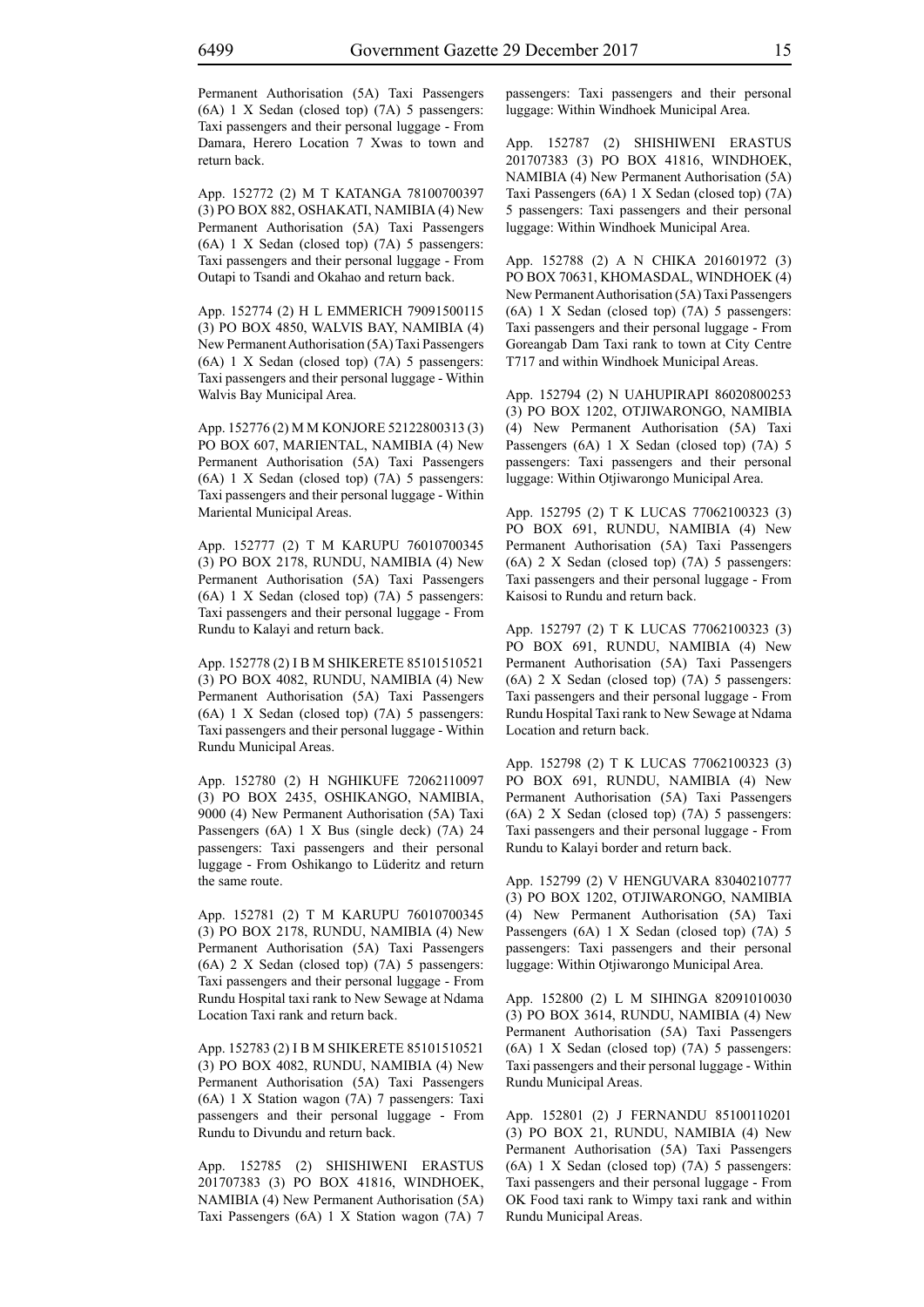App. 152802 (2) M K SINONGE 86122500941 (3) PO BOX 2641, RUNDU, NAMIBIA (4) New Permanent Authorisation (5A) Taxi Passengers (6A) 2 X Sedan (closed top) (7A) 5 passengers: Taxi passengers and their personal luggage: Within Rundu Municipal Area.

App. 152803 (2) E F ZITUS 81011510375 (3) PO BOX 238, RUNDU, NAMIBIA (4) New Permanent Authorisation (5A) Taxi Passengers (6A) 2 X Station wagon (7A) 7 passengers: Taxi passengers and their personal luggage - From Rundu to Divundu and return back.

App. 152805 (2) E N F MANYENGO 79092310484 (3) PO BOX 2646, RUNDU, NAMIBIA (4) New Permanent Authorisation (5A) Taxi Passengers (6A) 2 X Sedan (closed top) (7A) 5 passengers: Taxi passengers and their personal luggage: From Kasosi taxi rank to town withn Rundu Municipal Area.

App. 152806 (2) L S NDARA 95053000611 (3) PO BOX 691, RUNDU, NAMIBIA (4) New Permanent Authorisation (5A) Taxi Passengers (6A) 1 X Sedan (closed top) (7A) 5 passengers: Taxi passengers and their personal luggage - From Kaisosi Taxi rank to Rundu town and return back.

App. 152807 (2) A M NANKEMA 76030100300 (3) PO BOX 2341, RUNDU, NAMIBIA (4) New Permanent Authorisation (5A) Taxi Passengers (6A) 2 X Sedan (closed top) (7A) 5 passengers: Taxi passengers and their personal luggage: From Ocean taxi rank to Kasosi taxi rank via town withn Rundu Municipal Area.

App. 152808 (2) K M HAMBA 97082800916 (3) PO BOX 3271, RUNDU, NAMIBIA (4) New Permanent Authorisation (5A) Taxi Passengers (6A) 1 X Combi / Micro bus / Minibus (7A) 14 passengers: Taxi passengers and their personal luggage - From Karukuvisa taxi rank to Rundu town and return the same route.

App. 152809 (2) A U NDARA 98041700306 (3) PO BOX 86, RUNDU, NAMIBIA (4) New Permanent Authorisation (5A) Taxi Passengers (6A) 2 X Sedan (closed top) (7A) 5 passengers: Taxi passengers and their personal luggage: withn Rundu Municipal Area.

App. 152810 (2) A H KANDERE 75033110128 (3) PO BOX 1912, RUNDU, NAMIBIA (4) New Permanent Authorisation (5A) Taxi Passengers (6A) 2 X Sedan (closed top) (7A) 5 passengers: Taxi passengers and their personal luggage - Within Rundu Municipal Areas.

App. 152811 (2) N L HAINGURA 84121210778 (3) PO BOX 86, RUNDU, NAMIBIA (4) New Permanent Authorisation (5A) Taxi Passengers (6A) 1 X Sedan (closed top) (7A) 5 passengers: Taxi passengers and their personal luggage:withn Rundu Municipal Area.

App. 152812 (2) A H KANDERE 75033110128 (3) PO BOX 1912, RUNDU, NAMIBIA (4) New Permanent Authorisation (5A) Taxi Passengers (6A) 2 X Sedan (closed top) (7A) 5 passengers: Taxi passengers and their personal luggage - Within Rundu Municipal Area.

App. 152813 (2) R M MUSHONGO 68101101381 (3) PO BOX 2700, RUNDU, NAMIBIA (4) New Permanent Authorisation (5A) Taxi Passengers (6A) 1 X Sedan (closed top) (7A) 5 passengers: Taxi passengers and their personal luggage: From Kehemu taxi rank to town withn Rundu Municipal Area.

App. 152815 (2) A N MUKUVE 85010410885 (3) PO BOX 3614, RUNDU, NAMIBIA (4) New Permanent Authorisation (5A) Taxi Passengers (6A) 1 X Sedan (closed top) (7A) 5 passengers: Taxi passengers and their personal luggage - From Mutengo Mukuru taxi rank to Rundu at Shoprite taxi rank and return back.

App. 152816 (2) M E HAIGURA 82071310020 (3) PO BOX 890, RUNDU, NAMIBIA (4) New Permanent Authorisation (5A) Taxi Passengers (6A) 1 X Sedan (closed top) (7A) 5 passengers: Taxi passengers and their personal luggage: From Ndama taxi rank to town withn Rundu Municipal Area.

App. 152817 (2) E N F MANYENGO 79092310484 (3) PO BOX 2646, RUNDU, NAMIBIA (4) New Permanent Authorisation (5A) Taxi Passengers (6A) 2 X Sedan (closed top) (7A) 5 passengers: Taxi passengers and their personal luggage - Within Rundu Municipal Area.

App. 152818 (2) P SIKONGO 77091010051 (3) PO BOX 3614, RUNDU, NAMIBIA (4) New Permanent Authorisation (5A) Taxi Passengers (6A) 2 X Sedan (closed top) (7A) 5 passengers: Taxi passengers and their personal luggage: From Ndama taxi rank to Coca-Cola via town withn Rundu Municipal Area.

App. 152820 (2) E H HAITA 80050250027 (3) PO BOX 3444, RUNDU, NAMIBIA (4) New Permanent Authorisation (5A) Taxi Passengers (6A) 2 X Sedan (closed top) (7A) 5 passengers: Taxi passengers and their personal luggage: From Coca-Cola taxi rank to Mbeyo via town within Rundu Municipal Area.

App. 152821 (2) A L SHININGA 83062410361 (3) PO BOX 6126, NKURE- NKURU, RUNDU (4) New Permanent Authorisation (5A) Taxi Passengers (6A) 1 X Sedan (closed top) (7A) 5 passengers: Taxi passengers and their personal luggage - From Satotwa to town at Spar and return back.

App. 152823 (2) A G SIYERE 80020510713 (3) PO BOX 2328, RUNDU, NAMIBIA (4) New Permanent Authorisation (5A) Taxi Passengers (6A) 2 X Sedan (closed top) (7A) 5 passengers: Taxi passengers and their personal luggage - From Tutungeni taxi rank to Mangeti Mall Taxi rank and return back.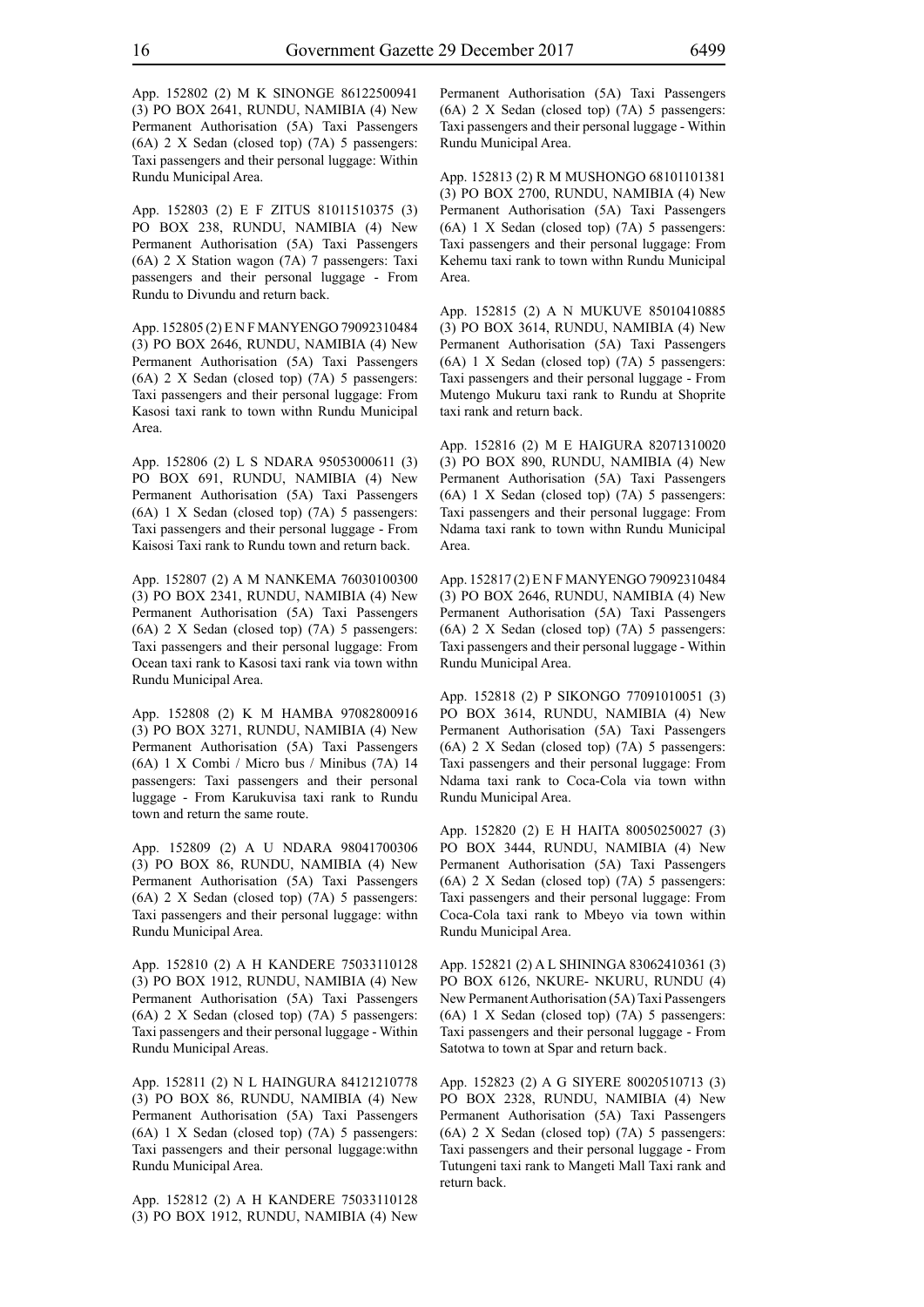App. 152824 (2) E G C KHOE-AOB 83010210019 (3) PO BOX 24, RUNDU, NAMIBIA (4) New Permanent Authorisation (5A) Passengers (6A) 1 X Combi / Micro bus / Minibus (7A) 14 passengers: Taxi passengers and their personal luggage: From Rosh Pinah to Windhoek and return the same route.

App. 152825 (2) G E HAMUTENYA 88050300668 (3) PO BOX 2389, RUNDU, NAMIBIA (4) New Permanent Authorisation (5A) Taxi Passengers (6A) 1 X Sedan (closed top) (7A) 5 passengers: Taxi passengers and their personal luggage - From Sikanduko Taxi rank to Rundu and return the same route.

App. 152826 (2) P K KARUPU 95090200537 (3) PO BOX 2178, RUNDU, NAMIBIA (4) New Permanent Authorisation (5A) Taxi Passengers (6A) 1 X Sedan (closed top) (7A) 5 passengers: Taxi passengers and their personal luggage - From Rundu town to Kalayi border and return back.

App. 152827 (2) J S NDUMBA 78061210703 (3) PO BOX 4000, RUNDU, NAMIBIA (4) New Permanent Authorisation (5A) Taxi Passengers (6A) 2 X Sedan (closed top) (7A) 5 passengers: Taxi passengers and their personal luggage: From Andreas Kandjimi taxi rank to town within Rundu Municipal Area.

App. 152828 (2) M M PETRUS 84080611331 (3) PO BOX 3614, RUNDU, NAMIBIA (4) New Permanent Authorisation (5A) Taxi Passengers (6A) 1 X Sedan (closed top) (7A) 5 passengers: Taxi passengers and their personal luggage: From Safari taxi rank to town at Shoprite within Rundu Municipal Area.

App. 152829 (2) V KASERA 88113000232 (3) PO BOX 3160, RUNDU, NAMIBIA (4) New Permanent Authorisation (5A) Taxi Passengers (6A) 4 X Sedan (closed top) (7A) 5 passengers: Taxi passengers and their personal luggage - From Mangeti Mall taxi rank to Kaisosi taxi rank and within Rundu Municipal Areas.

App. 152830 (2) T KANTEMA 71041200269 (3) PO BOX 1099, RUNDU, NAMIBIA (4) New Permanent Authorisation (5A) Taxi Passengers (6A) 1 X Sedan (closed top) (7A) 5 passengers: Taxi passengers and their personal luggage: From Kasote taxi rank to town withn Rundu Municipal Area.

App. 152831 (2) K R HAUSIKU 86022700272 (3) PO BOX 1889, RUNDU, NAMIBIA (4) New Permanent Authorisation (5A) Taxi Passengers (6A) 1 X Sedan (closed top) (7A) 5 passengers: Taxi passengers and their personal luggage: From Sarukwe taxi rank to town within Rundu Municipal Area.

App. 152832 (2) S JOSEPH 70120500892 (3) BOX 1082, GOBABIS, 0000 (4) New Permanent Authorisation (5A) Taxi Passengers (6A) 1 X Sedan (closed top) (7A) 5 passengers: Taxi passengers and their luggage -Within Gobabis Municipal Area.

App. 152835 (2) R S KASSANGA 81073010082 (3) PO BOX 1012, OSHAKATI (4) New Permanent Authorisation (5A) Taxi Passengers (6A) 1 X Sedan (closed top) (7A) 5 passengers: Taxi passengers and their personal luggage: From Oshakati to oshikango and return

App. 152837 (2) P K MWAYIFANANGE 9109- 2000186 (3) PO BOX 61077, KATUTURA, NAMIBIA (4) New Permanent Authorisation (5A) Taxi Passengers (6A) 1 X Sedan (closed top) (7A) 5 passengers: From Namibia, Caprivi.

App. 152839 (2) P KAKWAMBI 70052400255 (3) PO BOX 175, KATUTURA, WINDHOEK (4) New Permanent Authorisation (5A) Taxi Passengers (6A) 1 X Combi / Micro bus / Minibus (7A) 16 passengers: Taxi passengers and their personal luggage - From Havana T153 to town and return back.

App. 152840 (2) J P SHILONGO 88092700540 (3) PO BOX 13235, EENHANA, NAMIBIA (4) New Permanent Authorisation (5A) Taxi Passengers (6A) 1 X Sedan (closed top) (7A) 5 passengers: Taxi passengers and their personal luggage - From Eenhana to Onelangwa via Oshikango and return back.

App. 152841 (2) S AMUELE 31123100055 (3) PO BOX 1189, ONDANGWA, NAMIBIA (4) New Permanent Authorisation (5A) Taxi Passengers (6A) 1 X Sedan (closed top) (7A) 5 passengers: Taxi passengers and their personal luggage - Between Ondangwa and Oshikango.

App. 152845 (2) H UUSHONA 91022700561 (3) PO BOX 65881, KATUTURA, WINDHOEK (4) New Permanent Authorisation (5A) Taxi Passengers (6A) 1 X Sedan (closed top) (7A) 5 passengers: Taxi passengers and their personal luggage - From Khomasdal T28 to taxi rank T37 Prosperita and return back.

App. 152849 (2) I K E RUFUMA 74092900686 (3) PO BOX 1331, RUNDU, NAMIBIA (4) New Permanent Authorisation (5A) Taxi Passengers (6A) 1 X Sedan (closed top) (7A) 5 passengers: Taxi passengers and their personal luggage - From Kasote Taxi rank to town at Shoprite Mall and return back.

App. 152850 (2) S N NGHIKOVALI 90041700341 (3) PO BOX 25974, WINDHOEK, NAMIBIA (4) New Permanent Authorisation (5A) Taxi Passengers (6A) 1 X Combi / Micro bus / Minibus (7A) 16 passengers: Taxi passengers and their personal luggage - From Okuryangava T74 to Wernhil Park and return back.

App. 152852 (2) A LUFUMA 72092900463 (3) PO BOX 1331, RUNDU, NAMIBIA (4) New Permanent Authorisation (5A) Taxi Passengers (6A) 1 X Sedan (closed top) (7A) 5 passengers: Taxi passengers and their personal luggage - From Kasote to Mangeti Mall and return back.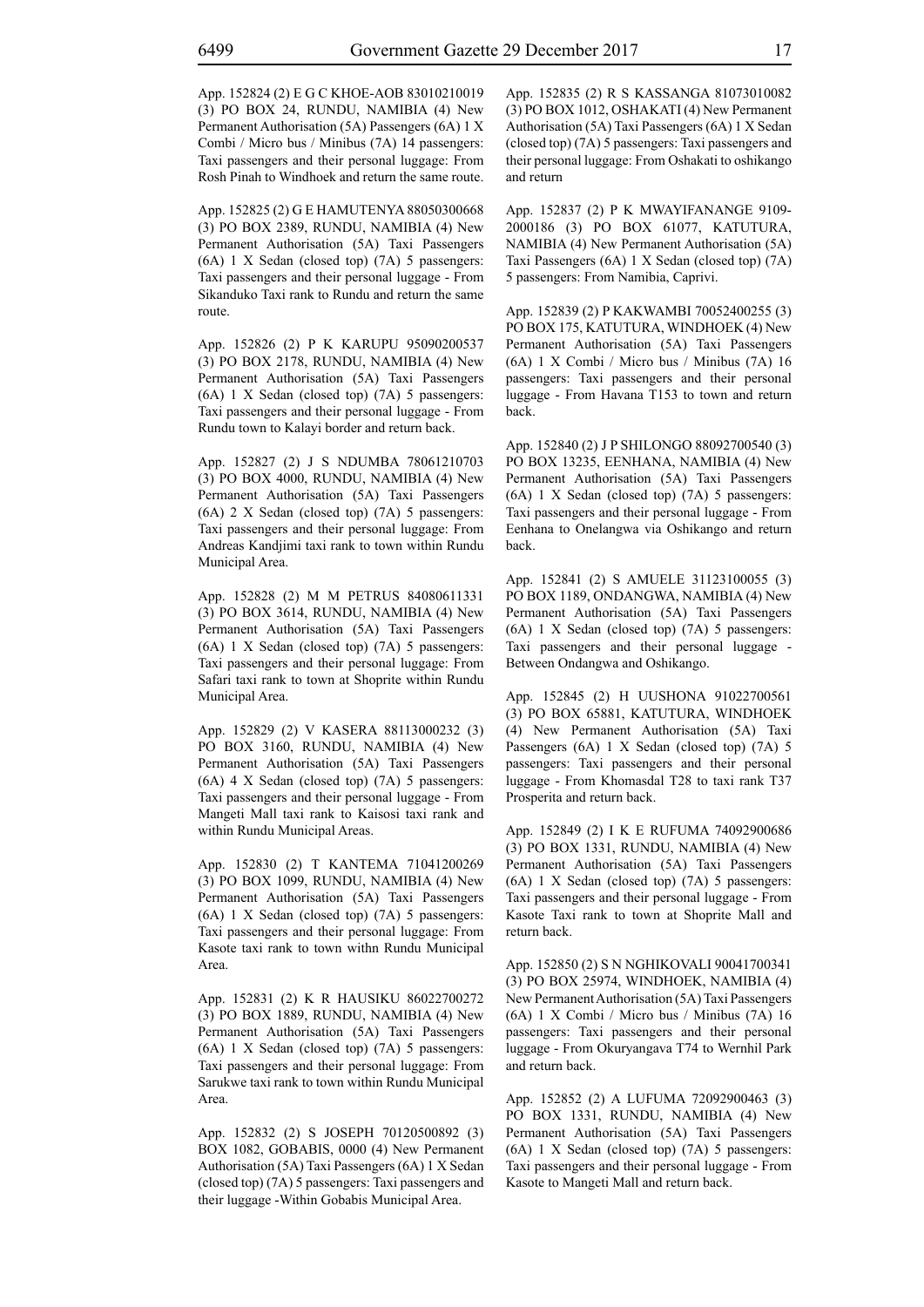App. 152854 (2) J TUKONDJERE 71091500312 (3) PO BOX 1331, RUNDU, NAMIBIA (4) New Permanent Authorisation (5A) Taxi Passengers (6A) 1 X Sedan (closed top) (7A) 5 passengers: Taxi passengers and their personal luggage - From Kalayi border post to Rundu Open Market and return back.

App. 152855 (2) D S JOSUA 92112500619 (3) PO BOX 3091, OSHAKATI, NAMIBIA (4) New Permanent Authorisation (5A) Taxi Passengers (6A) 1 X Sedan (closed top) (7A) 5 passengers: Taxi passengers and their personal luggage - From Outapi, to Oshakati, Ondangwa and Oshikango.

App. 152856 (2) J TUKONDJERE 71091500312 (3) PO BOX 1331, RUNDU, NAMIBIA (4) New Permanent Authorisation (5A) Taxi Passengers (6A) 1 X Sedan (closed top) (7A) 5 passengers: Taxi passengers and their personal luggage - From Vhungu-Vhungu Pick up to Rundu Open Market and return back.

App. 152857 (2) V M HAMUTENYA 59083100022 (3) PO BOX 67, RUNDU, NAMIBIA (4) New Permanent Authorisation (5A) Taxi Passengers (6A) 1 X Bus (single deck) (7A) 27 passengers: Taxi passengers and their personal luggage - From Rundu to Walvis Bay and return back.

App. 152860 (2) W N NDEVASHIYA 74070400303 (3) PO BOX 13133, EENHANA, NAMIBIA, 9000 (4) New Permanent Authorisation (5A) Taxi Passengers (6A) 1 X Station wagon (7A) 7 passengers: Taxi passengers and their personal luggage - From Okongo to Eenhana and return back.

App. 152861 (2) P SHIMWEEFELENI 850525- 10446 (3) PO BOX 13133, EENHANA, NAMIBIA (4) New Permanent Authorisation (5A) Taxi Passengers (6A) 1 X Sedan (closed top) (7A) 5 passengers: Taxi passengers and their personal luggage - From Eenhana to Oshikango and return back.

App. 152875 (2) N UUSHONA 79091710012 (3) PO BOX 11464, KLEIN WINDHOEK, WINDHOEK, NAMIBIA (4) New Permanent Authorisation (5A) Taxi Passengers (6A) 1 X Sedan (closed top) (7A) 5 passengers: Taxi passengers and their personal luggage: From taxi rank T617 Klein Windhoek to B1 Shoping centre via town within Windhoek Municipal Area.

App. 152876 (2) N P SHIPANGA 74062200627 (3) PO BOX 289, ONDANGWA, NAMIBIA (4) New Permanent Authorisation (5A) Taxi Passengers (6A) 1 X Sedan (closed top) (7A) 5 passengers: Taxi passengers and their personal luggage - From Ondangwa to Oshakati and return back.

App. 152878 (2) E ANGULA 82061110541 (3) PO BOX 45, RUNDU, NAMIBIA (4) New Permanent Authorisation (5A) Taxi Passengers (6A) 1 X Sedan (closed top) (7A) 5 passengers: Taxi passengers and their personal luggage - Within Rundu Municipal Area.

App. 152879 (2) L MBANGU 86022200369 (3) PO BOX 6101, NKURE-NKURU, RUNDU (4) New Permanent Authorisation (5A) Taxi Passengers (6A) 1 X Sedan (closed top) (7A) 5 passengers: Taxi passengers and their personal luggage - From Ndama Taxi rank to Rundu and return the same route.

App. 152882 (2) R M NDARA 74011300276 (3) PO BOX 2587, RUNDU, NAMIBIA (4) New Permanent Authorisation (5A) Taxi Passengers (6A) 1 X Station wagon (7A) 7 passengers: Taxi passengers and their personal luggage - From Rundu Mururani and return back.

App. 152884 (2) T UUKONGO 64091510035 (3) PO BOX 9535, EROS, WINDHOEK (4) New Permanent Authorisation (5A) Taxi Passengers (6A) 1 X Sedan (closed top) (7A) 5 passengers: Taxi passengers and their personal luggage From Wanaheda taxi rank T56 to City Centre taxi rank T721 and within Windhoek Municipal Area.

App. 152885 (2) S MUTOTA 66082800532 (3) PO BOX 6362, AUSSPANLAPLZ, WINDHOEK, 0000 (4) New Permanent Authorisation (5A) Passengers (6A) 1 X Combi / Micro bus / Minibus (7A) 16 passengers: Passengers and their personal luggage: From taxi rank T100 Kahumba Kondola to Aries and return the same route.

App. 152886 (2) ALTERMIRA AIRPORT SHUTTLE & TOURS CC CC201709119 (3) PO BOX 24497, WINDHOEK, NAMIBIA (4) New Permanent Authorisation (5A) Taxi Passengers (6A) 2 X Station wagon (7A) 7 passengers: Taxi passengers and their personal luggage - From Windhoek- Hosea International Airport to town and Eros Airport.

App. 152887 (2) ALTERMIRA AIRPORT SHUTTLE & TOURS CC CC201709119 (3) PO BOX 24497, WINDHOEK, NAMIBIA (4) New Permanent Authorisation (5A) Taxi Passengers (6A) 2 X Sedan (closed top) (7A) 5 passengers: Taxi passengers and their personal luggage - From Windhoek- Hosea International Airport to town and Eros Airport.

App. 152889 (2) C DANIEL 71051410088 (3) PO BOX 2327, RUNDU, NAMIBIA (4) New Permanent Authorisation (5A) Taxi Passengers (6A) 1 X Sedan (closed top) (7A) 5 passengers: Taxi passengers and their personal luggage - Within Rundu Municipal Areas and nearby locations.

App. 152890 (2) J K HAUSIKU 79090510397 (3) PO BOX 1889, RUNDU, NAMIBIA (4) New Permanent Authorisation (5A) Taxi Passengers (6A) 1 X Sedan (closed top) (7A) 5 passengers: Taxi passengers and their personal luggage - Within Rundu Municipal Areas.

App. 152892 (2) E AMESHO 75082500260 (3) PO BOX 25719, WINDHOEK, NAMIBIA (4) New Permanent Authorisation (5A) Taxi Passengers (6A) 1 X Sedan (closed top) (7A) 5 passengers: Taxi passengers and their personal luggage: From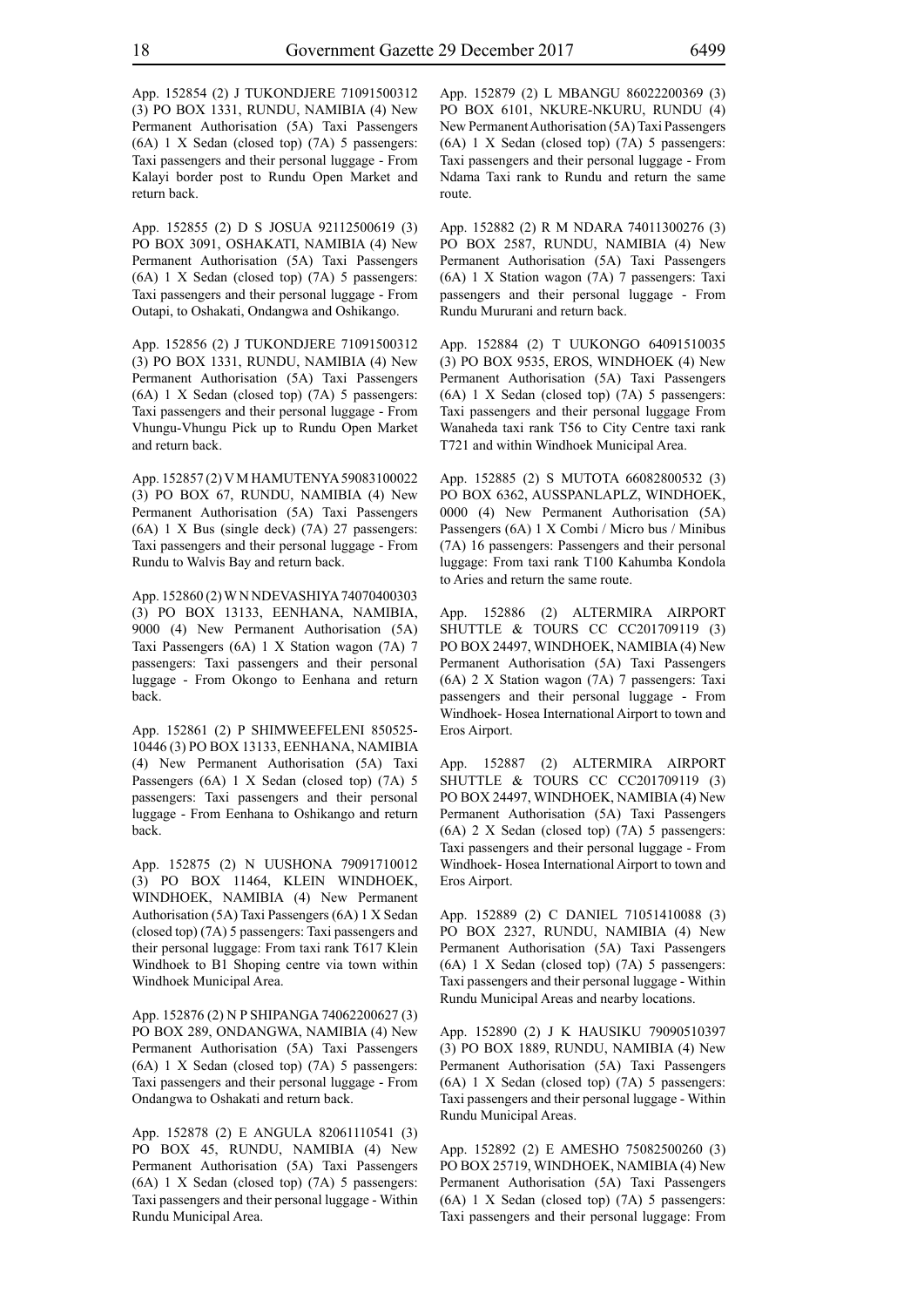taxi rank T24 Katutura to Daan ViLjoen within Windhoek Municipal Area.

App. 152893 (2) W M KAMENYE 86071000890 (3) PO BOX 2347, RUNDU, NAMIBIA, 00000 (4) New Permanent Authorisation (5A) Taxi Passengers (6A) 2 X Sedan (closed top) (7A) 5 passengers: Taxi passengers and their personal luggage - From OK Food taxi rank to Ndama taxi rank and return back.

App. 152894 (2) W M KAMENYE 86071000890 (3) PO BOX 2347, RUNDU, NAMIBIA, 00000 (4) New Permanent Authorisation (5A) Taxi Passengers (6A) 3 X Sedan (closed top) (7A) 5 passengers: Taxi passengers and their personal luggage - From Gallax Mall taxi rank to Kalayi border and return back.

App. 152895 (2) V N TSHEEHAMANDJE 86060300375 (3) PO BOX 6253, KATUTURA, WINDHOEK (4) New Permanent Authorisation (5A) Taxi Passengers (6A) 1 X Sedan (closed top) (7A) 5 passengers: Taxi passengers and their personal luggage: From taxi rank T404 Rocky Crest Neudm UNAM and return the same route.

App. 152896 (2) K N ALWEENDO 85052510918 (3) PO BOX 64043, OKURYANGAVA, NAMIBIA (4) New Permanent Authorisation (5A) Taxi Passengers (6A) 1 X Sedan (closed top) (7A) 5 passengers: Taxi passengers and their personal luggage: From taxi rank T113 Hakahana to Olympia Post Office via town within Windhoek Municipal Area.

App. 152897 (2) S M F KAMPANZA 90021800626 (3) PO BOX 3955, RUNDU, NAMIBIA (4) New Permanent Authorisation (5A) Taxi Passengers (6A) 1 X Sedan (closed top) (7A) 5 passengers: Taxi passengers and their personal luggage - From Kaisosi taxi rank to town at Shoprite taxi rank.

App. 152898 (2) S M F KAMPANZA 90021800626 (3) PO BOX 3955, RUNDU, NAMIBIA (4) New Permanent Authorisation (5A) Taxi Passengers (6A) 2 X Sedan (closed top) (7A) 5 passengers: Taxi passengers and their personal luggage - From Sun City Location to town at Pick & Pay taxi rank and return back.

App. 152900 (2) E F ZITUS 81011510375 (3) PO BOX 238, RUNDU, NAMIBIA (4) New Permanent Authorisation (5A) Taxi Passengers (6A) 2 X Sedan (closed top) (7A) 5 passengers: Taxi passengers and their personal luggage - Within Rundu Municipal Areas.

App. 152902 (2) S S HAUSIKU 72101000709 (3) PO BOX 783, RUNDU, NAMIBIA (4) New Permanent Authorisation (5A) Taxi Passengers (6A) 2 X Sedan (closed top) (7A) 5 passengers: Taxi passengers and their personal luggage - From Engen taxi rank to Mabale taxi rank and within Rundu Municipal Areas.

App. 152903 (2) A H KANDERE 75033110128 (3) PO BOX 1912, RUNDU, NAMIBIA (4) New Permanent Authorisation (5A) Taxi Passengers (6A) 1 X Sedan (closed top) (7A) 5 passengers: Taxi passengers and their personal luggage - From Rundu taxi rank to Nkure-Nkuru and return back.

App. 152905 (2) E H HAITA 80050250027 (3) PO BOX 3444, RUNDU, NAMIBIA (4) New Permanent Authorisation (5A) Taxi Passengers (6A) 2 X Station wagon (7A) 7 passengers: Taxi passengers and their personal luggage - From Rundu to Divundu and return back.

App. 152906 (2) DUNE WAVES TOURS CC CC201607143 (3) PO BOX 8534, SWAKOP-MUND, NAMIBIA (4) New Permanent Authorisation (5A) Tourists (6A) 1 X Hatch back (7A) 5 passengers: TOURISTS as well as their personal luggage on pre-booked tours - From Swakopmund an/or the Hosea Kutako International Airtport to places situated within the Republic of Namibia including places on the borders of Namibia with neighbouring countries and return to the place of embarkation.

App. 152909 (2) I K E RUFUMA 74092900686 (3) PO BOX 1331, RUNDU, NAMIBIA (4) New Permanent Authorisation (5A) Taxi Passengers (6A) 1 X Sedan (closed top) (7A) 5 passengers: Taxi passengers and their personal luggage - From Vhungu-Vhungu Dairy Farming and Green Scheme to Rundu Open Market and return back.

App. 152910 (2) P K KARUPU 95090200537 (3) PO BOX 2178, RUNDU, NAMIBIA (4) New Permanent Authorisation (5A) Taxi Passengers (6A) 1 X Sedan (closed top) (7A) 5 passengers: Taxi passengers and their personal luggage - Within Rundu Municipal Area.

App. 152911 (2) J NGHIFIVALI 87072700517 (3) PO BOX 25974, WINDHOEK, NAMIBIA (4) New Permanent Authorisation (5A) Taxi Passengers (6A) 1 X Combi / Micro bus / Minibus (7A) 16 passengers: Taxi passengers and their personal luggage - From Okuryangava T74 to Wernhil Park taxi rank and return back.

App. 152912 (2) K A MALAN 97022200653 (3) PO BOX 152, REHOBOTH, NAMIBIA (4) New Permanent Authorisation (5A) Taxi Passengers (6A) 1 X Sedan (closed top) (7A) 5 passengers: Taxi passengers and their personal luggage - Within Rehoboth Municipal Areas.

App. 152914 (2) S H GABRIEL 85073010531 (3) PO BOX 3249, AUSSPANNPLATZ, WINDHOEK (4) New Permanent Authorisation (5A) Taxi Passengers (6A) 1 X Sedan (closed top) (7A) 5 passengers: Taxi passengers and their personal luggage - From Hakahana to town and return back.

App. 152915 (2) V M HAMUTENYA 59083100022 (3) PO BOX 67, RUNDU, NAMIBIA (4) New Permanent Authorisation (5A) Taxi Passengers (6A) 2 X Sedan (closed top) (7A) 5 passengers: Taxi passengers and their personal luggage - Within Rundu Municipal Areas.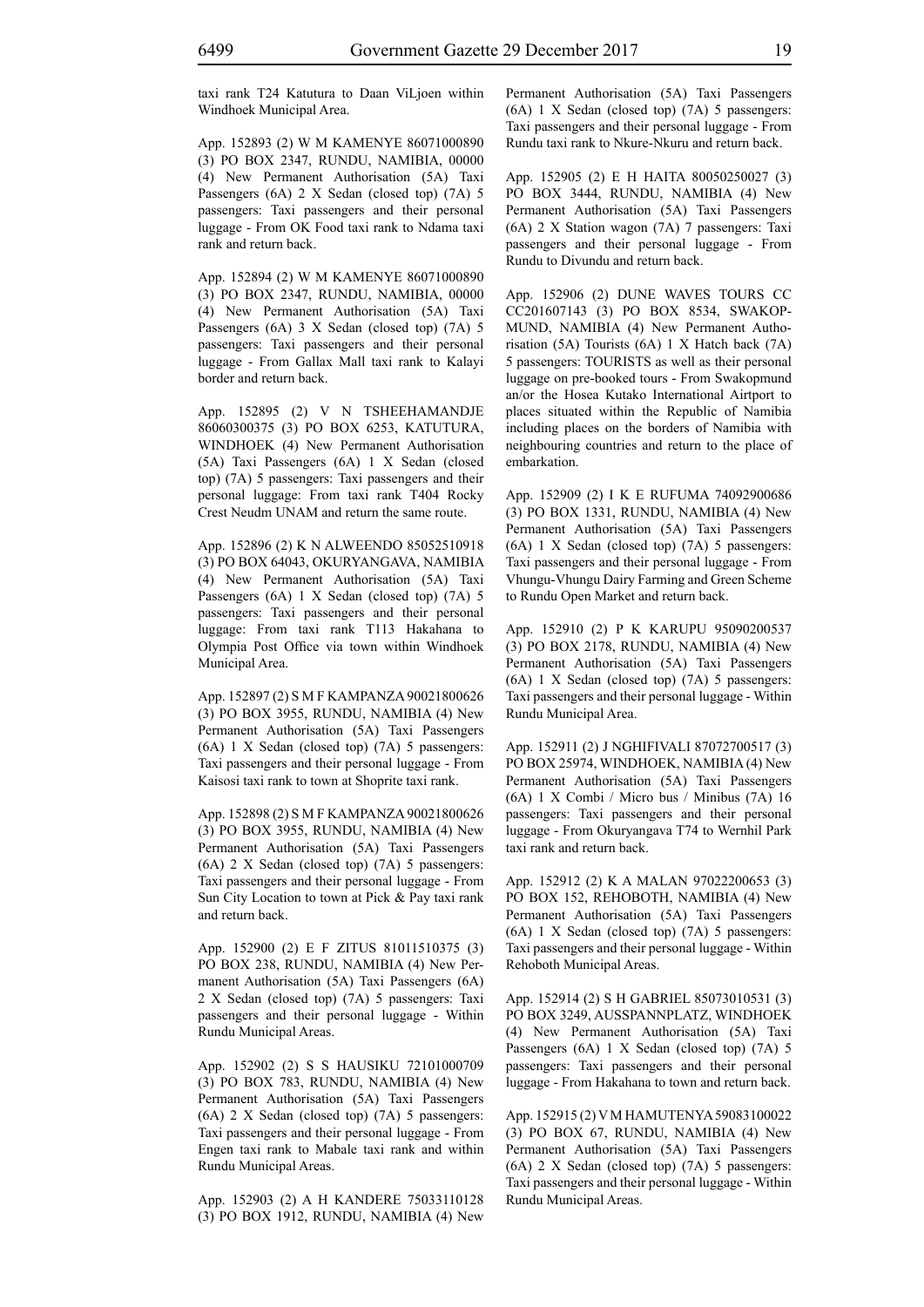App. 152916 (2) V M HAMUTENYA 59083100022 (3) PO BOX 67, RUNDU, NAMIBIA (4) New Permanent Authorisation (5A) Taxi Passengers (6A) 3 X Sedan (closed top) (7A) 5 passengers: Taxi passengers and their personal luggage - Within Rundu Municipal Areas.

App. 152917 (2) S K HAMUTENYA 61091200548 (3) PO BOX 4082, RUNDU, NAMIBIA (4) New Permanent Authorisation (5A) Taxi Passengers (6A) 2 X Sedan (closed top) (7A) 5 passengers: Taxi passengers and their personal luggage - From Rundu town to Kalayi and within Rundu Municipal Areas.

App. 152918 (2) S K HAMUTENYA 61091200548 (3) PO BOX 4082, RUNDU, NAMIBIA (4) New Permanent Authorisation (5A) Taxi Passengers (6A) 1 X Sedan (closed top) (7A) 5 passengers: Taxi passengers and their personal luggage - From Queens Park Location to town and return back.

App. 152922 (2) V M HAMUTENYA 59083100022 (3) PO BOX 67, RUNDU, NAMIBIA (4) New Permanent Authorisation (5A) Taxi Passengers (6A) 2 X Combi / Micro bus / Minibus (7A) 16 passengers: Taxi passengers and their personal luggage - From Rundu to Windhoek and Noordoewer and return back.

App. 152924 (2) T K LUCAS 77062100323 (3) PO BOX 691, RUNDU, NAMIBIA (4) New Permanent Authorisation (5A) Taxi Passengers (6A) 1 X Sedan (closed top) (7A) 5 passengers: Taxi passengers and their personal luggage - From Rundu to Siyandeya and return back.

App. 152927 (2) J DJUULUME 71082100447 (3) PO BOX 361, ROSH PINAH, NAMIBIA (4) New Permanent Authorisation (5A) Taxi Passengers (6A) 1 X Sedan (closed top) (5B) Taxi Passengers (6B) 1 X Sedan (closed top) (7A) 5 passengers: Taxi passengers and their personal luggage - Within Rosh Pinah Municipal Areas.

App. 152929 (2) J DJUULUME 71082100447 (3) PO BOX 361, ROSH PINAH, NAMIBIA (4) New Permanent Authorisation (5A) Taxi Passengers (6A) 1 X Station wagon (7A) 7 passengers: Taxi passengers and their personal luggage - From Rosh Pinah to Oranjemund and return the same route.

App. 152930 (2) J S CITY CAB CC 201402806 (3) BOX 62174, KATUTURA, WINDHOEK (4) New Permanent Authorisation (5A) Tourists (6A) 1 X Sedan (closed top) (7A) 5 passengers: Tourists and their personal luggage - From Windhoek Hotels, Lodges Guestshouses destinations Etosha, Sossuvleis in Namibia on pre-booked tours.

App. 152931 (2) C N NKUMBWA 82121610170 (3) PO BOX 1961, WALVIS BAY, NAMIBIA (4) New Permanent Authorisation (5A) Taxi Passengers (6A) 1 X Station wagon (7A) 7 passengers: Taxi passengers and their personal luggage - From Swakopmund to Arandis and return back.

App. 152934 (2) P J J DU PLESSIS 71041200307 (3) PO BOX 2753, SWAKOPMUND, NAMIBIA (4) New Permanent Authorisation (5A) Taxi Passengers (6A) 1 X Sedan (closed top) (7A) 5 passengers: Taxi passengers and their personal luggage - From Swakopmund to Walvis Bay to Henties Bay and return back.

App. 152937 (2) P J J DU PLESSIS 71041200307 (3) PO BOX 2753, SWAKOPMUND, NAMIBIA (4) New Permanent Authorisation (5A) Taxi Passengers (6A) 1 X Combi / Micro bus / Minibus (7A) 15 passengers: Taxi passengers and their personal luggage - From Swakopmund to Walvis Bay and Henties Bay and return the same route.

App. 152939 (2) T K LUCAS 77062100323 (3) PO BOX 691, RUNDU, NAMIBIA (4) New Permanent Authorisation (5A) Taxi Passengers (6A) 1 X Sedan (closed top) (7A) 5 passengers: Taxi passengers and their personal luggage - Within Rundu Municipal Areas.

App. 152942 (2) J S CITY CAB CC 201402806 (3) BOX 62174, KATUTURA, WINDHOEK (4) New Permanent Authorisation (5A) Tourists (6A) 1 X Combi / Micro bus / Minibus (7A) 14 passengers: Tourists and their personal luggage - From Windhoek, Hotels, Lodges Guestshouses destinations Etosha, Sossuvlei in Namibia on prebooked tours.

App. 152943 (2) I K E RUFUMA 74092900686 (3) PO BOX 1331, RUNDU, NAMIBIA (4) New Permanent Authorisation (5A) Taxi Passengers (6A) 1 X Sedan (closed top) (7A) 5 passengers: Taxi passengers and their personal luggage - From Kasote taxi rank to town at Shoprite taxi rank and return back.

App. 152946 (2) H N VILHO 97050900184 (3) PO BOX 95320, SOWETO, WINDHOEK (4) New Permanent Authorisation (5A) Taxi Passengers (6A) 1 X Combi / Micro bus / Minibus (7A) 16 passengers: Taxi passengers and their personal luggage - From Windhoek to Amalika via Okahao and return back.

App. 152947 (2) K NANGOLO 76121610190 (3) PO BOX 266, OKAHANDJA, NAMIBIA (4) New Permanent Authorisation (5A) Taxi Passengers (6A) 1 X Sedan (closed top) (7A) 5 passengers: Taxi passengers and their personal luggage - Within Okahandja Municipal Areas.

App. 152955 (2) H N IMBONDI 85042110542 (3) PO BOX 50241, BACHBRECHT, WINDHOEK (4) New Permanent Authorisation (5A) Taxi Passengers (6A) 1 X Sedan (closed top) (7A) 5 passengers: Taxi passengers and their personal luggage - From Havana T153 to town at Taxi rank T717 and within Windhoek Municipal Areas.

App. 152957 (2) H N UUSHONA 82100710508 (3) PO BOX 22793, WINDHOEK, NAMIBIA (4) New Permanent Authorisation (5A) Taxi Passengers (6A) 1 X Sedan (closed top) (7A) 5 passengers: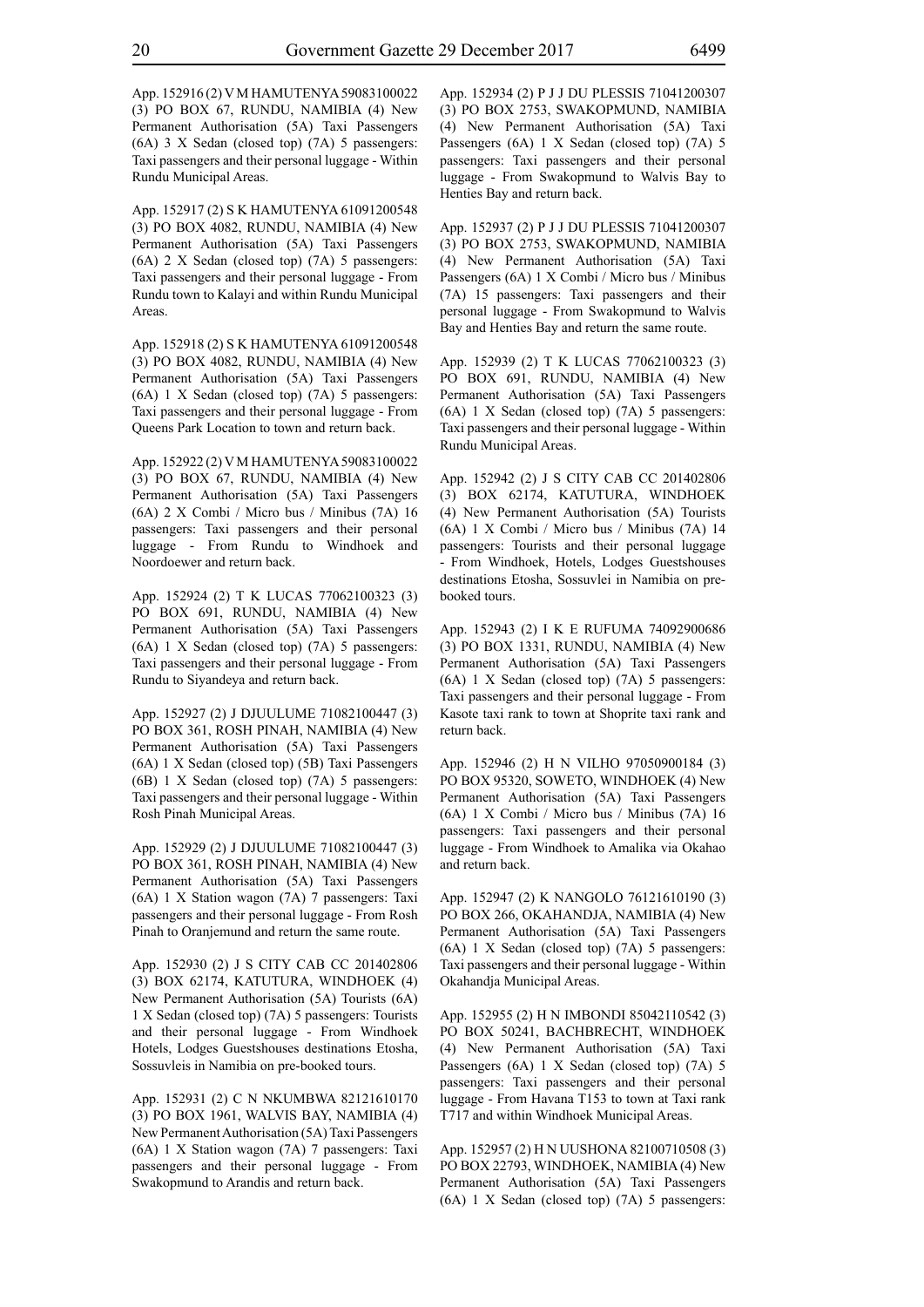Taxi passengers and their personal luggage - From Otjomuise T351 to I.U.M Campus and return back.

App. 152959 (2) W N KAMBWESHELE 9106- 0100134 (3) PO BOX 7929, KATUTURA, WIND-HOEK, 9000 (4) New Permanent Authorisation (5A) Taxi Passengers (6A) 1 X Sedan (closed top) (7A) 5 passengers: Taxi passengers and their personal luggage - From Havana T153 to Klein Windhoek and within Windhoek Municipal Areas.

App. 152972 (2) R S M SAU 74061600621 (3) PO BOX 2398, RUNDU, NAMIBIA (4) New Permanent Authorisation (5A) Taxi Passengers (6A) 1 X Sedan (closed top) (7A) 5 passengers: Taxi passengers and their personal luggage - From Millenium Park to town and within Rundu Municipal Areas.

App. 152973 (2) J N MWAMBU 69012900662 (3) PO BOX 691, RUNDU, NAMIBIA (4) New Permanent Authorisation (5A) Taxi Passengers (6A) 1 X Sedan (closed top) (7A) 5 passengers: Taxi passengers and their personal luggage - From Siyandeya Taxi rank to Rundu and return the same route.

App. 152974 (2) A AMON 81092010300 (3) PO BOX 506, KEETMANSHOOP, NAMIBIA (4) New Permanent Authorisation (5A) Taxi Passengers (6A) 1 X Sedan (closed top) (7A) 5 passengers: Taxi passengers and their personal luggage - Within Keetmanshoop Municipal Areas.

App. 152975 (2) A M SIYERE 47050500348 (3) PO BOX 2328, RUNDU, NAMIBIA (4) New Permanent Authorisation (5A) Taxi Passengers (6A) 1 X Sedan (closed top) (7A) 5 passengers: Taxi passengers and their personal luggage - Within Rundu Municipal Areas.

App. 152976 (2) A K NDARA 78050400301 (3) PO BOX 1230, RUNDU, NAMIBIA (4) New Permanent Authorisation (5A) Taxi Passengers (6A) 1 X Sedan (closed top) (7A) 5 passengers: Taxi passengers and their personal luggage - Within Rundu Municipal Areas.

App. 152977 (2) T T P IIYAMBO 71022500406 (3) PO BOX 1314, RUNDU, NAMIBIA (4) New Permanent Authorisation (5A) Taxi Passengers (6A) 2 X Sedan (closed top) (7A) 5 passengers: Taxi passengers and their personal luggage - Within Rundu Municipal Areas.

App. 152978 (2) B S SISAMU 79122710237 (3) PO BOX 3622, RUNDU, NAMIBIA (4) New Permanent Authorisation (5A) Taxi Passengers (6A) 1 X Combi / Micro bus / Minibus (7A) 16 passengers: Taxi passengers and their personal luggage - From Rundu to Katima Mulilo and return the same route.

App. 152994 (2) J MATHEUS 93082100295 (3) PO BOX 1816, TSUMEB, NAMIBIA (4) New Permanent Authorisation (5A) Taxi Passengers (6A) 1 X Combi / Micro bus / Minibus (7A) 16 passengers: Taxi passenger and their personal luggage: From Windhoek to Rehoboth and return back the same route.

App. 152996 (2) F SHIGWEDHA 72010600487 (3) PO BOX 25927, WINDHOEK, NAMIBIA, 0000 (4) New Permanent Authorisation (5A) Taxi Passengers (6A) 1 X Sedan (closed top) (7A) 5 passengers: Taxi passenger and their personal luggage: From Havana taxi rank T153 to City Centre taxi rank T718 and within Windhoek Municipal Area.

App. 153002 (2) J MATHEUS 93082100295 (3) PO BOX 1816, TSUMEB, NAMIBIA (4) New Permanent Authorisation (5A) Taxi Passengers (6A) 1 X Sedan (closed top) (7A) 5 passengers: Taxi passenger and their personal luggage : Within Tsumeb Municipal Area.

App. 153006 (2) M N NDIIKONGELA 92092- 200755 (3) PO BOX 62, TSANDI, NAMIBIA (4) New Permanent Authorisation (5A) Taxi Passengers (6A) 1 X Station wagon (7A) 7 passengers: Taxi Passengers and their personal luggage: From Wanaheda taxi rank T256 to Kleine Kuppe taxi rank T554 via town and within Windhoek Municipal Area.

App. 153010 (2) SHATUMBU INVESTMENT CC C150934000014 (3) PO BOX 20954, WINDHOEK, NAMIBIA (4) New Permanent Authorisation (5A) Taxi Passengers (6A) 1 X Station wagon (7A) 7 passengers: Taxi Passengers and their personal luggage: From Windhoek to Hosea International Airport and return and within Windhoek Municipal Area.

App. 153015 (2) S S SHILONGO 56010600626 (3) PO BOX 97146, MAERUA MALL, WINDHOEK, 0000 (4) New Permanent Authorisation (5A) Goods & Passengers (6A) 1 X Combi / Micro bus / Minibus (7A) 16 passengers: Taxi Passengers and their personal luggage: From Eenhana to Windhoek via, Okongo, Mbungu, Tsitsabis, Tsumeb and return back the same.

App. 153020 (2) I N SINDIMBA 81060511045 (3) PO BOX 95506, SOWETO, NAMIBIA (4) New Permanent Authorisation (5A) Taxi Passengers (6A) 1 X Sedan (closed top) (7A) 5 passengers: Taxi Passengers and their personal luggage: From Okuryangava taxi rank T60 to Town taxi rank T721 and within Windhoek Municipal Area.

App. 153021 (2) VISION TOURS & SAFARIS CC. 2015083020 (3) BOX 10342, KAHOMASDAL, WINDHOEK (4) New Permanent Authorisation (5A) Tourists (6A) 1 X Combi / Micro bus / Minibus (7A) 16 passengers: Tourists as well as their personal effects - From Windhoek to tourists attraction destinations on pre-book tours and a minimum of three days within the Republic of Namibia and return to places of embarkation.

App. 153024 (2) E S CHIMBA 97052600676 (3) PO BOX 7793, WINDHOEK, NAMIBIA (4) New Permanent Authorisation (5A) Taxi Passengers (6A) 2 X Combi / Micro bus / Minibus (7A) 16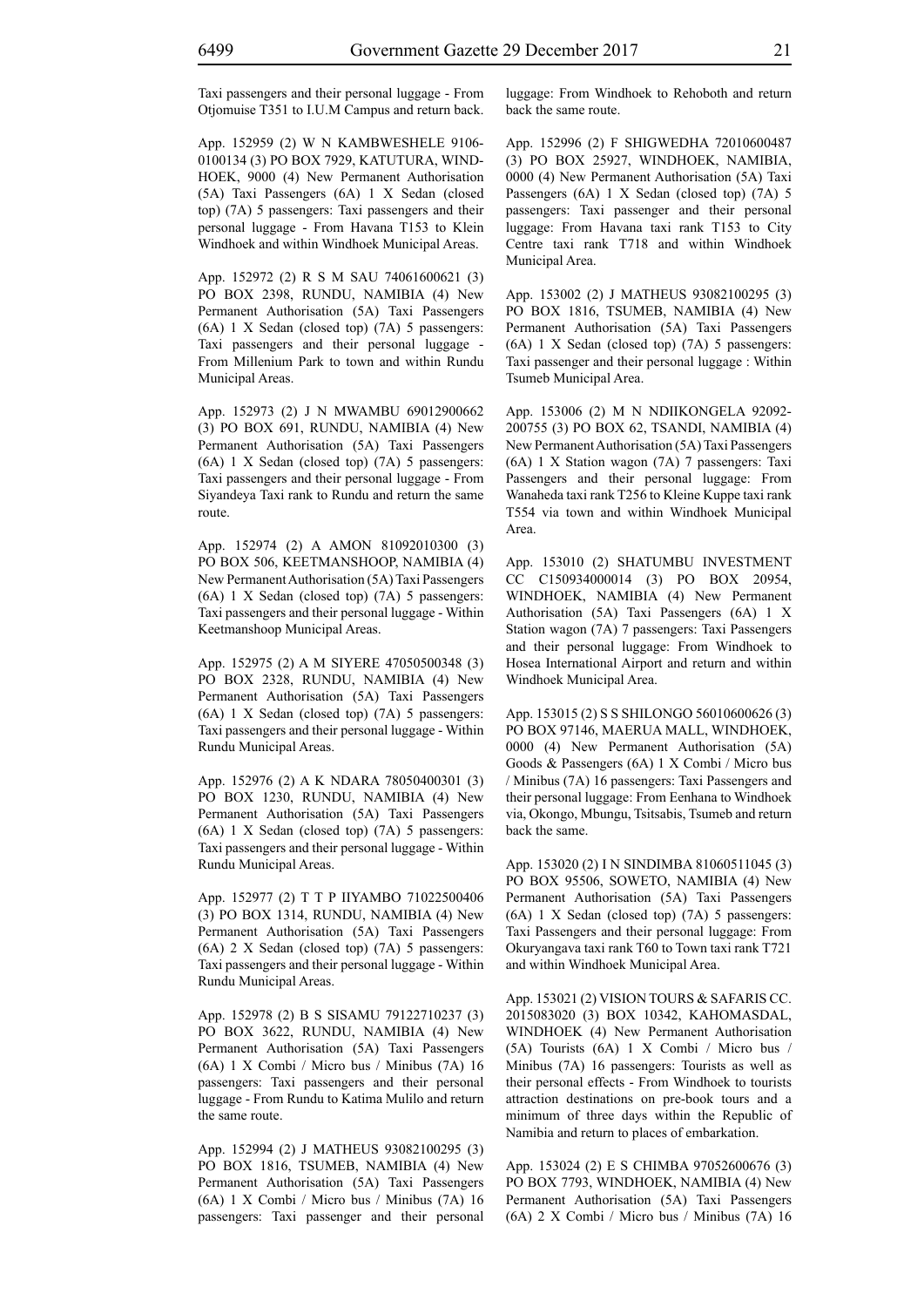passengers: Taxi Passengers and their personal luggage: From Windhoek to Rundu and return back the same routes.

App. 153026 (2) SAFE HAVEN TRANSPORT SERVICES CC CC201711016 (3) PO BOX 7332, WINDHOEK, NAMIBIA (4) New Permanent Authorisation (5A) Taxi Passengers (6A) 1 X Combi / Micro bus / Minibus (7A) 14 passengers: Taxi Passengers and their personal luggage: From Windhoek to Rehoboth and return back the same route.

App. 153028 (2) L KATJIPU 72030510084 (3) PO BOX 3207, ONGWEDIVA, NAMIBIA (4) New Permanent Authorisation (5A) Taxi Passengers (6A) 1 X Sedan (closed top) (7A) 5 passengers: Taxi passengers ans their personal luggage: From taxi rank T22 Omatando, Ongwediva to Oshakati taxi rank T1 at the open market and return the same route.

App. 153029 (2) J BALZER 57082600038 (3) PO BOX 15, OKAHANDJA, NAMIBIA (4) New Permanent Authorisation (5A) Taxi Passengers (6A) 1 X Sedan (closed top) (7A) 5 passengers: Taxi Passengers and their personal luggage: Within Okahandja Municipal Area.

App. 153030 (2) E N HAIPINGE 59020200445 (3) PO BOX 3207, ONGWEDIVA, NAMIBIA (4) New Permanent Authorisation (5A) Taxi Passengers (6A) 1 X Sedan (closed top) (7A) 5 passengers: Taxi passengers ans their personal luggage: From Ongwediva Open market to Etosha National Park and return the same route.

App. 153031 (2) W U KATOTA 86121500670 (3) PO BOX 2114, RUNDU, NAMIBIA (4) New Permanent Authorisation (5A) Taxi Passengers (6A) 1 X Sedan (closed top) (7A) 5 passengers: Taxi Passengers and their personal luggage: From Rundu Town Kavango East Region to Tutungeni via Kehemu and within Rundu Municipal Area.

App. 153032 (2) E HAMUKWAYA 79061710146 (3) PO BOX 3207, ONGWEDIVA, NAMIBIA (4) New Permanent Authorisation (5A) Taxi Passengers (6A) 1 X Sedan (closed top) (7A) 5 passengers: Taxi passengers and their personal luggage: From taxi rank T2 Omulunga Community Hall to taxi rank T9 Army base within Grootfontein Municipal Area.

App. 153033 (2) JEREMIA MATHEUS 740102- 00480 (3) PO BOX 801, LÜDERITZ, NAMIBIA (4) New Permanent Authorisation (5A) Taxi Passengers (6A) 1 X Sedan (closed top) (7A) 5 passengers: Taxi Passengers and their personal luggage: From New Development to Town and return back the same route.

App. 153034 (2) E N HAIPINGE 59020200445 (3) PO BOX 3207, ONGWEDIVA, NAMIBIA (4) New Permanent Authorisation (5A) Taxi Passengers (6A) 1 X Sedan (closed top) (7A) 5 passengers: Taxi passengers and their personal luggage: From Onayena Clinic to Onandjokwe Hospital taxi rank T13 via Ondangwa and Okankolo and return the same.

App. 153035 (2) A JOHANNES 60070800170 (3) PO BOX 3207, ONGWEDIVA, NAMIBIA (4) New Permanent Authorisation (5A) Taxi Passengers (6A) 1 X Sedan (closed top) (7A) 5 passengers: Taxi passengers and their personal luggage: From Advof to Oshakati via Opoto and Ongwediva and return the same route.

App. 153036 (2) L I SHEKUDJA 80090610431 (3) PO BOX 3207, ONGWEDIVA, NAMIBIA (4) New Permanent Authorisation (5A) Taxi Passengers (6A) 1 X Sedan (closed top) (7A) 5 passengers: Taxi passengers ans their personal luggage: From Ongwediva to Onandjeba and return the same route.

App. 153037 (2) CHIWANI BUSINESS TRUST 35914 (3) BOX 40788, AUSSPANNPLATZ, WINDHOEK (4) New Permanent Authorisation (5A) Tourists (6A) 1 X Pick-up (7A) 11 passengers: Tourists as well as their personal effects - Activities from Lodge.

App. 153038 (2) S ELIRAB 64110300320 (3) PO BOX 62012, KATUTURA, WINDHOEK (4) New Permanent Authorisation (5A) Taxi Passengers (6A) 1 X Sedan (closed top) (7A) 5 passengers: Taxi Passengers and their personal luggage: From Goreangab Dam taxi rank T208 to Town taxi rank T721 and within Windhoek Municipal Area.

App. 153042 (2) J T COLEMAN 2003549 (3) PO BOX 147, ROSH PINAH, NAMIBIA (4) New Permanent Authorisation (5A) Employees (6A) 2 X Bus (single deck) (7A) 60 passengers: Taxi Passengers and their personal luggage: From Rosh Pinah to Windhoek via Keetmanshoop and return back the same route.

App. 153047 (2) S AMADHILA 65021500074 (3) PO BOX 61935, KATUTURA, WINDHOEK, NAMIBIA (4) New Permanent Authorisation (5A) Passengers (6A) 1 X Combi / Micro bus / Minibus (7A) 16 passengers: Taxi passengers and their personal luggage: From taxi rank T302 Khomasadal to Onesi and return the same route.

App. 153049 (2) O I IITA 74071800186 (3) PO BOX 29, ORANDJAMUND, NAMIBIA (4) New Permanent Authorisation (5A) Passengers (6A) 2 X Combi / Micro bus / Minibus (7A) 26 passengers: Passengers and their personal luggage: From Oranjemund to Epalela in Omusati Region and return the same route.

App. 153051 (2) H M M HAUSIKU 74051900525 (3) PO BOX 2240, RUNDU, NAMIBIA (4) New Permanent Authorisation (5A) Taxi Passengers (6A) 1 X Sedan (closed top) (7A) 5 passengers: Taxi Passengers and their personal luggage: Within Rundu Municipal Area.

App. 153052 (2) C N MUTUMBULWA 76122- 500410 (3) PO BOX 608229, KATUTURA,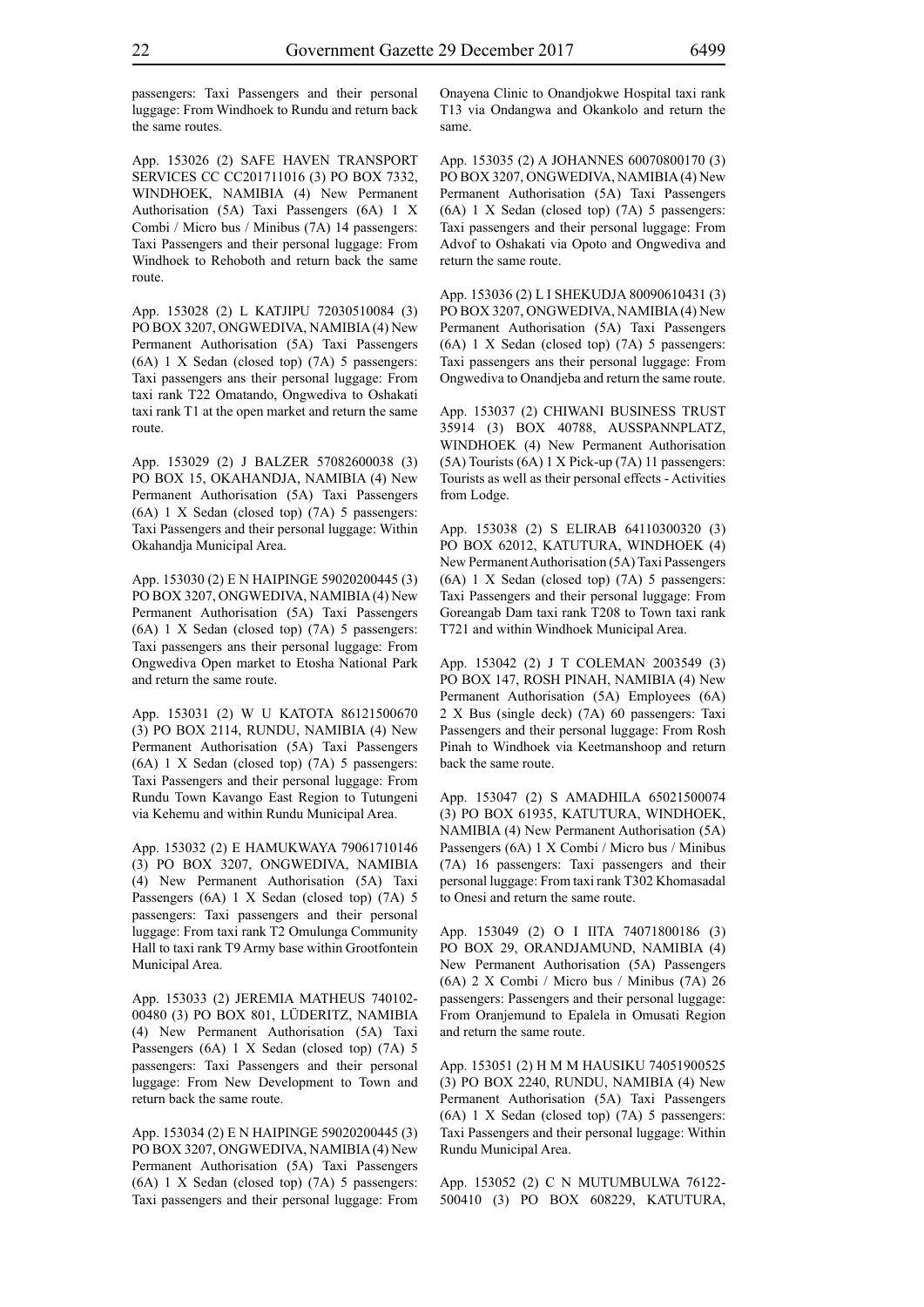WINDHOEK, NAMIBIA (4) New Permanent Authorisation (5A) Passengers (6A) 1 X Combi / Micro bus / Minibus (7A) 16 passengers: Taxi passengers ans their personal luggage: From Cimbebasia in Windhoek to Oshito in Omusati Region and return the same route.

App. 153053 (2) H M M HAUSIKU 74051900525 (3) PO BOX 2240, RUNDU, NAMIBIA (4) New Permanent Authorisation (5A) Taxi Passengers (6A) 1 X Sedan (closed top) (7A) 5 passengers: Taxi Passengers and their personal luggage: Within Rundu Municipal Area.

App. 153054 (2) V NAMULO 67060900187 (3) PO BOX 469, HENTIES BAY, NAMIBIA (4) New Permanent Authorisation (5A) Taxi Passengers (6A) 1 X Sedan (closed top) (7A) 5 passengers: Taxi passengers ans their personal luggage: From Henties Bay to Tutaleni location within Walvis Bay Municipal Area.

App. 153055 (2) J K HAWANGA 83060611467 (3) PO BOX 92, MARIENTAL, NAMIBIA (4) New Permanent Authorisation (5A) Taxi Passengers (6A) 1 X Station wagon (7A) 7 passengers: Taxi Passengers and their personal luggage: From Mariental to Rundu and return back the same routes.

App. 153058 (2) EXCELLENT TRIP CC CC201702826 (3) PO BOX 35195, PIONIERS-PARK, WINDHOEK, NAMIBIA (4) New Permanent Authorisation (5A) Taxi Passengers (6A) 1 X Combi / Micro bus / Minibus (7A) 14 passengers: Taxi Passengers and their personal luggage: From Windhoek to Walvis Bay and return back the same route.

App. 153059 (2) T PAULUS 72092000381 (3) PO BOX 1561, OTJIWARONGO, NAMIBIA (4) New Permanent Authorisation (5A) Taxi Passengers (6A) 1 X Sedan (closed top) (7A) 5 passengers: Taxi Passengers and their personal luggage: Within Otjiwarongo Municipal Area.

App. 153063 (2) H N MOSES 84122410118 (3) PO BOX 40332, AUSSPANNPLATZ, WIND-HOEK (4) New Permanent Authorisation (5A) Taxi Passengers (6A) 1 X Sedan (closed top) (7A) 5 passengers: Taxi Passengers and their personal luggage: From Goreangab taxi rank T206 to City Centre taxi rank T713 and within Windhoek Municipal Area.

App. 153065 (2) CHIWANI BUSINESS TRUST 35914 (3) BOX 40788, AUSSPANNPLATZ, WINDHOEK (4) New Permanent Authorisation (5A) Tourists (6A) 1 X Pick-up (5B) Tourists (6B) 4 X Station wagon (7A) 11 passengers: Tourists as well as their personal effects - Activities from Lodge Mowani Mountain Camp and Kipwe Camp and return

App. 153070 (2) BOCIAN SAFARIS CC. CC20073101 (3) BOX 2822, WALVIS BAY (4) New Permanent Authorisation (5A) Tourists (6A) 1 X Station wagon (7A) 9 passengers: Tourists and their personal luggage - From Walvis Bay to Lodges, Restaurants, Hotels and various places situated within Namibia and return.

App. 153073 (2) F P HAINDONGO 76041100285 (3) PO BOX 3017, OPUWO, NAMIBIA (4) New Permanent Authorisation (5A) Taxi Passengers (6A) 1 X Sedan (closed top) (7A) 5 passengers: Taxi Passengers and their personal luggage: Within Opuwo Municipal Area.

App. 153075 (2) E KATAMELO 61010400436 (3) PO BOX 5809, AUSSPANNPLATZ, WINDHOEK (4) New Permanent Authorisation (5A) Taxi Passengers (6A) 1 X Sedan (closed top) (7A) 5 passengers: Taxi Passengers and their personal luggage: From Goreangab Dam Taxi rank T206 to City Centre taxi taxi T717 and within Windhoek Municipal Area.

App. 153077 (2) Z R FARAO 83053110261 (3) PO BOX 22709, WINDHOEK, NAMIBIA (4) New Permanent Authorisation (5A) Taxi Passengers (6A) 1 X Combi / Micro bus / Minibus (7A) 17 passengers: Taxi Passengers and their personal luggage: From Keetmashoop to Walvis Bay and return back the same routes.

App. 153078 (2) M M MBANGA 96030500767 (3) BOX 793, MARIENTAL (4) New Permanent Authorisation (5A) Taxi Passengers (6A) 1 X Sedan (closed top) (7A) 5 passengers: Taxi passengers and their personal luggage - Within Mariental Municipal Area.

App. 153080 (2) S KATAMELO 84030710174 (3) PO BOX 5809, AUSSPANNPLATZ, WINDHOEK, NAMIBIA (4) New Permanent Authorisation (5A) Taxi Passengers (6A) 1 X Sedan (closed top) (7A) 5 passengers: Taxi Passengers and their personal luggage: Goreangab taxi rank T207 to City Centre taxi rank T717 and within Windhoek Municipal Area.

App. 153084 (2) F PRINS 84120710564 (3) PO BOX 3003, REHOBOTH, NAMIBIA (4) New Permanent Authorisation (5A) Taxi Passengers (6A) 1 X Sedan (closed top) (7A) 5 passengers: Taxi Passengers and their personal luggage: Within Rehoboth Municipal Area.

App. 153088 (2) J N NDAHANGWAPO 91051800285 (3) PO BOX 3003, REHOBOTH, NAMIBIA (4) New Permanent Authorisation (5A) Taxi Passengers (6A) 1 X Sedan (closed top) (7A) 5 passengers: Taxi Passengers and their personal luggage: Within Rehoboth Municipal Area.

App. 153091 (2) A H IHEMBA 75081210137 (3) PO BOX 1734, OTJIWARONGO, NAMIBIA (4) New Permanent Authorisation (5A) Taxi Passengers (6A) 1 X Sedan (closed top) (7A) 5 passengers: Taxi Passengers and their personal luggage: Within Otjiwarongo Municipal Area.

App. 153094 (2) V T IIPINGE 70121300404 (3) PO BOX 21279, WINDHOEK, NAMIBIA (4) New Permanent Authorisation (5A) Taxi Passengers (6A) 1 X Sedan (closed top) (7A) 5 passengers: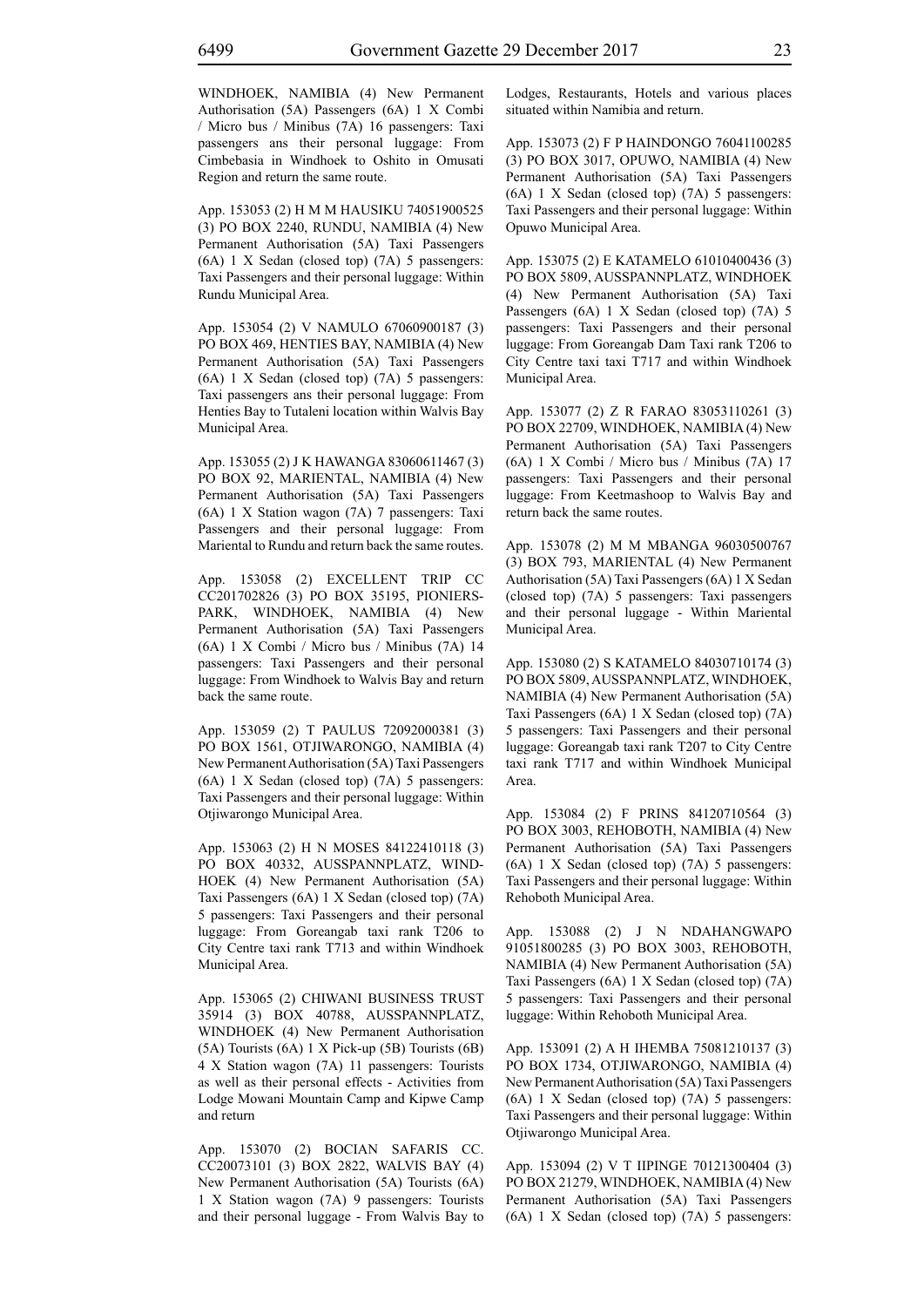Taxi passengers ans their personal luggage: From taxi rank T34 Martha Court Gemende to Oamities and return the same route.

App. 153095 (2) S P UUSIKU 79060100271 (3) PO BOX 22549, KATUTURA, WINDHOEK, NAMIBIA (4) New Permanent Authorisation (5A) Taxi Passengers (6A) 1 X Sedan (closed top) (7A) 5 passengers: Taxi passengers ans their personal luggage: From taxi rank T31 Katutura to Omeya and return the same route.

App. 153096 (2) A M IDHENGA 73092400372 (3) PO BOX 7262, KATUTURA, WINDHOEK, NAMIBIA (4) New Permanent Authorisation (5A) Taxi Passengers (6A) 1 X Sedan (closed top) (7A) 5 passengers: Taxi passengers ans their personal luggage: From taxi rank T7 Single Quaters to Marual Mall within Windhoek Municipal Area.

App. 153097 (2) M AMADHILA 79102700158 (3) PO BOX 4231, WALVIS BAY, NAMIBIA (4) New Permanent Authorisation (5A) Taxi Passengers (6A) 1 X Sedan (closed top) (7A) 5 passengers: Taxi passengers ans their personal luggage: From Walvis Bay to Henties Bay and return the same route.same route.

App. 153098 (2) D KANGULOHI 79092410276 (3) PO BOX 7611, KATUTURA, WINDHOEK (4) New Permanent Authorisation (5A) Taxi Passengers (6A) 1 X Sedan (closed top) (7A) 5 passengers: Taxi passengers ans their personal luggage: From taxi rank T605 Eros Park to Okahandja Park and return the same route.

App. 153099 (2) A NANGOMBE 83102710581 (3) PO BOX 23584, WINDHOEK, NAMIBIA (4) New Permanent Authorisation (5A) Taxi Passengers (6A) 1 X Sedan (closed top) (7A) 5 passengers: Taxi Passengers and their personal luggage: From Nai-Aib Location taxi rank T6 to Five Rand. Within Okahandja Municipal Area.

App. 153100 (2) D P MATHEUS 79082210088 (3) PO BOX 15178, OSHAKATI, NAMIBIA (4) New Permanent Authorisation (5A) Taxi Passengers (6A) 1 X Sedan (closed top) (7A) 5 passengers: Taxi Passengers and their personal luggage: From Oshakati West taxi rank T18 to Oshikango via Ondangwa and return the same route.

App. 153101 (2) T S AMUKONGO 71031000291 (3) PO BOX 15178, OSHAKATI, NAMIBIA (4) New Permanent Authorisation (5A) Taxi Passengers (6A) 1 X Sedan (closed top) (7A) 5 passengers: Taxi Passengers and their personal luggage: From Oshakati taxi rank T12 to Oshikango via Ondangwa and return back the same route.

App. 153104 (2) T ERASTUS 74121600428 (3) PO BOX 5156, DIVUNDU, NAMIBIA (4) New Permanent Authorisation (5A) Goods & Passengers (6A) 1 X Bus (single deck) (7A) 22 passengers: Taxi Passengers and their personal luggage: From Divundu to Noorduver and return back the same route.

App. 153114 (2) J KANTANA 74120800091 (3) PO BOX 70407, KHOMASDAL, WINDHOEK, NAMIBIA (4) New Permanent Authorisation (5A) Taxi Passengers (6A) 1 X Sedan (closed top) (7A) 5 passengers: Taxi passengers and their personal luggage - From Khomasdal taxi T321 to City Centre taxi rank T717 and within Windhoek Municipal Area.

App. 153117 (2) U NOMSA 79091710012 (3) PO BOX 11464, KLEIN WINDHOEK, WIND-HOEK (4) New Permanent Authorisation (5A) Taxi Passengers (6A) 1 X Sedan (closed top) (7A) 5 passengers: Taxi passengers and their personal luggage - From Klein Windhoek to B1 Shopping Centre and within Windhoek Municipal Area.

App. 153128 (2) E D T N R TRADING CC CC201705603 (3) PO BOX 3335, WALVIS BAY, NAMIBIA (4) New Permanent Authorisation (5A) Taxi Passengers (6A) 1 X Station wagon (7A) 7 passengers: Taxi passengers and their personal luggage - From Walvis Bay to Swakopmund and return back the same route.

App. 153135 (2) INTERCAPE NAMIBIA PTY LTD 760795 (3) PO BOX 9204, EROS, WINDHOEK (4) New Permanent Authorisation (5A) Bus Passengers (6A) 1 X Combi / Micro bus / Minibus (5B) Bus Passengers (6B) 1 X Combi / Micro bus / Minibus (7A) 1 passengers: Taxi passengers and their personal luggage - From Windhoek to Oshikango via Ondangwa and Oshakati and return back the same routes. (7B) 12 passengers: From Namibia, Caprivi, Andara.

App. 153138 (2) TJIPUKA IN TRAIDING CC 201306119 (3) PO BOX 4829, WALVIS BAY, NAMIBIA (4) New Permanent Authorisation (5A) Taxi Passengers (6A) 1 X Combi / Micro bus / Minibus (7A) 16 passengers: Taxi passengers and their personal luggage - From Walvis Bay to Katima Mulilo and return back the same routes.

App. 153139 (2) A N POKOLO 92042700428 (3) PO BOX 80841, OLYIMBIA, WINDHOEK (4) New Permanent Authorisation (5A) Taxi Passengers (6A) 1 X Sedan (closed top) (7A) 5 passengers: Taxi passengers and their personal luggage - From Pionerspark taxi rank T472 to Klein Windhoek taxi rank T554 and within Windhoek Municipal Area.

App. 153143 (2) M D KAMATI 74091100716 (3) PO BOX 7108, KUISEBMUND, WALVIS BAY, NAMIBIA (4) New Permanent Authorisation (5A) Taxi Passengers (6A) 1 X Sedan (closed top) (7A) 5 passengers: Taxi passengers and their personal luggage - From Walvis Bay to Swakopmund and return back the same routes.

App. 153146 (2) N P SHIPANGA 74062200627 (3) PO BOX 289, ONDANGWA, NAMIBIA (4) New Permanent Authorisation (5A) Taxi Passengers (6A) 1 X Sedan (closed top) (7A) 5 passengers: Taxi passengers and their personal luggage - Within Ondangwa Municipal Area.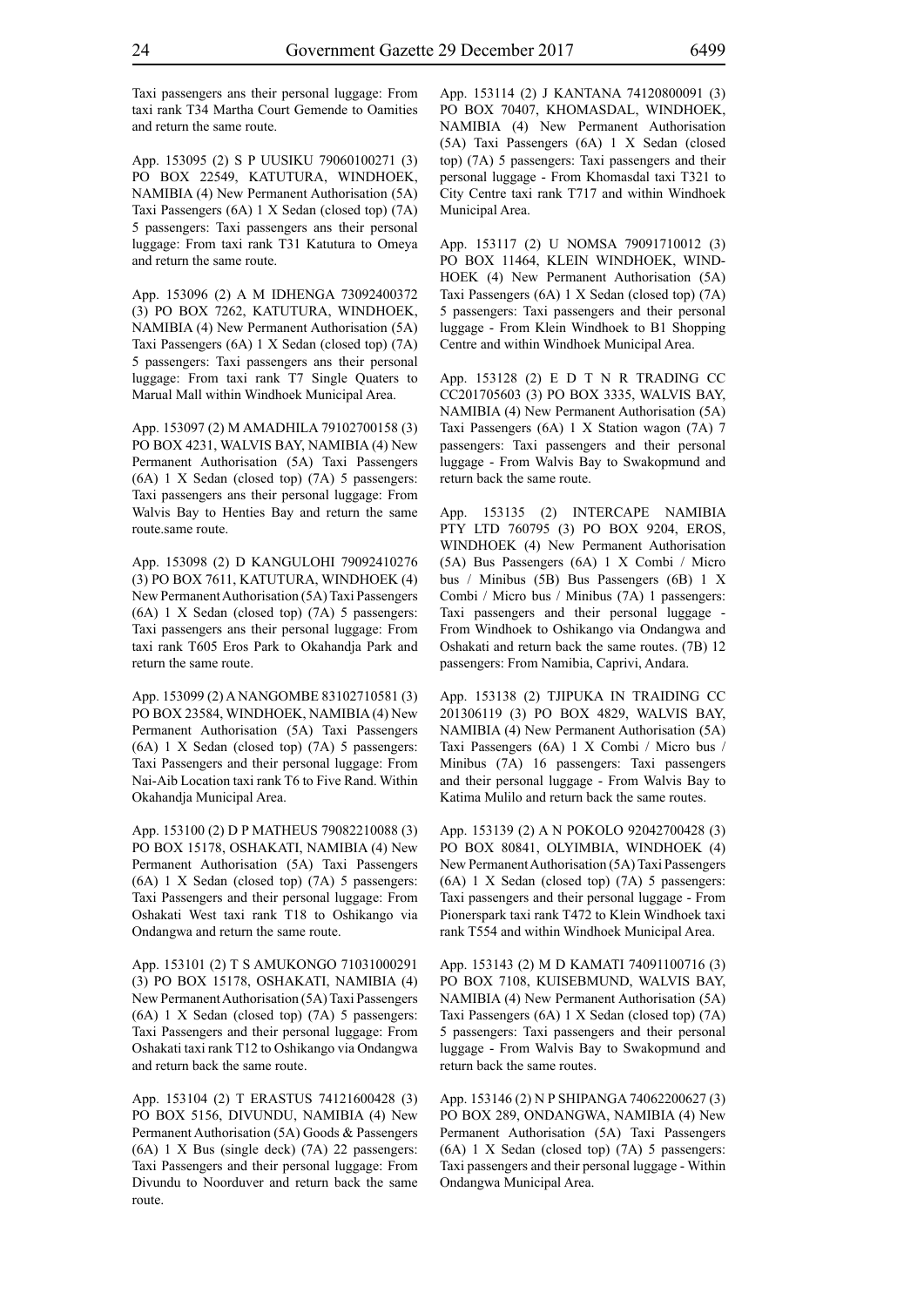App. 153148 (2) P N SHIKESHO 84061510274 (3) PRIVATE BAG 2006, LÜDERITZ, NAMIBIA (4) New Permanent Authorisation (5A) Taxi Passengers (6A) 1 X Sedan (closed top) (7A) 5 passengers: Taxi passengers and their personal luggage - Within Lüderitz Municipal Area.

App. 153150 (2) P H HAUFIKU 75113000140 (3) PO BOX 1918, OSHAKATI, NAMIBIA, 0000 (4) New Permanent Authorisation (5A) Taxi Passengers (6A) 1 X Station wagon (7A) 7 passengers: Taxi passengers and their personal luggage - Within Ohangwena Municipal Area.

App. 153152 (2) E SHINIMA 81120910110 (3) PO BOX 1918, OSHAKATI, NAMIBIA, 9000 (4) New Permanent Authorisation (5A) Taxi Passengers (6A) 1 X Sedan (closed top) (7A) 5 passengers: Taxi passengers and their personal luggage - Within Ondangwa Municipal Area.

App. 153153 (2) H MWAUDIKANGE 7411070- 0450 (3) PO BOX 1918, OAHAKATI, NAMIBIA (4) New Permanent Authorisation (5A) Taxi Passengers (6A) 1 X Station wagon (7A) 7 passengers: Taxi passengers and their personal luggage - Swakopmund to Walvis Bay and return the same route.

App. 153155 (2) F HAUFIKU 86080100266 (3) PO BOX 107, OHANGWENA, NAMIBIA (4) New Permanent Authorisation (5A) Taxi Passengers (6A) 1 X Sedan (closed top) (7A) 5 passengers: Taxi passengers and their personal luggage - Within Ohangwena Municipal Area.

App. 153156 (2) P H HAUFIKU 75113000140 (3) PO BOX 1918, OSHAKATI, NAMIBIA, 0000 (4) New Permanent Authorisation (5A) Taxi Passengers (6A) 1 X Station wagon (7A) 7 passengers: Taxi passengers and their personal luggage - Within Okongo to Oshikunde and return back the same route.

App. 153158 (2) A K KANTEMA 86040401109 (3) PO BOX 1099, RUNDU, NAMIBIA (4) New Permanent Authorisation (5A) Taxi Passengers (6A) 1 X Sedan (closed top) (7A) 5 passengers: Taxi passengers and their personal luggage - From Ndama location to Rundu Town via Mangeti pick up point and within Rundu Municipal Area.

App. 153159 (2) G M MBAIMBAI 86112500108 (3) PO BOX 3569, RUNDU, NAMIBIA (4) New Permanent Authorisation (5A) Taxi Passengers (6A) 1 X Sedan (closed top) (7A) 5 passengers: Taxi passengers and their personal luggage - From Ndama Seinage to Rundu Town and within Rundu Municipal Area.

App. 153160 (2) T S HEDIMBI 88080400784 (3) PO BOX 7125, WALVIS BAY, NAMIBIA (4) New Permanent Authorisation (5A) Taxi Passengers (6A) 1 X Sedan (closed top) (7A) 5 passengers: Taxi passengers and their personal luggage - From Walvis Bay to Swakopmund and return back.

App. 153164 (2) G C R HOVEKA 83082410607 (3) PO BOX 5809, AUSSPANNPLATZ, WIND-HOEK (4) New Permanent Authorisation (5A) Taxi Passengers (6A) 1 X Sedan (closed top) (7A) 5 passengers: Taxi Passengers and their personal luggage: From Rocky Crest taxi rank T406 to Northern Industrial Area taxi rank T756 and within Windhoek Municipal Area.

App. 153166 (2) C E FERIS 88072100696 (3) PO BOX 5809, AUSSPANNPLATZ, WINDHOEK (4) New Permanent Authorisation (5A) Taxi Passengers (6A) 1 X Sedan (closed top) (7A) 5 passengers: Taxi Passengers and their personal luggage: From Rocky Crest taxi rank T404 to Monte Cristio taxi rank rank T763 and within Windhoek Municipal Area.

App. 153168 (2) J NGHIPANDULWA 72020300389 (3) PO BOX 944, GROOTFONTEIN, NAMIBIA, 0000 (4) New Permanent Authorisation (5A) Taxi Passengers (6A) 1 X Station wagon (7A) 7 passengers: Taxi Passengers and their personal luggage: From Grootfontein to Otavi and return back the same routes.

App. 153173 (2) H F HANGULA 82122210206 (3) PO BOX 6253, KATUTURA, WINDHOEK (4) New Permanent Authorisation (5A) Taxi Passengers (6A) 1 X Sedan (closed top) (7A) 5 passengers: Taxi Passengers and their personal luggage: From Soweto taxi rank T258 to Town taxi rank T717 and within Windhoek Municipal Area.

App. 153176 (2) F KISTING 69060900073 (3) PO BOX 22236, WINDHOEK, NAMIBIA (4) New Permanent Authorisation (5A) Taxi Passengers (6A) 1 X Sedan (closed top) (7A) 5 passengers: Taxi Passengers and their personal luggage: From Block D and G and within Rehoboth Municipal Area.

App. 153177 (2) P U KASHOLO 78082310138 (3) PRIVATE BAG 13403, WINDHOEK, NAMIBIA (4) New Permanent Authorisation (5A) Taxi Passengers (6A) 1 X Sedan (closed top) (7A) 5 passengers: Taxi Passengers and their personal luggage: From Havanna taxi rank T153 to Town taxi rank T717 and within Windhoek Municipal Area.

App. 153179 (2) S K MUYENGA 87032000924 (3) PO BOX 3457, RUNDU, NAMIBIA (4) New Permanent Authorisation (5A) Taxi Passengers (6A) 1 X Sedan (closed top) (7A) 5 passengers: Taxi Passengers and their personal luggage: Within Rundu Municipal Area.

App. 153187 (2) J K HAWANGA 83060611467 (3) PO BOX 92, MARIENTAL, NAMIBIA (4) New Permanent Authorisation (5A) Taxi Passengers (6A) 1 X Station wagon (7A) 7 passengers: Taxi Passengers and their personal luggage: Within Mariental Municipal Area.

App. 153190 (2) M I ITEMBU 76091810057 (3) PO BOX 870, OTJIWARONGO, NAMIBIA (4)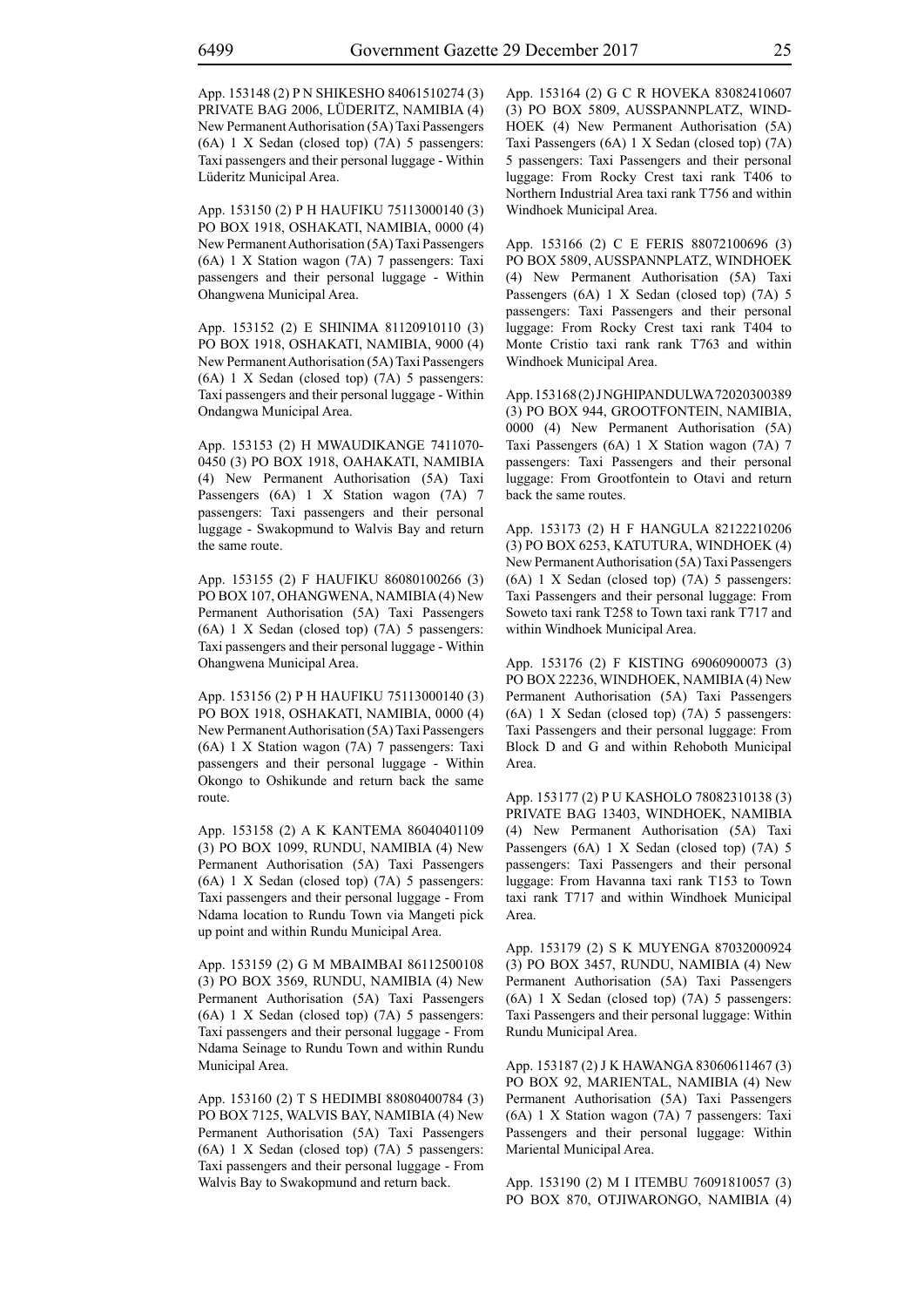New Permanent Authorisation (5A) Taxi Passengers (6A) 1 X Sedan (closed top) (7A) 5 passengers: Taxi Passengers and their personal luggage: Within Otjiwarongo Municipal Area.

App. 153191 (2) P N MUHATA 87080300371 (3) PO BOX 5116, WALVIS BAY, WINDHOEK (4) New Permanent Authorisation (5A) Taxi Passengers (6A) 1 X Sedan (closed top) (7A) 5 passengers: Taxi Passengers and their personal luggage: Within Swakopmund Municipal Area.

App. 153193 (2) N T KAPOFI 85063010400 (3) PO BOX 61935, KATUTURA, WINDHOEK, NAMIBIA (4) New Permanent Authorisation (5A) Taxi Passengers (6A) 1 X Sedan (closed top) (7A) 5 passengers: Taxi passengers and their personal luggage: From taxi rank T31 Katutura to Khomasdal, Hochland Park and Pioneers Park within Windhoek Municipal Area.

App. 153194 (2) A K KATEMBO 76082610253 (3) PO BOX 648, RUNDU, NAMIBIA (4) New Permanent Authorisation (5A) Taxi Passengers (6A) 1 X Sedan (closed top) (7A) 5 passengers: Taxi passengers and their personal luggage - From Karasunga Combined School to Kayirayira and return the same route.

App. 153195 (2) S N NGHUUMBWAVALI 91080200487 (3) PO BOX 7125, WALVIS BAY, NAMIBIA (4) New Permanent Authorisation (5A) Taxi Passengers (6A) 1 X Sedan (closed top) (7A) 5 passengers: Taxi Passengers and their personal luggage: From Walvis Bay to Swakopmund and return back.

App. 153202 (2) E NGOMBA 83100810074 (3) PO BOX 5945, AUSSPANNPLATZ, WINDHOEK, 9000 (4) New Permanent Authorisation (5A) Taxi Passengers (6A) 1 X Sedan (closed top) (7A) 5 passengers: Taxi Passengers and their personal luggage: Havana taxi rank T153 to Town taxi rank T208 and within Windhoek Municipal Area.

App. 153203 (2) FROZEN LEMON SAFARIS (PTY) LTD. 201700344 (3) BOX 23024, WINDHOEK (4) New Permanent Authorisation (5A) Tourists (6A) 1 X Bus (single deck) (7A) 17 passengers: Tourists and their personal luggage - From and /or Hosea Kutako International Airport and /or other Aiports in Namibia on pre-booked tours with a minimum duration of three days to places situated within Namibia including places on the borders of Namibia with neighbouring countries and return to the places of embarkation subject to;

App. 153207 (2) H N IMBONDI 77090100138 (3) PO BOX 50241, BACHBRECHT, WINDHOEK (4) New Permanent Authorisation (5A) Taxi Passengers (6A) 1 X Sedan (closed top) (7A) 5 passengers: Taxi Passengers and their personal luggage: From Havana taxi rank T153 to Town taxi rank T717 and within Windhoek Municipal Area.

App. 153211 (2) AMAZING TOUR AND TRAVEL CC CC201608683 (3) PO BOX BOX 20315, WINDHOEK, NAMIBIA (4) New Permanent Authorisation (5A) Taxi Passengers (6A) 1 X Sedan (closed top) (7A) 14 passengers: Taxi Passengers and their personal luggage: Swakopmund, Walvis Bay Etosha Epupa, Ruacana, Bukako, Zambezi and **Sosefleis**.

App. 153212 (2) J H BURGER 96618 (3) PRIVATE BAG 13184, WINDHOEK (4) New Permanent Authorisation (5A) Tourists (6A) 2 X Pick-up (7A) 5 passengers: Tourists and their personal luggage - From and /or Hosea Kutako International Airport and /or other Aiports in Namibia on pre-booked tours with a minimum duration of three days to places situated within Namibia including places on the borders of Namibia with neighbouring countries and return to the places of embarkation subject to;

App. 153215 (2) DOTCOM SHUTTLE AND TOURS CC 201601935 (3) BOX 1265, WALVIS BAY (4) New Permanent Authorisation (5A) Tourists (6A) 2 X Station wagon (7A) 7 passengers: Tourists as well as their personal luggage - From Windhoek and/or the Hosea Kutako Interational Airport Swakopmund to Etosha camp and to various places situated within the Republic of Namibia and return.

App. 153217 (2) A M THINDHIMBA 85052610645 (3) PO BOX 2539, RUNDU, NAMIBIA (4) New Permanent Authorisation (5A) Taxi Passengers (6A) 1 X Station wagon (7A) 7 passengers: Taxi Passengers and their personal luggage: Within Rundu Municipal Area.

App. 153219 (2) J ALUPE 77050400386 (3) PO BOX 64952, GOREANGAB DAM, WIND-HOEK (4) New Permanent Authorisation (5A) Taxi Passengers (6A) 1 X Sedan (closed top) (7A) 5 passengers: Taxi Passengers and their personal luggage: From Goreangab Dam taxi rank T208 to City Centre taxi rank T713 and within Windhoek Municipal Area.

App. 153220 (2) G A HENCKERT TRANSFERS 7512210000101 (3) PO BOX 23246, WINDHOEK, NAMIBIA (4) New Permanent Authorisation (5A) Taxi Passengers (6A) 1 X Sedan (closed top) (7A) 5 passengers: Taxi Passengers and their personal luggage: From Windhoek to Hosea Kutako International Airport and within Windhoek Municipal Area.

App. 153223 (2) T S IITA 92021900282 (3) PO BOX 11801, OSHAKATI, NAMIBIA (4) New Permanent Authorisation (5A) Taxi Passengers (6A) 1 X Sedan (closed top) (7A) 5 passengers: Taxi Passengers and their personal luggage: From Oshakati to Outapi and return back the same routes.

App. 153228 (2) U M TJIJEURA 82111910082 (3) PO BOX 70238, KHOMASDAL, WINDHOEK (4) New Permanent Authorisation (5A) Taxi Passengers (6A) 1 X Sedan (closed top) (7A) 5 passengers: Taxi Passengers and their personal luggage: From Katutura Herero Location taxi rank and within Windhoek Municipal Area.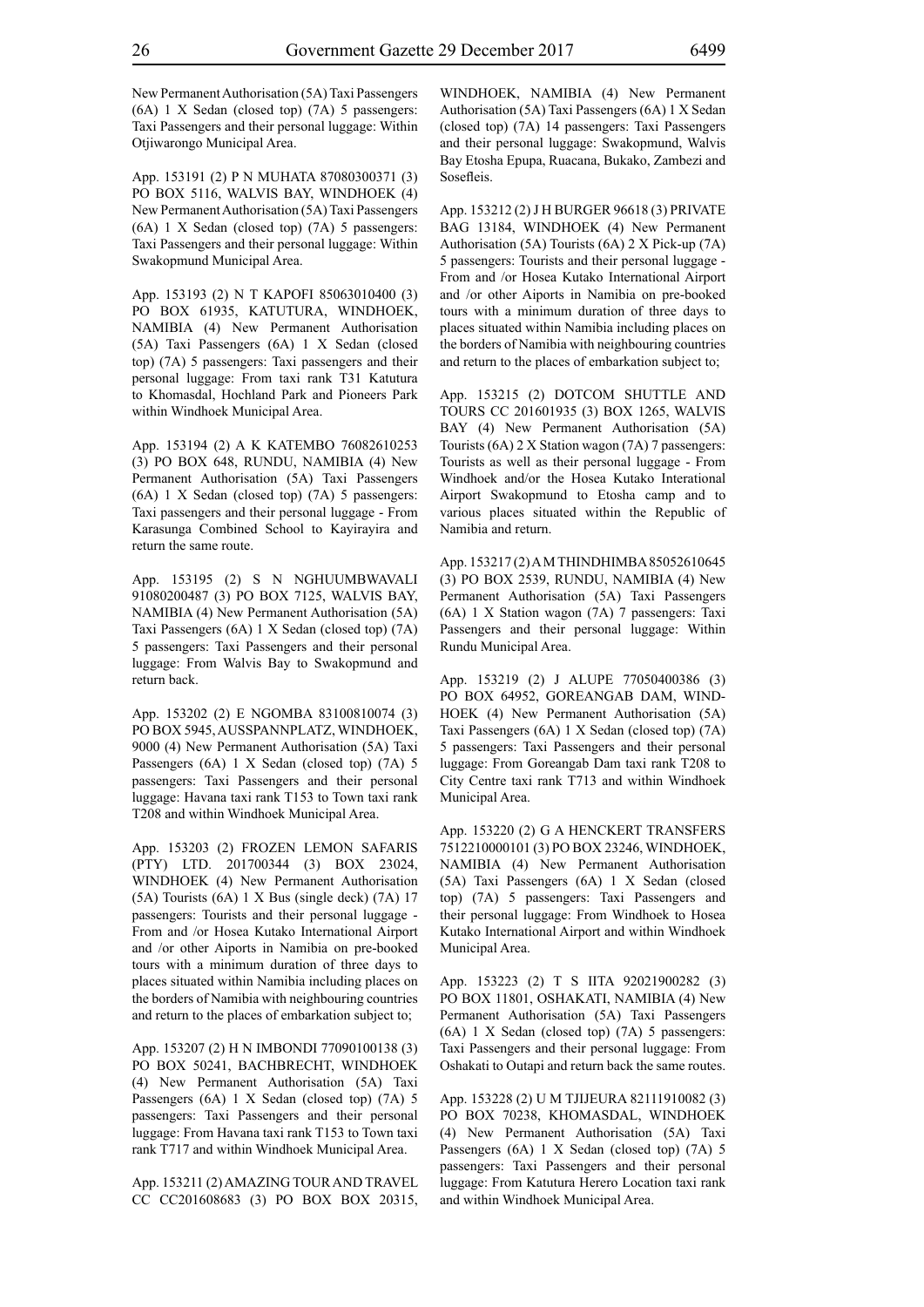App. 153230 (2) E NAKALE 54072500143 (3) PO BOX 8768, BACHBRECHT, WINDHOEK, NAMBIA (4) New Permanent Authorisation (5A) Taxi Passengers (6A) 1 X Sedan (closed top) (7A) 5 passengers: Taxi Passengers and their personal luggage: From Katutura taxi rank T9 to Windhoek Shop and within Windhoek Municipal Area.

App. 153239 (2) G N MUKONDA 87051800671 (3) PO BOX 265, MARIENTAL, NAMIBIA (4) New Permanent Authorisation (5A) Taxi Passengers (6A) 1 X Sedan (closed top) (7A) 5 passengers: Taxi Passengers and their personal luggage: Within Mariental Municipal Area.

App. 153240 (2) F DOMINGU 94012500643 (3) PO BOX 1067, GROOTFONTEIN, NAMIBIA (4) New Permanent Authorisation (5A) Taxi Passengers (6A) 1 X Sedan (closed top) (7A) 5 passengers: Taxi Passengers and their personal luggage: Within Grootfontein Municipal Area.

App. 153241 (2) B DAWIDS 84032010145 (3) PO BOX 894, LÜDERITZ, NAMIBIA (4) New Permanent Authorisation (5A) Taxi Passengers (6A) 1 X Sedan (closed top) (7A) 5 passengers: Taxi Passengers and their personal luggage: Within Lüderitz Municipal Area.

App. 153242 (2) N N NGHISHIKUNGU 9408- 0900775 (3) PO BOX 386, OHANGWENA, NAMIBIA (4) New Permanent Authorisation (5A) Taxi Passengers (6A) 1 X Sedan (closed top) (7A) 5 passengers: Taxi Passengers and their personal luggage: Within Eenhana Municipal Area.

App. 153243 (2) P M KASOKONYA 78122410545 (3) PO BOX 2336, KATIMA MULILO, NAMIBIA (4) New Permanent Authorisation (5A) Taxi Passengers (6A) 1 X Sedan (closed top) (7A) 5 passengers: Taxi Passengers and their personal luggage: Within Katima Mulilo Municipal Area.

App. 153244 (2) M S SHIMWE 89082400200 (3) PO BOX 846, GROOTFONTEIN, NAMIBIA (4) New Permanent Authorisation (5A) Taxi Passengers (6A) 1 X Sedan (closed top) (7A) 5 passengers: Taxi Passengers and their personal luggage: Within Grootfontein Municipal Area.

App. 153245 (2) K N NAUYOMA 81112410112 (3) PO BOX 1105, WALVIS BAY, NAMIBIA, 9000 (4) New Permanent Authorisation (5A) Taxi Passengers (6A) 1 X Sedan (closed top) (7A) 5 passengers: Taxi Passengers and their personal luggage: Within Walvis Bay Municipal Area.

App. 153246 (2) T NUUYOMA 76022400171 (3) PO BOX 4218, WALVIS BAY, NAMIBIA, 0000 (4) New Permanent Authorisation (5A) Taxi Passengers (6A) 1 X Sedan (closed top) (7A) 5 passengers: Taxi Passengers and their personal luggage: Within Walvis Bay Municipal Area.

App. 153255 (2) N ELIASER 88020900608 (3) PO BOX 7427, KUISEBMUND, WALVIS BAY (4) New Permanent Authorisation (5A) Taxi Passengers (6A) 1 X Sedan (closed top) (7A) 5 passengers: Taxi Passengers and their personal luggage: Within Walvis Bay Municipal Area.

App. 153260 (2) P L SHEEHAMA 81093010029 (3) PO BOX 7510, WINDHOEK, NAMIBIA (4) New Permanent Authorisation (5A) Taxi Passengers (6A) 1 X Sedan (closed top) (7A) 5 passengers: Taxi Passengers and their personal luggage: From Shandumbala taxi rank T30 to Town taxi rank T717 Within Windhoek Municipal Area.

App. 153262 (2) V NEKAYI 76120910204 (3) PO BOX 1964, WINDHOEK, NAMIBIA (4) New Permanent Authorisation (5A) Taxi Passengers (6A) 1 X Sedan (closed top) (7A) 5 passengers: Taxi Passengers and their personal luggage: From Oshakati to Oshikuku and return.

App. 153263 (2) DOTCOM SHUTTLE AND TOURS CC 201601935 (3) BOX 1265, WALVIS BAY (4) New Permanent Authorisation (5A) Tourists (6A) 2 X Station wagon (7A) 7 passengers: Tourists as well as their personal luggage - From Windhoek and/or the Hosea Kutako Interational Airport to Swakopmund, Walvis Bay, Henties Bay and Etosha camp situated within the Republic of Namibia and return the same route.

App. 153282 (2) OMUHIMBA SAFARIS CLOSE CORPORATION CC201403443 (3) PO BOX 81563, OLYMPIA, WINDHOEK (4) New Permanent Authorisation (5A) Tourists (6A) 1 X Pick-up (7A) 11 passengers: Tourists and their personal luggage - Within Etosha National Park and Kaokoland and return back.

App. 153285 (2) H SAKARIA 84060710571 (3) PO BOX 625, ONDANGWA, NAMIBIA (4) New Permanent Authorisation (5A) Taxi Passengers (6A) 1 X Sedan (closed top) (7A) 5 passengers: Taxi passengers and their personal luggage - From Ondangwa to Oshikango and return back.

App. 153289 (2) ROHL'S TOURS AND TRANS-FERS CC. 21708803 (3) BOX 1910, WALVIS BAY (4) New Permanent Authorisation (5A) Tourists (6A) 1 X Bus (single deck) (7A) 23 passengers: Tourists as well as their personal luggage - From Walvis Bay, Swakopmund to Goanikotes on prebooked tours to pick-up tourists within the Republic of Namibia and back the same route.

App. 153293 (2) F N KAPOLO 67071201196 (3) PRIVATE BAG 18286, ONDANGWA, NAMIBIA (4) New Permanent Authorisation (5A) Taxi Passengers (6A) 1 X Sedan (closed top) (7A) 5 passengers: Taxi passengers and their personal luggage - From Okalongo to Oshakati and return back.

App. 153305 (2) B N FRANS 75031800232 (3) PO BOX 2125, RUNDU, NAMIBIA (4) New Permanent Authorisation (5A) Taxi Passengers (6A) 1 X Sedan (closed top) (7A) 5 passengers: Taxi passengers and their personal luggage - Within Rundu Municipal Area.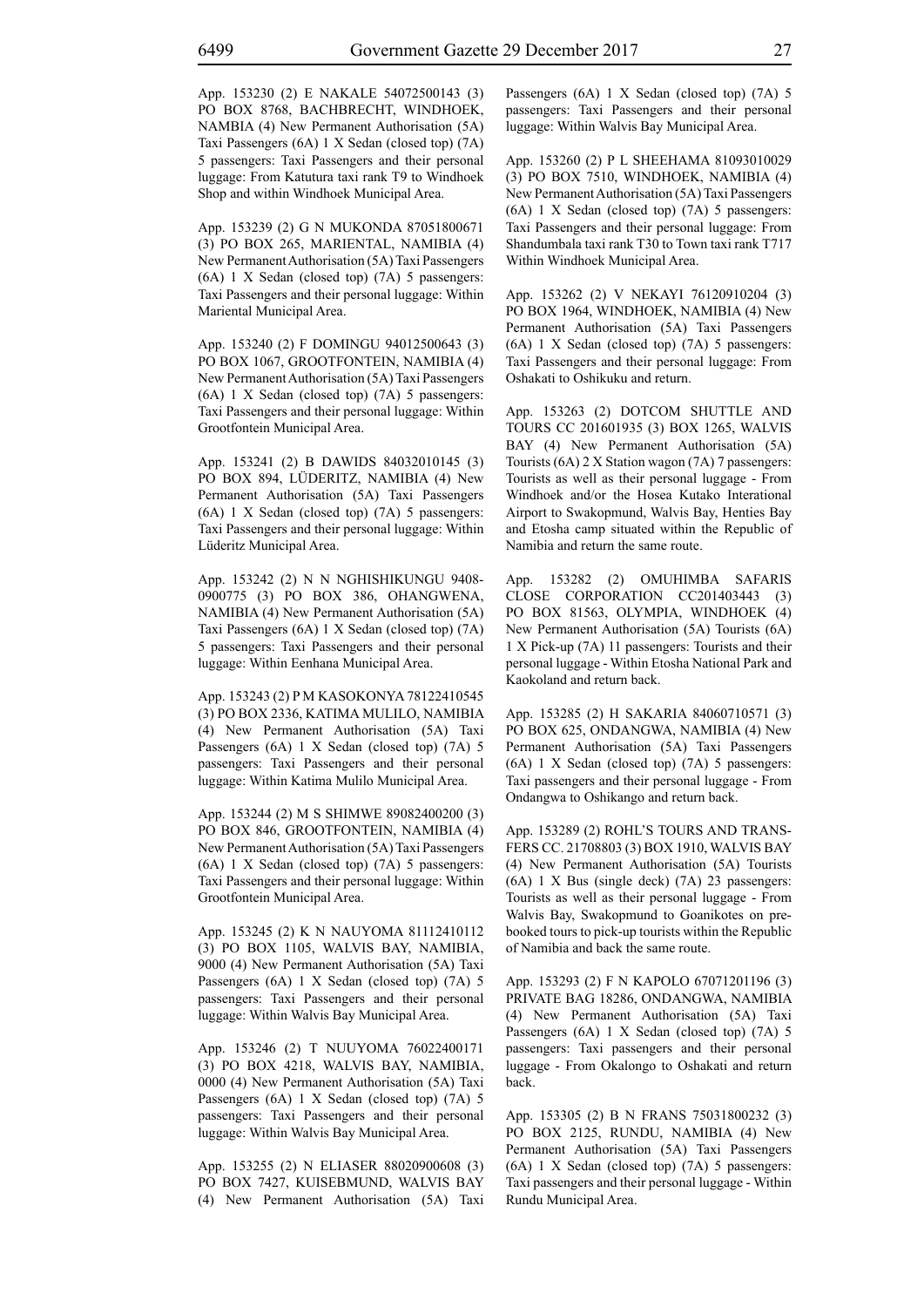App. 153307 (2) L II GABRIEL 73040300733 (3) PO BOX 1658, RUNDU, NAMIBIA (4) New Permanent Authorisation (5A) Taxi Passengers (6A) 1 X Station wagon (7A) 7 passengers: Taxi passengers and their personal luggage - From Rundu to Windhoek and return back.

App. 153309 (2) D ANGALA 85091410287 (3) PO BOX 1718, AUSSPANNPLATZ, WINDHOEK (4) New Permanent Authorisation (5A) Taxi Passengers (6A) 1 X Sedan (closed top) (7A) 5 passengers: Taxi passengers and their personal luggage - From Goreangab Dam taxi rank T206 to Town taxi rank T717 and within Windhoek Municipal Area.

App. 153316 (2) R R K MAHANDA 78101210881 (3) PO BOX 1165, RUNDU, NAMIBIA (4) New Permanent Authorisation (5A) Taxi Passengers (6A) 1 X Combi / Micro bus / Minibus (7A) 16 passengers: Taxi passengers and their personal luggage - From Rundu to Nkure-Nkuru and return back.

App. 153317 (2) J SHALIAXWE 88060600621 (3) PO BOX 64241, OKURYANGAVA, WINDHOEK (4) New Permanent Authorisation (5A) Taxi Passengers (6A) 1 X Sedan (closed top) (7A) 5 passengers: Taxi passengers and their personal luggage - From Okuryangava T74 to town at Wernhil Park and retrurn back.

App. 153319 (2) R R K MAHANDA 78101210881 (3) PO BOX 1165, RUNDU, NAMIBIA (4) New Permanent Authorisation (5A) Taxi Passengers (6A) 1 X Bus (single deck) (7A) 27 passengers: Taxi passengers and their personal luggage - From Rundu Bus Stop to Swakopmund and return the same route.

App. 153320 (2) S N NGESHEYA 74111810055 (3) PO BOX 61669, KATUTURA, WINDHOEK, 9000 (4) New Permanent Authorisation (5A) Taxi Passengers (6A) 1 X Sedan (closed top) (7A) 5 passengers: Taxi passengers and their personal luggage - From Okuryangava to town and return back.

App. 153321 (2) A DANIEL 77031900182 (3) PO BOX 86, RUNDU, NAMIBIA (4) New Permanent Authorisation (5A) Taxi Passengers (6A) 2 X Sedan (closed top) (7A) 5 passengers: Taxi passengers and their personal luggage - From Kansukwa taxi rank to Ndama Combined school and return back.

App. 153322 (2) A PALIPAWA 62082600602 (3) PO BOX 61669, KATUTURA, WINDHOEK, 9000 (4) New Permanent Authorisation (5A) Taxi Passengers (6A) 1 X Sedan (closed top) (7A) 5 passengers: Taxi passengers and their personal luggage - From Otjomuise Taxi rank town and return back.

App. 153323 (2) E PETRUS 71112700390 (3) PO BOX 61669, WINDHOEK, NAMIBIA, 0000 (4) New Permanent Authorisation (5A) Taxi Passengers (6A) 1 X Sedan (closed top) (7A) 5 passengers: Taxi passengers and their personal luggage - From Ombili to town and return back.

App. 153324 (2) A DANIEL 77031900182 (3) PO BOX 86, RUNDU, NAMIBIA (4) New Permanent Authorisation (5A) Taxi Passengers (6A) 2 X Sedan (closed top) (7A) 5 passengers: Taxi passengers and their personal luggage - From UNAM Campus taxi rank to town at OK Food taxi rank and return back.

App. 153325 (2) Z J FERNANDO 6602189900712 (3) PO BOX 86, RUNDU, NAMIBIA (4) New Permanent Authorisation (5A) Taxi Passengers (6A) 1 X Sedan (closed top) (7A) 5 passengers: Taxi passengers and their personal luggage - From Kansukwa to Ndama and return back.

App. 153328 (2) K MWENGO 60121100626 (3) PO BOX 86, RUNDU, NAMIBIA (4) New Permanent Authorisation (5A) Taxi Passengers (6A) 2 X Sedan (closed top) (7A) 5 passengers: Taxi passengers and their personal luggage - Within Rundu Municipal Areas.

App. 153329 (2) S K IMENE 89122600396 (3) PO BOX 2953, ONDANGWA, NAMIBIA (4) New Permanent Authorisation (5A) Taxi Passengers (6A) 1 X Sedan (closed top) (7A) 5 passengers: Taxi passengers and their personal luggage - From Opuwo to Omakange and return the same route.

App. 153330 (2) M I NANGOMBE 82021410517 (3) BOX 96209, WINDHOEK, NAMIBIA (4) New Permanent Authorisation (5A) Taxi Passengers (6A) 1 X Sedan (closed top) (7A) 5 passengers: Taxi passengers and their personal luggage - From Goreangab T209 to town at Shoprite taxi rank and return back.

App. 153332 (2) E N UDINA 88081700207 (3) PO BOX 2519, WINDHOEK, NAMIBIA (4) New Permanent Authorisation (5A) Taxi Passengers (6A) 1 X Sedan (closed top) (7A) 5 passengers: Taxi passengers and their personal luggage - Within Windhoek Municipal Areas.

App. 153334 (2) K PETRUS 78030510225 (3) PO BOX 1916, ONDANGWA, NAMIBIA (4) New Permanent Authorisation (5A) Taxi Passengers (6A) 1 X Sedan (closed top) (7A) 5 passengers: Taxi passengers and their personal luggage - From Ondangwa to Eenhana and within Ondangwa Municipal Areas.

App. 153336 (2) K MWENGO 60121100626 (3) PO BOX 86, RUNDU, NAMIBIA (4) New Permanent Authorisation (5A) Taxi Passengers (6A) 2 X Station wagon (7A) 7 passengers: Taxi passengers and their personal luggage - From Rundu to Nkure-Nkuru taxi rank and return the same route.

App. 153339 (2) F P IMBODI 87121200546 (3) PO BOX 50241, BACHBRECHT, WINDHOEK (4) New Permanent Authorisation (5A) Taxi Passengers (6A) 1 X Sedan (closed top) (7A) 5 passengers: Taxi passengers and their personal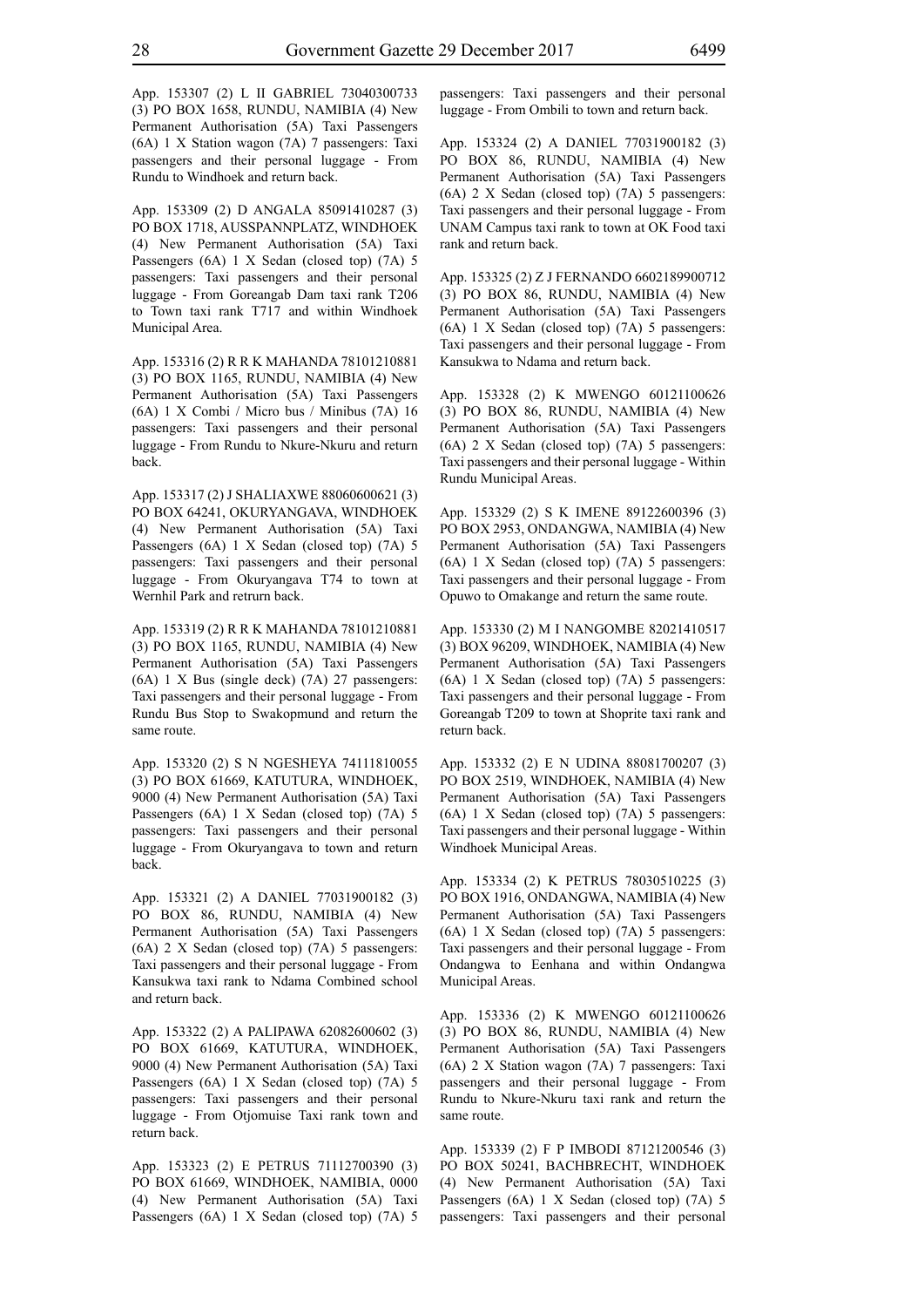luggage - From Havana taxi rank to town at City Centre T717 and within Windhoek Municipal Areas.

App. 153340 (2) H K NEROMBA 81083010597 (3) PO BOX 2240, RUNDU, NAMIBIA (4) New Permanent Authorisation (5A) Taxi Passengers (6A) 2 X Sedan (closed top) (7A) 5 passengers: Taxi passengers and their personal luggage - From Mavanze to town at Rundu Hospital and return back.

App. 153343 (2) V N KAMUKWANYAMA 84102010238 (3) PO BOX 4023, RUNDU, NAMIBIA (4) New Permanent Authorisation (5A) Taxi Passengers (6A) 2 X Sedan (closed top) (7A) 5 passengers: Taxi passengers and their personal luggage - From Tuhingireni taxi rank to Mangeti Mall taxi rank and within Rundu Municipal Areas.

App. 153344 (2) F N ANTON 89083000297 (3) PO BOX 1197, RUNDU, NAMIBIA (4) New Permanent Authorisation (5A) Taxi Passengers (6A) 1 X Sedan (closed top) (7A) 5 passengers: Taxi passengers and their personal luggage - From Ndama taxi rank to town and return the same route.

App. 153346 (2) I K AUGUSTINUS 82072210194 (3) PO BOX 219, TSANDI, NAMIBIA (4) New Permanent Authorisation (5A) Taxi Passengers (6A) 1 X Sedan (closed top) (7A) 5 passengers: Taxi passengers and their personal luggage - From Tsandi to Outapi and Okahao and return back.

App. 153348 (2) J B KANDJILU 85121810447 (3) PO BOX 1408, RUNDU (4) New Permanent Authorisation (5A) Taxi Passengers (6A) 1 X Sedan (closed top) (7A) 5 passengers: Taxi passengers and their personal luggage - From Kasote taxi rank to town at OK Food taxi rank and return back.

App. 153350 (2) G K MUREMI 91091100519 (3) PO BOX 4082, RUNDU, NAMIBIA (4) New Permanent Authorisation (5A) Taxi Passengers (6A) 2 X Sedan (closed top) (7A) 5 passengers: Taxi passengers and their personal luggage - Within Rundu Municipal Areas.

App. 153352 (2) G K MUREMI 91091100519 (3) PO BOX 4082, RUNDU, NAMIBIA (4) New Permanent Authorisation (5A) Taxi Passengers (6A) 2 X Sedan (closed top) (7A) 5 passengers: Taxi passengers and their personal luggage - Within Rundu Municipal Areas.

App. 153354 (2) G K MUREMI 91091100519 (3) PO BOX 4082, RUNDU, NAMIBIA (4) New Permanent Authorisation (5A) Taxi Passengers (6A) 2 X Combi / Micro bus / Minibus (7A) 16 passengers: Taxi passengers and their personal luggage - From Rundu Bus Stop to Walvis Bay and return back.

App. 153355 (2) J HEDIMBI 84121810325 (3) PO BOX 940, GOBABIS, NAMIBIA (4) New Permanent Authorisation (5A) Taxi Passengers (6A) 1 X Sedan (closed top) (7A) 5 passengers: Taxi passengers and their personal luggage - Within Gobabis Municipal Areas.

App. 153358 (2) A NAULE 90011300892 (3) PO BOX 940, GOBABIS, NAMIBIA (4) New Permanent Authorisation (5A) Taxi Passengers (6A) 1 X Sedan (closed top) (7A) 5 passengers: Taxi passengers and their personal luggage - Within Gobabis Municipal Areas.

App. 153359 (2) J N VOITTO 82061611637 (3) PO BOX 2646, RUNDU, NAMIBIA (4) New Permanent Authorisation (5A) Taxi Passengers (6A) 2 X Sedan (closed top) (7A) 5 passengers: Taxi passengers and their personal luggage - Within Rundu Municipal Areas.

App. 153360 (2) I KAMBAKA 60102000484 (3) PO BOX 803, RUNDU, NAMIBIA (4) New Permanent Authorisation (5A) Taxi Passengers (6A) 1 X Station wagon (7A) 7 passengers: Taxi passengers and their personal luggage - From Rundu to Nkure-Nkuru and return the same route.

App. 153361 (2) M N BASILIUS 87032600573 (3) PO BOX 2124, RUNDU, NAMIBIA (4) New Permanent Authorisation (5A) Taxi Passengers (6A) 1 X Sedan (closed top) (7A) 5 passengers: Taxi passengers and their personal luggage - Within Rundu Municipal Areas.

App. 153362 (2) M N BASILIUS 87032600573 (3) PO BOX 2124, RUNDU, NAMIBIA (4) New Permanent Authorisation (5A) Taxi Passengers (6A) 1 X Combi / Micro bus / Minibus (7A) 16 passengers: Taxi passengers and their personal luggage - From Rundu to Katima and return the same route.

App. 153363 (2) L M SIYENDO 79073000165 (3) PO BOX 2089, RUNDU, NAMIBIA (4) New Permanent Authorisation (5A) Taxi Passengers (6A) 2 X Station wagon (7A) 7 passengers: Taxi passengers and their personal luggage - From Rundu to Nkure-Nkuru and return back.

App. 153364 (2) L M SIYENDO 79073000165 (3) PO BOX 2089, RUNDU, NAMIBIA (4) New Permanent Authorisation (5A) Taxi Passengers (6A) 2 X Sedan (closed top) (7A) 2 passengers: Taxi passengers and their personal luggage - From Sikandauko to town at Rundu Hospital and return back.

App. 153365 (2) K MWENGO 60121100626 (3) PO BOX 86, RUNDU, NAMIBIA (4) New Permanent Authorisation (5A) Taxi Passengers (6A) 2 X Sedan (closed top) (7A) 5 passengers: Taxi passengers and their personal luggage - From Ndama taxi rank to town and return back.

App. 153366 (2) V S SITUNDA 83073110240 (3) PO BOX 2532, RUNDU, NAMIBIA (4) New Permanent Authorisation (5A) Taxi Passengers (6A) 1 X Sedan (closed top) (7A) 5 passengers: Taxi passengers and their personal luggage - Within Rundu Municipal Areas.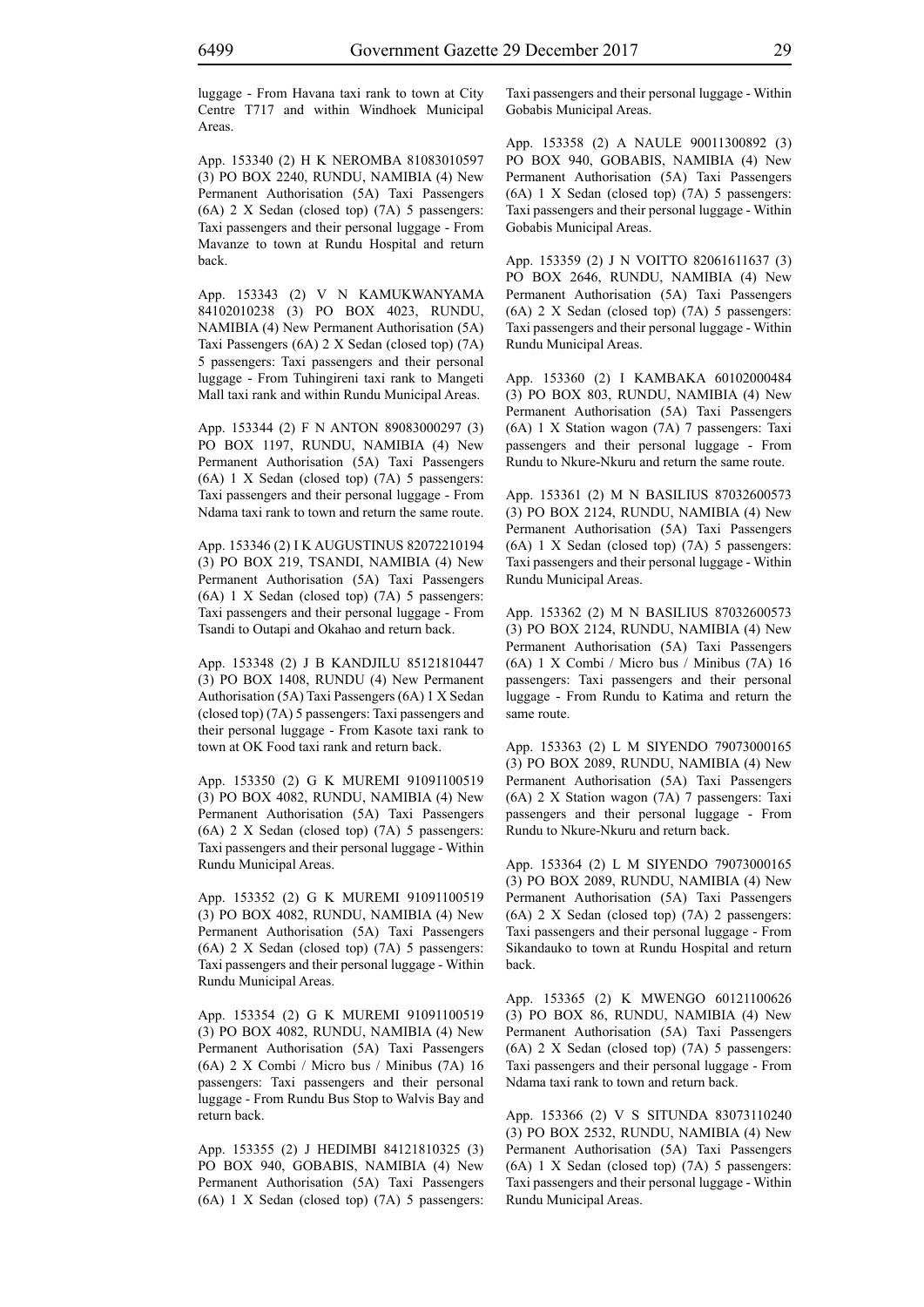App. 153367 (2) F N JESAYA 67070100728 (3) PO BOX 315, RUNDU, NAMIBIA (4) New Permanent Authorisation (5A) Taxi Passengers (6A) 2 X Sedan (closed top) (7A) 5 passengers: Taxi passengers and their personal luggage - Within Rundu Municipal Areas.

App. 153368 (2) F N JESAYA 67070100728 (3) PO BOX 315, RUNDU, NAMIBIA (4) New Permanent Authorisation (5A) Taxi Passengers (6A) 2 X Bus (single deck) (7A) 28 passengers: Taxi passengers and their personal luggage - From Rundu to Walvis Bay and return the same route.

App. 153370 (2) F N JESAYA 67070100728 (3) PO BOX 315, RUNDU, NAMIBIA (4) New Permanent Authorisation (5A) Taxi Passengers (6A) 1 X Sedan (closed top) (7A) 5 passengers: Taxi passengers and their personal luggage - Within Rundu Municipal Areas.

App. 153372 (2) F N JESAYA 67070100728 (3) PO BOX 315, RUNDU, NAMIBIA (4) New Permanent Authorisation (5A) Taxi Passengers (6A) 1 X Sedan (closed top) (7A) 5 passengers: Taxi passengers and their personal luggage - Within Rundu Municipal Areas.

App. 153374 (2) V N KAMUKWANYAMA 84102010238 (3) PO BOX 4023, RUNDU, NAMIBIA (4) New Permanent Authorisation (5A) Taxi Passengers (6A) 2 X Sedan (closed top) (7A) 5 passengers: Taxi passengers and their personal luggage - From Nakazaza to town at Shoprite and within Rundu Municipal Areas.

App. 153375 (2) V N KAMUKWANYAMA 84102010238 (3) PO BOX 4023, RUNDU, NAMIBIA (4) New Permanent Authorisation (5A) Taxi Passengers (6A) 2 X Sedan (closed top) (7A) 5 passengers: Taxi passengers and their personal luggage - Within Rundu Municipal Areas.

App. 153378 (2) S S HAUSIKU 72101000709 (3) PO BOX 783, RUNDU, NAMIBIA (4) New Permanent Authorisation (5A) Taxi Passengers (6A) 3 X Sedan (closed top) (7A) 5 passengers: Taxi passengers and their personal luggage - From Shoprite Mall to Millitary Base and within Rundu Municipal Areas.

App. 153379 (2) I C CHINDONGO 85021410466 (3) PO BOX 2778, RUNDU, NAMIBIA (4) New Permanent Authorisation (5A) Taxi Passengers (6A) 2 X Sedan (closed top) (7A) 5 passengers: Taxi passengers and their personal luggage: From town to Dcuarencana taxi rank and return the same route.

App. 153380 (2) I C CHINDONGO 85021410466 (3) PO BOX 2778, RUNDU, NAMIBIA (4) New Permanent Authorisation (5A) Taxi Passengers (6A) 2 X Sedan (closed top) (7A) 5 passengers: Taxi passengers and their personal luggage: Within Rundu Muncipal area.

App. 153381 (2) E S A LISWANISO 59020201662 (3) PO BOX 1296, KATIMA MULILO, NAMIBIA (4) New Permanent Authorisation (5A) Taxi Passengers (6A) 1 X Combi / Micro bus / Minibus (7A) 14 passengers: Taxi passengers and their personal luggage - From Zambezi region to Rundu, Swakopmund and Henties Bay and return back.

App. 153383 (2) M H NYANGANA 76010200539 (3) PO BOX 1824, RUNDU, NAMIBIA (4) New Permanent Authorisation (5A) Taxi Passengers (6A) 1 X Sedan (closed top) (7A) 5 passengers: Taxi passengers and their personal luggage: Within Rundu Municipal Area.

App. 153385 (2) J M VIHINDA 82030311200 (3) PO BOX 1705, RUNDU, NAMIBIA (4) New Permanent Authorisation (5A) Passengers (6A) 3 X Combi / Micro bus / Minibus (7A) 3 passengers: Taxi passengers and their personal luggage: From Divundu to Rundu and return the same route.

App. 153386 (2) G K MUREMI 91091100519 (3) PO BOX 4082, RUNDU, NAMIBIA (4) New Permanent Authorisation (5A) Passengers (6A) 2 X Combi / Micro bus / Minibus (7A) 16 passengers: Taxi passengers and their personal luggage: From Rundu to Oshikango and return the same route.

App. 153387 (2) L K LUBINDA 87040800837 (3) BOX 50714, BACHBRECHT, WINDHOEK (4) New Permanent Authorisation (5A) Taxi Passengers (6A) 1 X Sedan (closed top) (7A) 5 passengers: Taxi passengers and their personal luggage - From Katutura T37 to Kleine Kuppe and return the same route.

App. 153389 (2) J S KAZUMBURA 78070200308 (3) PO BOX 3502, RUNDU, NAMIBIA (4) New Permanent Authorisation (5A) Taxi Passengers (6A) 1 X Sedan (closed top) (7A) 5 passengers: Taxi passengers and their personal luggage - Within Rundu Municipal Areas.

App. 153392 (2) J S KAZUMBURA 78070200308 (3) PO BOX 3502, RUNDU, NAMIBIA (4) New Permanent Authorisation (5A) Taxi Passengers (6A) 1 X Sedan (closed top) (7A) 5 passengers: Taxi passengers and their personal luggage - From Ndama Location to town at Shoprite taxi rank and within Rundu Municipal Areas.

App. 153393 (2) J S KAZUMBURA 78070200308 (3) PO BOX 3502, RUNDU, NAMIBIA (4) New Permanent Authorisation (5A) Taxi Passengers (6A) 1 X Sedan (closed top) (7A) 5 passengers: Taxi passengers and their personal luggage - From Ndama taxi rank to Kalayi Border and within Rundu Municipal Areas.

App. 153394 (2) J S KAZUMBURA 78070200308 (3) PO BOX 3502, RUNDU, NAMIBIA (4) New Permanent Authorisation (5A) Taxi Passengers (6A) 1 X Sedan (closed top) (7A) 5 passengers: Taxi passengers and their personal luggage - From Ndama taxi rank to Kaisosi Location and within Rundu Municipal Area.

App. 153395 (2) J S KAZUMBURA 78070200308 (3) PO BOX 3502, RUNDU, NAMIBIA (4) New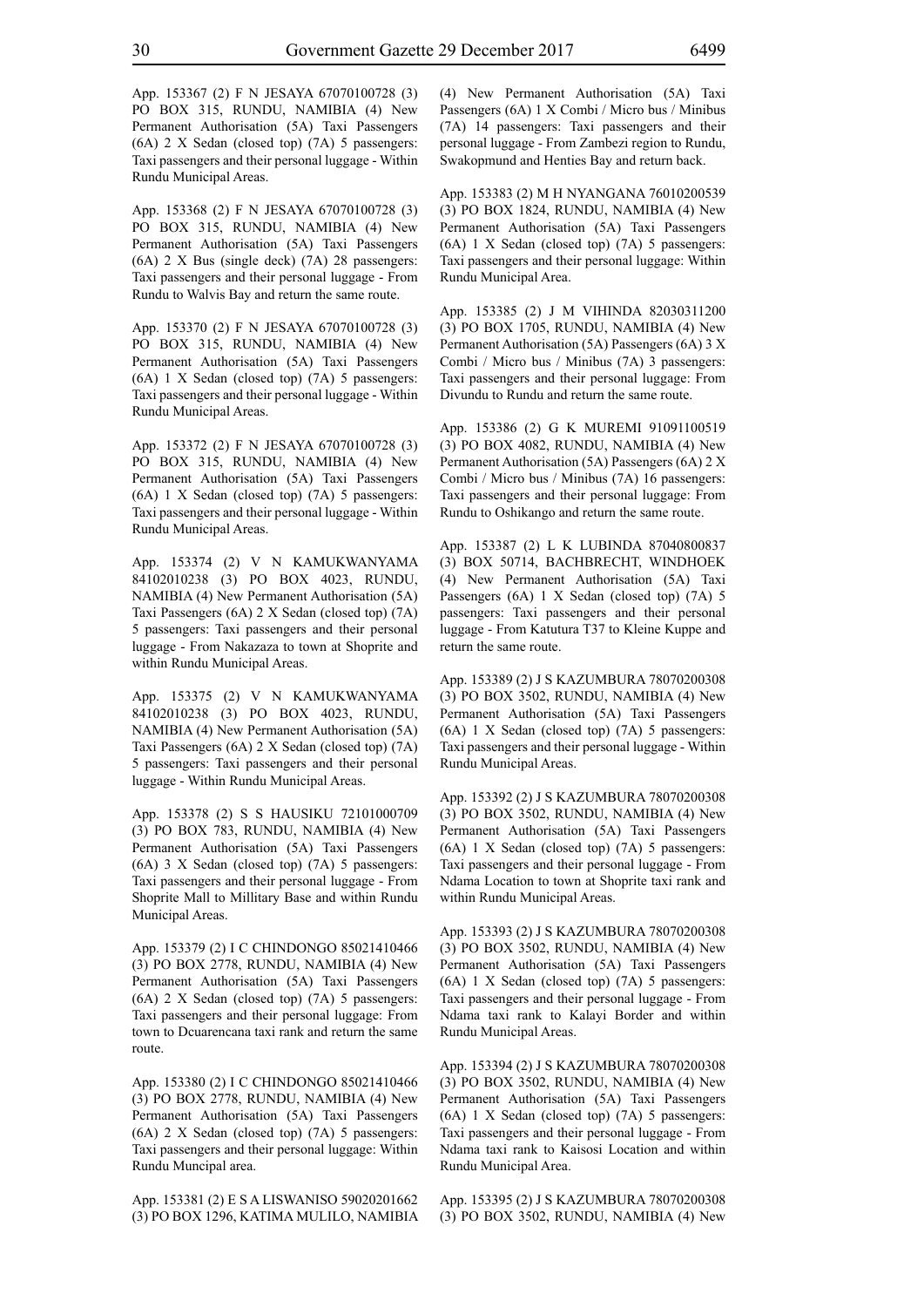Permanent Authorisation (5A) Taxi Passengers (6A) 1 X Sedan (closed top) (7A) 5 passengers: Taxi passengers and their personal luggage - From Ndama Location to Kehemu, Millenium and Tutungeni Location and return the same route.

App. 153396 (2) J S KAZUMBURA 78070200308 (3) PO BOX 3502, RUNDU, NAMIBIA (4) New Permanent Authorisation (5A) Taxi Passengers (6A) 1 X Sedan (closed top) (7A) 5 passengers: Taxi passengers and their personal luggage - From Ndama to Millitary Base, Sarukwe and Mavanze and return back.

App. 153398 (2) J S KAZUMBURA 78070200308 (3) PO BOX 3502, RUNDU, NAMIBIA (4) New Permanent Authorisation (5A) Taxi Passengers (6A) 1 X Sedan (closed top) (7A) 5 passengers: Taxi passengers and their personal luggage - From Ndama to Sauyemwa, Satotwa, Nakazaza and Mupini and return back.

App. 153402 (2) L N NTINDA 78120510429 (3) PRIVATE BAG 2009, GROOTFONTEIN, NAMIBIA, 9000 (4) New Permanent Authorisation (5A) Taxi Passengers (6A) 1 X Sedan (closed top) (7A) 5 passengers: Taxi passengers and their personal luggage - From Black Stone Omulunga Village to Millitary Base and return back.

App. 153404 (2) R L BEUKES 75031200030 (3) PO BOX 3693, REHOBOTH, NAMIBIA (4) New Permanent Authorisation (5A) Taxi Passengers (6A) 2 X Sedan (closed top) (7A) 5 passengers: Taxi passengers and their personal luggage - Within Rehoboth Municipal Areas.

App. 153408 (2) S KANYETU 85040810857 (3) PO BOX 691, RUNDU, NAMIBIA (4) New Permanent Authorisation (5A) Taxi Passengers (6A) 1 X Sedan (closed top) (7A) 5 passengers: Taxi passengers and their personal luggage - From Oshatotwa to Kayirayira and return back.

App. 153410 (2) F W TSHEEHAMANDJE 84111510051 (3) PO BOX 62533, KATUTURA, WINDHOEK (4) New Permanent Authorisation (5A) Taxi Passengers (6A) 1 X Combi / Micro bus / Minibus (7A) 16 passengers: Taxi passengers and their personal luggage - From Katutura T20 to Oshakati and return back.

App. 153412 (2) S K MATHEUS 87090901211 (3) PO BOX 61935, KATUTURA, WINDHOEK, 0000 (4) New Permanent Authorisation (5A) Taxi Passengers (6A) 1 X Sedan (closed top) (7A) 5 passengers: Taxi passengers and their personal luggage - From Cimbebasia to Thabanelo Location and return back.

App. 153413 (2) E S THUDINYANE 88033100753 (3) PO BOX 1762, GOBABIS, NAMIBIA, 0000 (4) New Permanent Authorisation (5A) Taxi Passengers (6A) 1 X Sedan (closed top) (7A) 5 passengers: Taxi passengers and their personal luggage - From Epako T21 to town and return the same route.

App. 153415 (2) P K HAIKUWO 80121211037 (3) PO BOX 1254, RUNDU, NAMIBIA (4) New Permanent Authorisation (5A) Taxi Passengers (6A) 1 X Sedan (closed top) (7A) 5 passengers: Taxi passengers and their personal luggage - From Sauyemwa to town and return back.

App. 153417 (2) G M KANDJIMI 71122410077 (3) PO BOX 65743, KATUTURA, WINDHOEK (4) New Permanent Authorisation (5A) Taxi Passengers (6A) 1 X Sedan (closed top) (7A) 5 passengers: Taxi passengers and their personal luggage - Within Windhoek Municipal Area.

App. 153419 (2) P K HAIKUWO 80121211037 (3) PO BOX 1254, RUNDU, NAMIBIA (4) New Permanent Authorisation (5A) Taxi Passengers (6A) 1 X Sedan (closed top) (7A) 5 passengers: Taxi passengers and their personal luggage - From Kehemu to town and within Rundu Municipal **Areas**.

App. 153421 (2) L IIFO 79011210131 (3) PO BOX 3014, OPUWO, NAMIBIA (4) New Permanent Authorisation (5A) Taxi Passengers (6A) 1 X Combi / Micro bus / Minibus (7A) 16 passengers: Taxi passengers and their personal luggage - From Opuwo to Oshakati and return the same route.

App. 153423 (2) L IIFO 79011210131 (3) PO BOX 3014, OPUWO, NAMIBIA (4) New Permanent Authorisation (5A) Taxi Passengers (6A) 1 X Combi / Micro bus / Minibus (7A) 16 passengers: Taxi passengers and their personal luggage - From Opuwo to Oshakati and return the same route.

App. 153426 (2) L IIFO 79011210131 (3) PO BOX 3014, OPUWO, NAMIBIA (4) New Permanent Authorisation (5A) Taxi Passengers (6A) 1 X Station wagon (7A) 7 passengers: Taxi passengers and their personal luggage - From Opuwo to Okahao and return back.

App. 153428 (2) TIRZAH COLLEGE SUPPORTED LEARNING CC CC20114541 (3) PO BOX 3545, VINETA, SWAKOPMUND (4) New Permanent Authorisation (5A) Taxi Passengers (6A) 1 X Combi / Micro bus / Minibus (7A) 16 passengers: Taxi passengers and their personal luggage - Within Swakopmund Municipal Areas.

App. 153430 (2) T FILLIPUS 88081100210 (3) PO BOX 27707, WINDHOEK, NAMIBIA (4) New Permanent Authorisation (5A) Taxi Passengers (6A) 1 X Sedan (closed top) (7A) 5 passengers: Taxi passengers and their personal luggage - From Okahandja Park T60 to Grove Mall and within Windhoek Municipal Areas.

App. 153432 (2) L N NGHINYEKWA 730319- 00502 (3) PO BOX 64538, CHINA TOWN, WINDHOEK (4) New Permanent Authorisation (5A) Taxi Passengers (6A) 1 X Sedan (closed top) (7A) 5 passengers: Taxi passengers and their personal luggage - From Katutura taxi rank to town at Wernhil and Shoprite taxi rank and return back.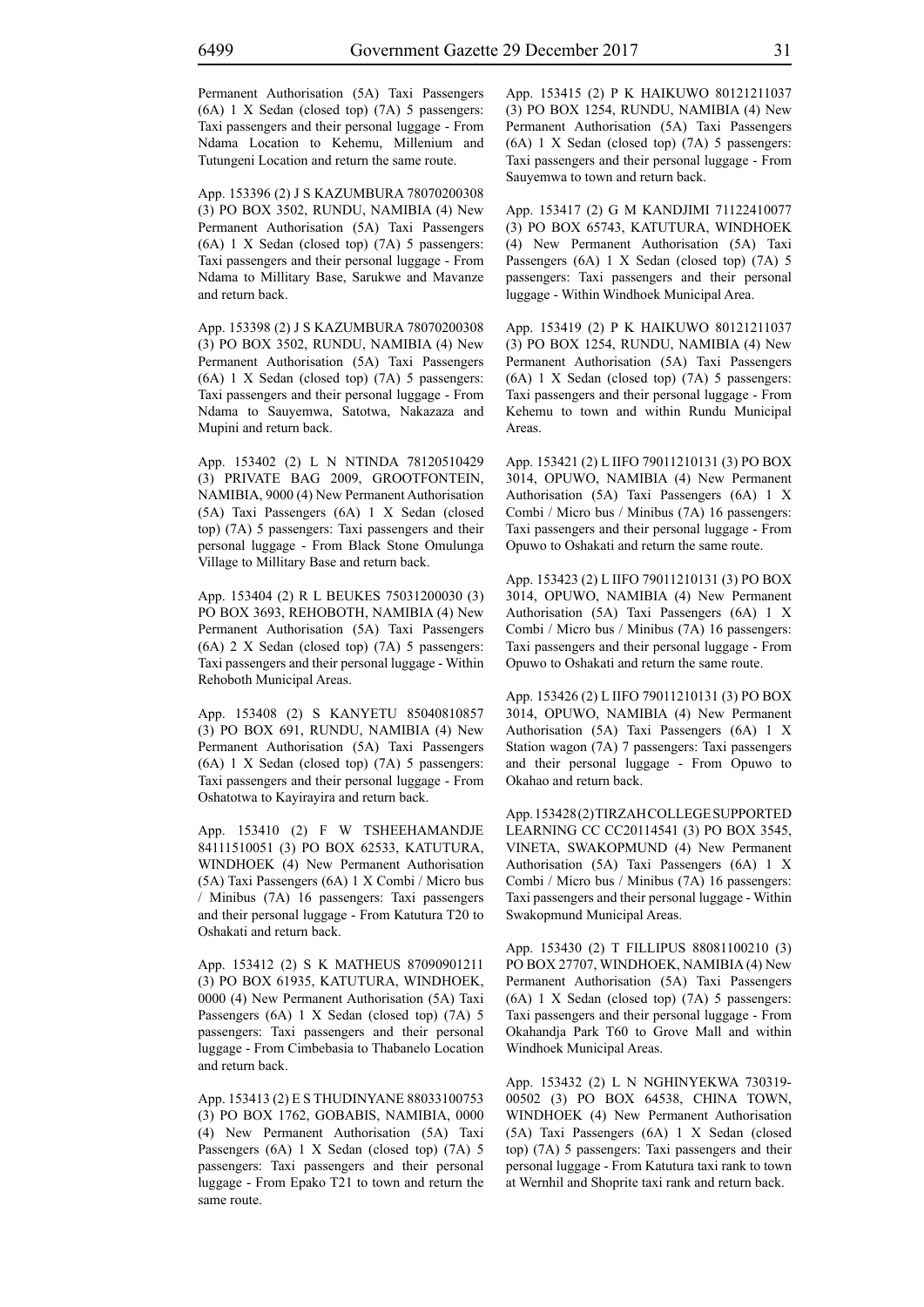App. 153437 (2) I NTINDA 80110710150 (3) BOX 95213, SOWETO, WINDHOEK, 9000 (4) New Permanent Authorisation (5A) Taxi Passengers (6A) 1 X Combi / Micro bus / Minibus (7A) 16 passengers: Taxi passengers and their personal luggage - From Windhoek at Monte Cristo to Oshakati and return back.

App. 153439 (2) L PIUS 83080811089 (3) PO BOX 321, ONDANGWA, NAMIBIA (4) New Permanent Authorisation (5A) Taxi Passengers (6A) 1 X Sedan (closed top) (7A) 5 passengers: Taxi passengers and their personal luggage - From Ondangwa to Oshakati and return back.

App. 153441 (2) LTJ TOURS PTY LTD. 20130924 (3) BOX 1205, WALVIS BAY (4) New Permanent Authorisation (5A) Tourists (6A) 2 X Station wagon (7A) 7 passengers: Tourists and their personal luggage - From Airpot Walvis Bay, Etosha National park and Kalahari Game lodge, Sossusvlai, Hosea Kutako International Airport to hotels, lodges, guesthouses within Windhoek Municipal Area and tourist destination situated within the Republic of Namibia and return via the same route.

App. 153442 (2) KAPIYE TRADING CC. CC201409203 (3) PO BOX 95213, SOWETO, WINDHOEK (4) New Permanent Authorisation (5A) Taxi Passengers (6A) 1 X Combi / Micro bus / Minibus (7A) 16 passengers: Taxi passengers and their personal luggage - From Windhoek International Airport, to Hotels and within Windhoek Municipal Areas.

App. 153443 (2) P M KATIVA 780715 1019 7 (3) PO BOX 3083, RUNDU, NAMIBIA (4) New Permanent Authorisation (5A) Taxi Passengers (6A) 2 X Sedan (closed top) (7A) 5 passengers: Taxi passengers and their personal luggage: From Kaisosi, Kehemu to Ndama and Sauyemwa and return the same route.

App. 153444 (2) E PETRUS 71112700390 (3) PO BOX 61669, WINDHOEK, NAMIBIA, 0000 (4) New Permanent Authorisation (5A) Taxi Passengers (6A) 1 X Sedan (closed top) (7A) 5 passengers: Taxi passengers and their personal luggage - From Ombili location to town and within Windhoek Municipal Area.

App. 153448 (2) J JACOB 94081400822 (3) PO BOX 1829, RUNDU, NAMIBIA (4) New Permanent Authorisation (5A) Taxi Passengers (6A) 1 X Sedan (closed top) (7A) 5 passengers: Taxi passengers and their personal luggage - Within Rundu Municipal Area.

App. 153449 (2) R S JOBA 86121200189 (3) PO BOX 40304, AUSSPANNPLATZ, WIND-HOEK (4) New Permanent Authorisation (5A) Taxi Passengers (6A) 1 X Combi / Micro bus / Minibus (7A) 16 passengers: Taxi passengers and their personal luggage - From Windhoek to Katima and return the same route.

App. 153453 (2) R S JOBA 86121200189 (3) PO BOX 40304, AUSSPANNPLATZ, WINDHOEK (4) New Permanent Authorisation (5A) Taxi Passengers (6A) 2 X Sedan (closed top) (7A) 5 passengers: Taxi passengers and their personal luggage - From Okuryangava T74 to town at Nandos taxi rank (John Meinert Street and within Windhoek Municipal Areas.

App. 153456 (2) T ITAMARO 87092500753 (3) BOX 60323, WINDHOEK, NAMIBIA (4) New Permanent Authorisation (5A) Taxi Passengers (6A) 1 X Sedan (closed top) (7A) 5 passengers: Taxi passengers and their personal luggage - From Ombili taxi rank to Grove Mall and return back.

App. 153457 (2) B S NAMBAMBI 90082400024 (3) PO BOX 2520, RUNDU, NAMIBIA (4) New Permanent Authorisation (5A) Taxi Passengers (6A) 1 X Sedan (closed top) (7A) 5 passengers: Taxi passengers and their personal luggage: Within Rundu Municipal Area.

App. 153458 (2) K ININGA 79041700250 (3) PO BOX 62805, WANAHEDA, WINDHOEK, 90000 (4) New Permanent Authorisation (5A) Taxi Passengers (6A) 1 X Combi / Micro bus / Minibus (7A) 16 passengers: Taxi passengers and their personal luggage - From Windhoek to Okongo and return the same route.

App. 153459 (2) T E BOOIS 59080401315 (3) PO BOX 20098, WINDHOEK, NAMIBIA (4) New Permanent Authorisation (5A) Taxi Passengers (6A) 1 X Sedan (closed top) (7A) 5 passengers: Taxi passengers and their personal luggage - From Katutura T38 to town at Shoprite taxi rank and return back.

App. 153460 (2) A N HAIYAMBO 77121900246 (3) PO BOX 2240, RUNDU, NAMIBIA (4) New Permanent Authorisation (5A) Taxi Passengers (6A) 2 X Sedan (closed top) (7A) 5 passengers: Taxi passengers and their personal luggage: From Kansukwa taxi rank to Ndama Combined School taxi rank Within Rundu Municipal Area.

App. 153461 (2) J N MAKAYI 83021510833 (3) PO BOX 718, RUNDU, NAMIBIA (4) New Permanent Authorisation (5A) Taxi Passengers (6A) 2 X Sedan (closed top) (7A) 5 passengers: Taxi passengers and their personal luggage: Within Rundu Municipal Area.

App. 153462 (2) G MUNUNGA 76042610317 (3) PO BOX 4511, WALVIS BAY, NAMIBIA (4) New Permanent Authorisation (5A) Bus Passengers (6A) 1 X Combi / Micro bus / Minibus (7A) 14 passengers: Passengers and their personal luggage - From Rundu to Walvis Bay and return via the same route.

App. 153463 (2) N J KASHANGA 81081110058 (3) PO BOX 86, RUNDU, NAMIBIA (4) New Permanent Authorisation (5A) Taxi Passengers (6A) 1 X Sedan (closed top) (7A) 5 passengers: Taxi passengers and their personal luggage: From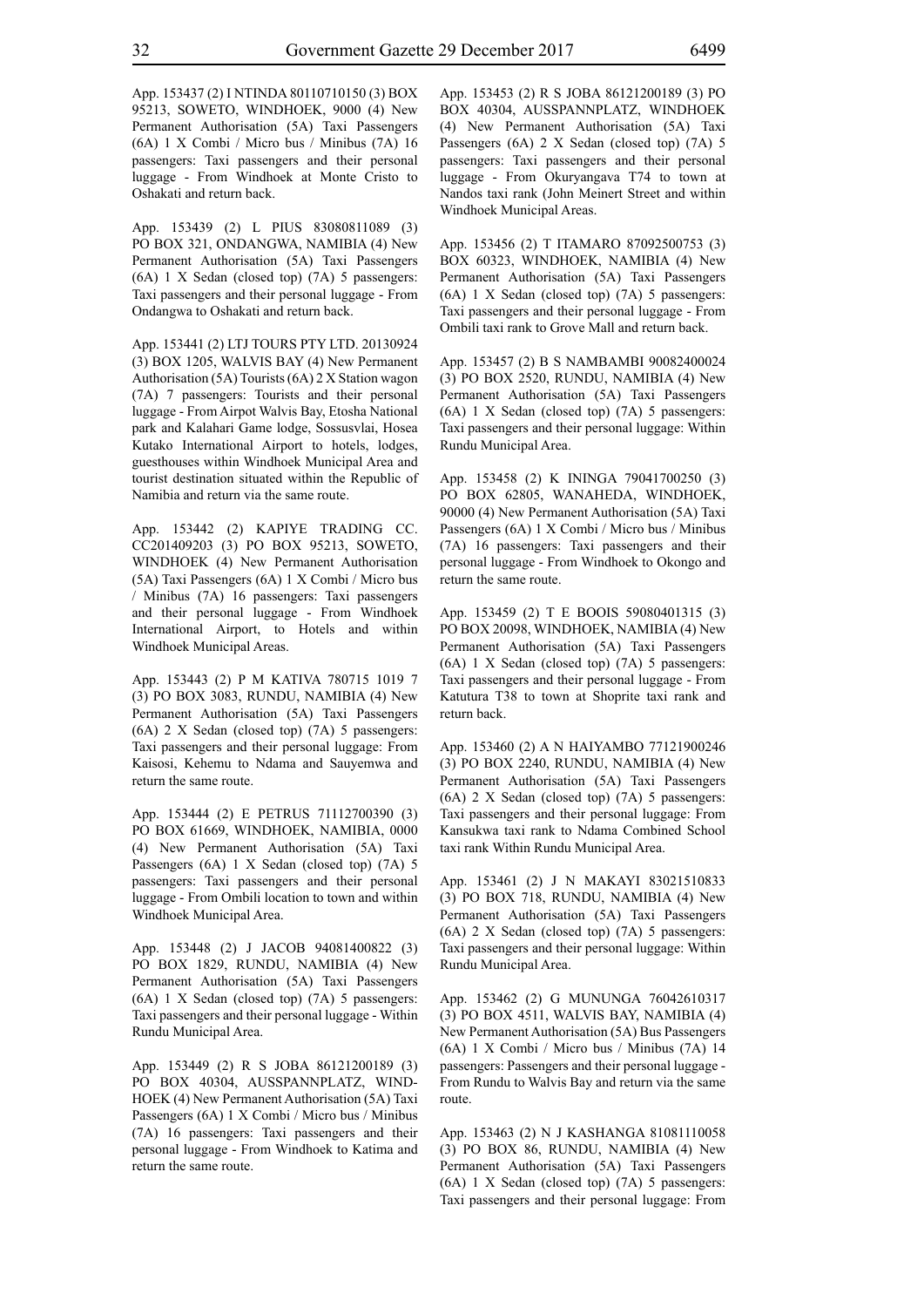Kehemu Surbub to town with Rundu Municipal Area.

App. 153464 (2) MATAZZ TRADING CC CC20061576 (3) PO BOX 61559, KATUTURA, WINDHOEK (4) New Permanent Authorisation (5A) Taxi Passengers (6A) 1 X Sedan (closed top) (7A) 5 passengers: Taxi passengers and their personal luggage - From Katutura T38 to Central Town T712 and return the same route.

App. 153465 (2) MATAZZ TRADING CC CC20061576 (3) PO BOX 61559, KATUTURA, WINDHOEK (4) New Permanent Authorisation (5A) Taxi Passengers (6A) 1 X Sedan (closed top) (7A) 5 passengers: Taxi passengers and their personal luggage - From Central Katutura T37 to Kleine Kuppe and return the same route.

App. 153466 (2) MATAZZ TRADING CC CC20061576 (3) PO BOX 61559, KATUTURA, WINDHOEK (4) New Permanent Authorisation (5A) Taxi Passengers (6A) 1 X Sedan (closed top) (7A) 5 passengers: Taxi passengers and their personal luggage - From Katutura T3 to Lafrenz T753 and return back.

App. 153467 (2) R K IPETEKWA 80122210719 (3) PO BOX 1008, RUNDU, NAMIBIA (4) New Permanent Authorisation (5A) Taxi Passengers (6A) 2 X Sedan (closed top) (7A) 5 passengers: Taxi passengers and their personal luggage: From Kasote taxi rank to town Within Rundu Municipal Area.

App. 153468 (2) MATAZZ TRADING CC CC20061576 (3) PO BOX 61559, KATUTURA, WINDHOEK (4) New Permanent Authorisation (5A) Taxi Passengers (6A) 1 X Sedan (closed top) (7A) 5 passengers: Taxi passengers and their personal luggage - From Katutura T6 to Klein Windhoek T617 and return the same route.

App. 153469 (2) J N AIYAMBO 87100700035 (3) PO BOX 351, OUTAPI, NAMIBIA (4) New Permanent Authorisation (5A) Taxi Passengers (6A) 1 X Sedan (closed top) (7A) 5 passengers: Taxi passengers and their personal luggage: From Ruacana to Oshikuku and return the same route.

App. 153470 (2) S SHAANIKA 78040810205 (3) PO BOX 4366, WALVIS BAY, NAMIBIA (4) New Permanent Authorisation (5A) Passengers (6A) 2 X Combi / Micro bus / Minibus (7A) 16 passengers: Taxi passengers and their personal luggage: From Walvis Bay (Designanted bus stop) to Oshakati (designated bus stop) and return the same route.

App. 153471 (2) MATAZZ TRADING CC CC20061576 (3) PO BOX 61559, KATUTURA, WINDHOEK (4) New Permanent Authorisation (5A) Taxi Passengers (6A) 1 X Sedan (closed top) (7A) 5 passengers: Taxi passengers and their personal luggage - From Katutura T7 to Kleine Kuppe T557 and return back.

App. 153472 (2) S SHAANIKA 78040810205 (3) PO BOX 4366, WALVIS BAY, NAMIBIA (4) New Permanent Authorisation (5A) Passengers (6A) 1 X Bus (single deck) (7A) 23 passengers: Taxi passengers and their personal luggage: From Walvis Bay (designated municipality bus stop) to Opuwo (designated municipal bus stop) and return the same route.

App. 153473 (2) MATAZZ TRADING CC CC20061576 (3) PO BOX 61559, KATUTURA, WINDHOEK (4) New Permanent Authorisation (5A) Taxi Passengers (6A) 1 X Sedan (closed top) (7A) 5 passengers: Taxi passengers and their personal luggage - From Katutura T2 to City Center T717 and return the same route.

App. 153474 (2) P N MWAALWA 74121510372 (3) PO BOX 351, OUTAPI, OMBALANTU, NAMIBIA (4) New Permanent Authorisation (5A) Taxi Passengers (6A) 2 X Sedan (closed top) (7A) 5 passengers: Taxi passengers and their personal luggage: From Ruacana to Oshakati and return the same route.

App. 153476 (2) F S KAPITIA 81050110536 (3) PO BOX 922, RUNDU, NAMIBIA (4) New Permanent Authorisation (5A) Taxi Passengers (6A) 1 X Sedan (closed top) (7A) 5 passengers: Taxi passengers and their personal luggage - From Kehemu Location to town and return the same route.

App. 153478 (2) A KATAMISA 50010103627 (3) PO BOX2462, RUNDU, NAMIBIA (4) New Permanent Authorisation (5A) Taxi Passengers (6A) 1 X Combi / Micro bus / Minibus (7A) 16 passengers: Taxi passengers and their personal luggage - From Divundu to Rundu and return back.

App. 153479 (2) P K ANTHON 68052500611 (3) PO BOX 2804, RUNDU, NAMIBIA (4) New Permanent Authorisation (5A) Taxi Passengers (6A) 1 X Sedan (closed top) (7A) 5 passengers: Taxi passengers and their personal luggage - From Kaisosi taxi rank to OK Food taxi rank and within Rundu Municipal Areas.

App. 153481 (2) HM MBEREMA 83050810424 (3) PO BOX 39, RUNDU, NAMIBIA, 9000 (4) New Permanent Authorisation (5A) Taxi Passengers (6A) 1 X Sedan (closed top) (7A) 5 passengers: Taxi passengers and their personal luggage - Within Rundu Municipal Areas.

App. 153482 (2) P K JESAYA 72112500287 (3) PO BOX 41672, WANAHEDA, WINDHOEK (4) New Permanent Authorisation (5A) Taxi Passengers (6A) 1 X Sedan (closed top) (7A) 5 passengers: Taxi passengers and their personal luggage - From Wanaheda taxi rank to town at Wernhil Park and return back.

App. 153484 (2) A BEUKES 86032200248 (3) PO BOX 86, RUNDU, NAMIBIA, 0000 (4) New Permanent Authorisation (5A) Taxi Passengers (6A) 1 X Sedan (closed top) (7A) 5 passengers: Taxi passengers and their personal luggage - Within Rundu Municipal Areas.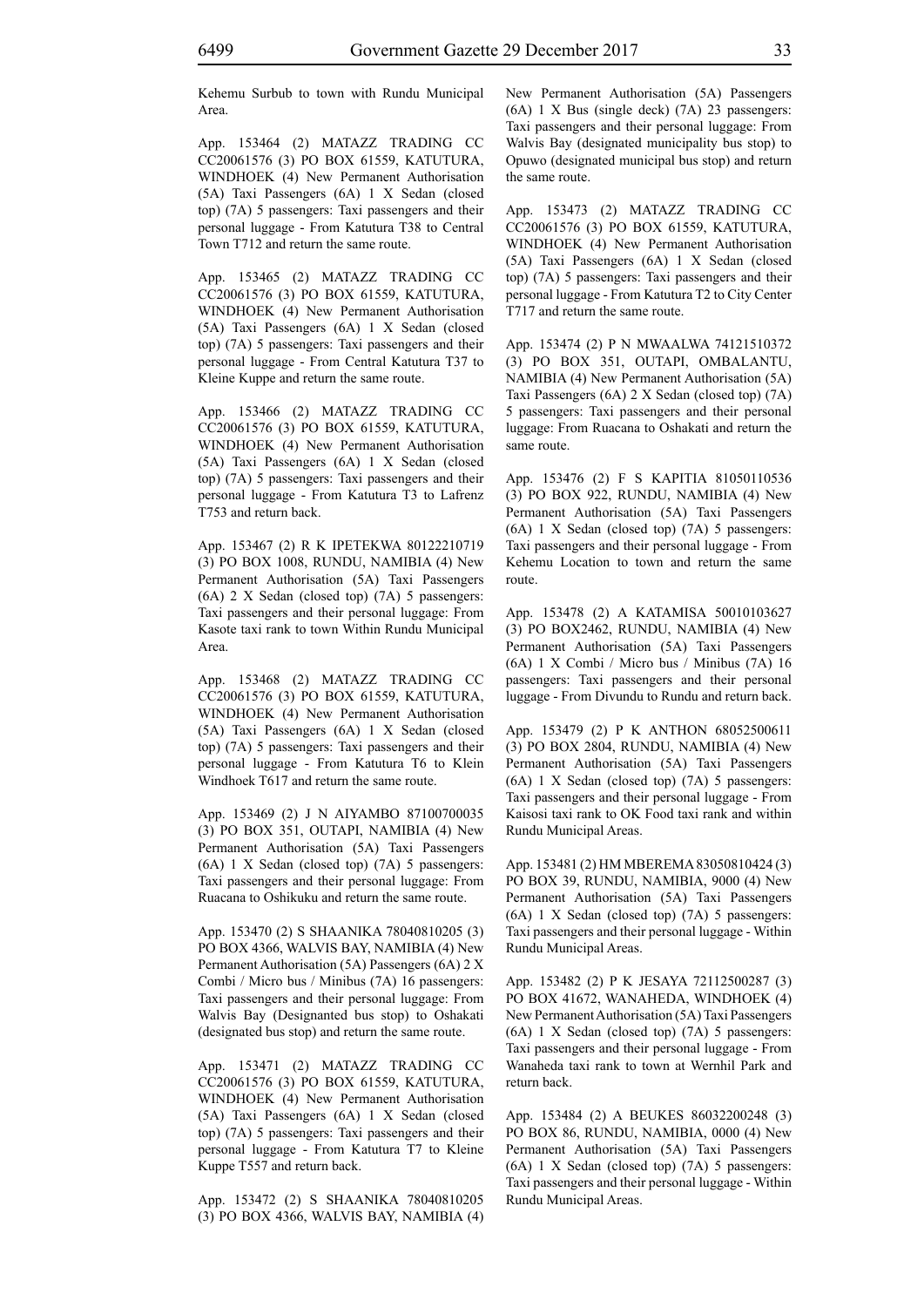App. 153485 (2) S K HAMUTENYA 61091200548 (3) PO BOX 4082, RUNDU, NAMIBIA (4) New Permanent Authorisation (5A) Taxi Passengers (6A) 2 X Sedan (closed top) (7A) 16 passengers: Taxi passengers and their personal luggage - From Rundu to Noordoewer and return back.

App. 153486 (2) V M HAMUTENYA 59083100022 (3) PO BOX 67, RUNDU, NAMIBIA (4) New Permanent Authorisation (5A) Taxi Passengers (6A) 1 X Bus (single deck) (7A) 27 passengers: Taxi passengers and their personal luggage - From Divundu to Rundu and Lüderitz and return the same route.

App. 153489 (2) E PETRUS 71112700390 (3) PO BOX 61669, WINDHOEK, NAMIBIA, 0000 (4) New Permanent Authorisation (5A) Taxi Passengers (6A) 1 X Sedan (closed top) (7A) 5 passengers: Taxi passengers and their personal luggage - From Greenwell taxi rank to town and return back.

App. 153492 (2) S K HAMUTENYA 61091200548 (3) PO BOX 4082, RUNDU, NAMIBIA (4) New Permanent Authorisation (5A) Taxi Passengers (6A) 2 X Bus (single deck) (7A) 27 passengers: Taxi passengers and their personal luggage - From Rundu Bus stop to Lüderitz and retrurn back.

App. 153494 (2) S HAINDONGO 75111200223 (3) PO BOX 13133, EENHANA, NAMIBIA (4) New Permanent Authorisation (5A) Taxi Passengers (6A) 1 X Sedan (closed top) (7A) 5 passengers: Taxi passengers and their personal luggage - From Eenhana to Okongo and return back.

App. 153498 (2) M SHIYUKA 68090210047 (3) PO BOX 22830, WINDHOEK, NAMIBIA (4) New Permanent Authorisation (5A) Taxi Passengers (6A) 1 X Sedan (closed top) (7A) 5 passengers: Taxi passengers and their personal luggage - From Ombili location to town and return back.

App. 153500 (2) E SHANGONGO 70101002025 (3) PO BOX 2431, RUNDU, NAMIBIA (4) New Permanent Authorisation (5A) Taxi Passengers (6A) 1 X Sedan (closed top) (7A) 5 passengers: Taxi passengers and their personal luggage - Within Rundu Municipal Areas.

App. 153509 (2) F T NAKUMBWATA 750101- 00355 (3) PO BOX 1415, RUNDU, NAMIBIA (4) New Permanent Authorisation (5A) Taxi Passengers (6A) 2 X Sedan (closed top) (7A) 5 passengers: Taxi passengers and their personal luggage - Within Rundu Municipal Areas.

App. 153510 (2) M SHIYUKA 68090210047 (3) PO BOX 22830, WINDHOEK, NAMIBIA (4) New Permanent Authorisation (5A) Taxi Passengers (6A) 1 X Sedan (closed top) (7A) 5 passengers: Taxi passengers and their personal luggage - From Ombili to town and return back.

App. 153511 (2) T MWADYAVALI 90051100940 (3) PO BOX 7703, KATUTURA, WINDHOEK (4) New Permanent Authorisation (5A) Taxi Passengers (6A) 1 X Sedan (closed top) (7A) 5 passengers: Taxi passengers and their personal luggage - From Goreangab Dam taxi rank to City Centre and return back.

App. 153512 (2) M SHIYUKA 68090210047 (3) PO BOX 22830, WINDHOEK, NAMIBIA (4) New Permanent Authorisation (5A) Taxi Passengers (6A) 1 X Sedan (closed top) (7A) 5 passengers: Taxi passengers and their personal luggage - From Ombili location to town and return back.

App. 153518 (2) I MATHEUS 81111410178 (3) PRIVATE BAG 13182, WINDHOEK, NAMIBIA (4) New Permanent Authorisation (5A) Taxi Passengers (6A) 1 X Sedan (closed top) (7A) 5 passengers: Taxi passengers and their personal luggage - From Wanaheda to Wernhil Park and return back.

App. 153519 (2) I MATHEUS 81111410178 (3) PRIVATE BAG 13182, WINDHOEK, NAMIBIA (4) New Permanent Authorisation (5A) Taxi Passengers (6A) 1 X Sedan (closed top) (7A) 5 passengers: Taxi passengers and their personal luggage - From Wanaheda to town at Wernhil Park and return back.

App. 153526 (2) E PETRUS 71112700390 (3) PO BOX 61669, WINDHOEK, NAMIBIA, 0000 (4) New Permanent Authorisation (5A) Taxi Passengers (6A) 1 X Sedan (closed top) (7A) 5 passengers: Taxi passengers and their personal luggage - From Greenwell Location to town and return back.

App. 153531 (2) HAMUTENYA E 85042610669 (3) PO BOX 3614, RUNDU, NAMIBIA (4) New Permanent Authorisation (5A) Taxi Passengers  $(6A)$  4 X Sedan (closed top)  $(7A)$  5 passengers: Taxi passengers and their personal luggage - From Mabule Location to Satotwa Location and return back.

App. 153533 (2) M H VAN WYK 73092000137 (3) PO BOX 3755, REHOBOTH, NAMIBIA (4) New Permanent Authorisation (5A) Taxi Passengers (6A) 1 X Sedan (closed top) (7A) 5 passengers: Taxi passengers and their personal luggage - Within Rehoboth Municipal Areas.

App. 153535 (2) K M MUNANGO 99012401054 (3) PO BOX 3614, RUNDU, NAMIBIA (4) New Permanent Authorisation (5A) Taxi Passengers (6A) 3 X Sedan (closed top) (7A) 5 passengers: Taxi passengers and their personal luggage - From Kayengona to Vhungu-Vhungu location and return back.

App. 153536 (2) D M HAMUTENYA 82082110850 (3) PO BOX 3614, RUNDU, NAMIBIA (4) New Permanent Authorisation (5A) Taxi Passengers (6A) 3 X Sedan (closed top) (7A) 5 passengers: Taxi passengers and their personal luggage - From Mupini village to Kehemu location and return back.

App. 153538 (2) P KATEMBO 87031100623 (3) PO BOX 3614, RUNDU, NAMIBIA (4) New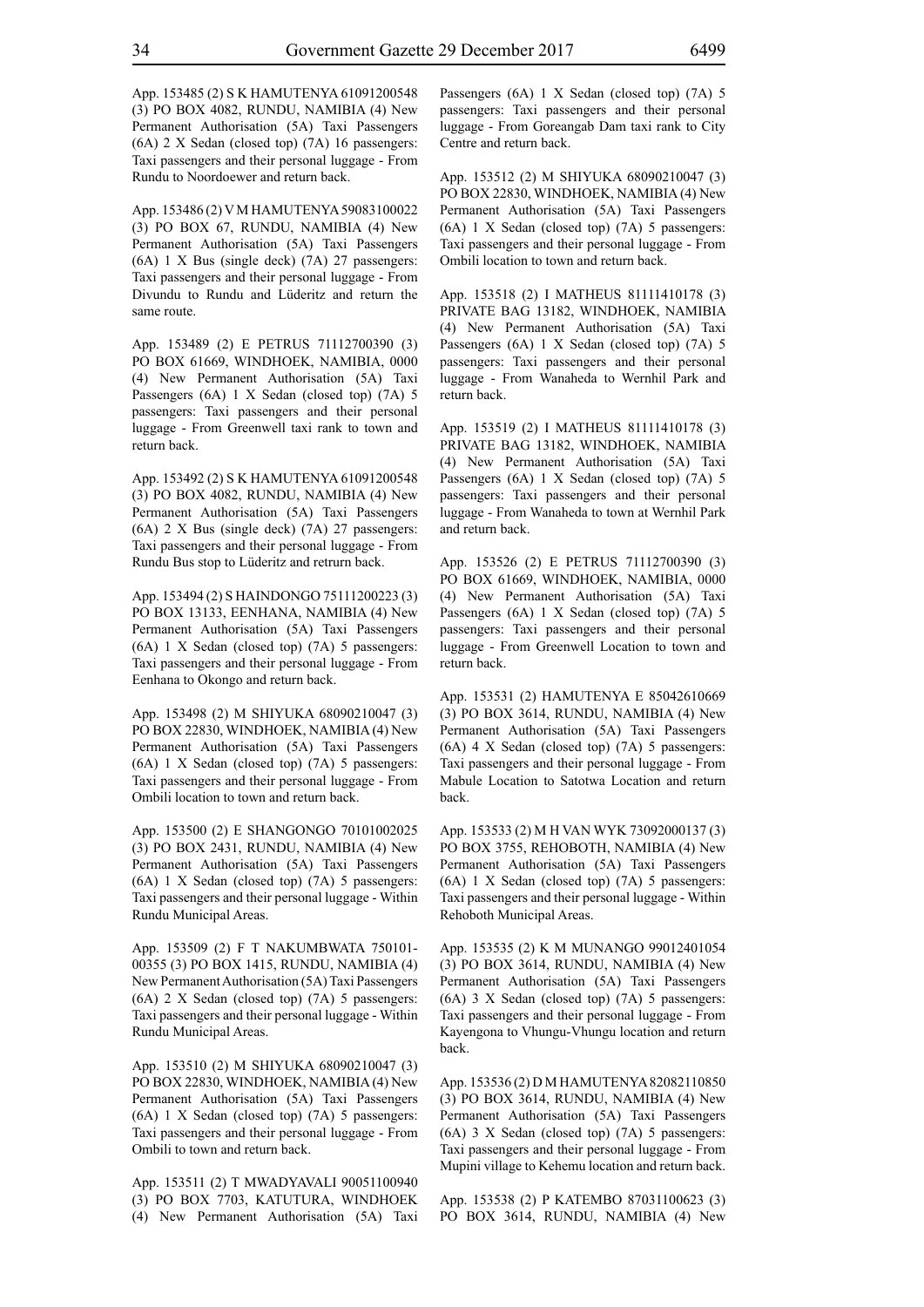Permanent Authorisation (5A) Taxi Passengers (6A) 3 X Sedan (closed top) (7A) 5 passengers: Taxi passengers and their personal luggage - From Vhungu-Vhungu location to Kaisosi and return back.

App. 153539 (2) T K HAMUTENYA 88020900462 (3) PO BOX 3614, RUNDU, NAMIBIA, 9000 (4) New Permanent Authorisation (5A) Taxi Passengers (6A) 3 X Sedan (closed top) (7A) 5 passengers: Taxi passengers and their personal luggage - From Nakazaza to Ngwa-Ngwa location and within Rundu Municipal Areas.

App. 153540 (2) T K HAMUTENYA 88020900462 (3) PO BOX 3614, RUNDU, NAMIBIA, 9000 (4) New Permanent Authorisation (5A) Taxi Passengers (6A) 3 X Sedan (closed top) (7A) 5 passengers: Taxi passengers and their personal luggage - From Kahukuru Location to Ngwa-Ngwa location and within Rundu Municipal Areas.

App. 153541 (2) T KATEMBO 36071100267 (3) PO BOX 3614, RUNDU, NAMIBIA (4) New Permanent Authorisation (5A) Taxi Passengers (6A) 3 X Sedan (closed top) (7A) 5 passengers: Taxi passengers and their personal luggage - From Vhungu-Vhungu to Kaisosi location and return back.

App. 153544 (2) V NGHITEWA 70040200477 (3) PO BOX 13154, EENHANA, NAMIBIA (4) New Permanent Authorisation (5A) Taxi Passengers (6A) 1 X Sedan (closed top) (7A) 5 passengers: Taxi passengers and their personal luggage - From Eenhana to Okongo and Oshikango and return back.

App. 153545 (2) T K HAMUTENYA 88020900462 (3) PO BOX 3614, RUNDU, NAMIBIA, 9000 (4) New Permanent Authorisation (5A) Taxi Passengers (6A) 3 X Sedan (closed top) (7A) 5 passengers: Taxi passengers and their personal luggage - From Kayira-yira location to Mutengo-Mukuru market and return back.

App. 153546 (2) R S KAMBANGURA 81112110658 (3) PO BOX 1127, KEETMANSHOOP, NAMIBIA (4) New Permanent Authorisation (5A) Taxi Passengers (6A) 1 X Sedan (closed top) (7A) 5 passengers: Taxi passengers and their personal luggage - Within Keetmanshoop Municipal Area.

App. 153549 (2) D N MUKUVE 83051310646 (3) PO BOX 3614, RUNDU, NAMIBIA (4) New Permanent Authorisation (5A) Taxi Passengers (6A) 4 X Sedan (closed top) (7A) 5 passengers: Taxi passengers and their personal luggage - From Kayengona to Vhungu-Vhungu and within Rundu Municipal Areas.

App. 153552 (2) D N MUKUVE 83051310646 (3) PO BOX 3614, RUNDU, NAMIBIA (4) New Permanent Authorisation (5A) Taxi Passengers (6A) 3 X Sedan (closed top) (7A) 5 passengers: Taxi passengers and their personal luggage - From Kayengona to Rundu State Hospital and return back.

App. 153553 (2) A N NDARA 89112000426 (3) PO BOX 691, RUNDU, NAMIBIA (4) New Permanent Authorisation (5A) Taxi Passengers (6A) 3 X Sedan (closed top) (7A) 5 passengers: Taxi passengers and their personal luggage - From Rundu Open Market to Tutungeni and return the same route.

App. 153554 (2) H M M HAUSIKU 74051900525 (3) PO BOX 2240, RUNDU, NAMIBIA (4) New Permanent Authorisation (5A) Taxi Passengers (6A) 2 X Sedan (closed top) (7A) 5 passengers: Taxi passengers and their personal luggage - From Sikandauko to Rundu Main Campus and return the same route.

App. 153557 (2) H PENOHANGE 79100200123 (3) PO BOX 1681, RUNDU, NAMIBIA (4) New Permanent Authorisation (5A) Taxi Passengers (6A) 3 X Sedan (closed top) (7A) 5 passengers: Taxi passengers and their personal luggage - From Tutungeni location to Millitary Base and return the same route.

App. 153558 (2) J K SENGUMBE 79082510790 (3) PO BOX 1008, RUNDU, NAMIBIA (4) New Permanent Authorisation (5A) Taxi Passengers (6A) 2 X Sedan (closed top) (7A) 5 passengers: Taxi passengers and their personal luggage - From Kayira-yira to Kasote and within Rundu Municipal Areas.

App. 153560 (2) J K SENGUMBE 79082510790 (3) PO BOX 1008, RUNDU, NAMIBIA (4) New Permanent Authorisation (5A) Taxi Passengers (6A) 1 X Sedan (closed top) (7A) 5 passengers: Taxi passengers and their personal luggage From Mavande to Kansukwa and within Rundu Municipal Areas.

App. 153561 (2) E HOPI 50080900682 (3) PO BOX 86, RUNDU, NAMIBIA (4) New Permanent Authorisation (5A) Taxi Passengers (6A) 2 X Sedan (closed top) (7A) 5 passengers: Taxi passengers and their personal luggage - From Sikandauko, Ndama to Rundu and return the same route.

App. 153563 (2) P K KAVARE 91053000197 (3) PO BOX 1751, RUNDU, NAMIBIA (4) New Permanent Authorisation (5A) Taxi Passengers (6A) 3 X Sedan (closed top) (7A) 5 passengers: Taxi passengers and their personal luggage - From Tutungeni to Kehemu and within Rundu Municipal Areas.

App. 153565 (2) A N KASHELLA 74090900409 (3) PO BOX 1588, RUNDU, NAMIBIA (4) New Permanent Authorisation (5A) Taxi Passengers (6A) 3 X Sedan (closed top) (7A) 5 passengers: Taxi passengers and their personal luggage - Within Rundu Municipal Areas.

App. 153566 (2) M HASHONGO 72021300285 (3) PO BOX 17017, ONDOBE, NAMIBIA (4) New Permanent Authorisation (5A) Taxi Passengers (6A) 1 X Sedan (closed top) (7A) 5 passengers: Taxi passengers and their personal luggage - From Ondangwa to Oshakati and return back.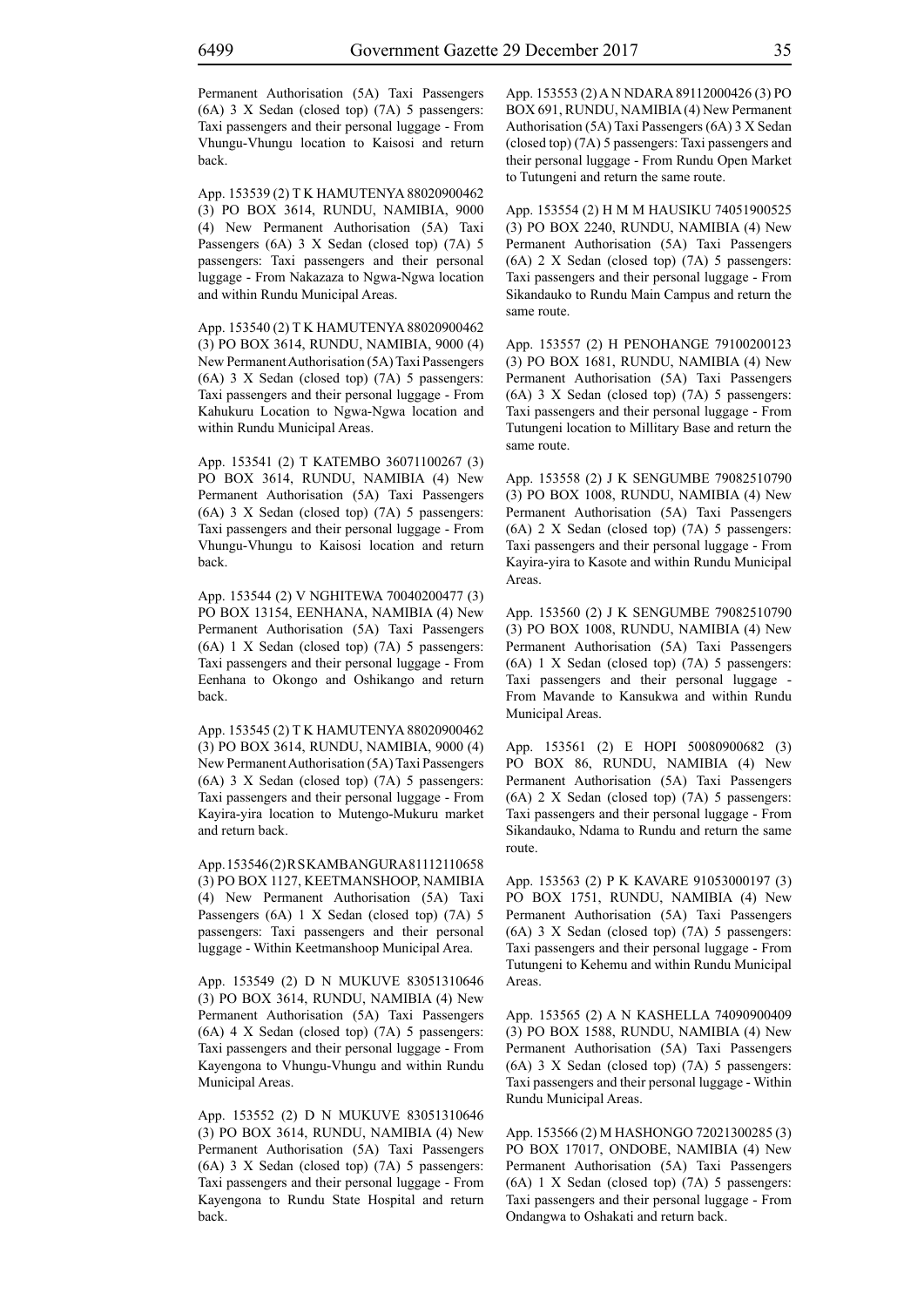App. 153567 (2) J MAHINA 86010200296 (3) PO BOX 1033, RUNDU, NAMIBIA (4) New Permanent Authorisation (5A) Taxi Passengers (6A) 2 X Sedan (closed top) (7A) 5 passengers: Taxi passengers and their personal luggage - From Sauyemwa to Kalayi border and return back.

App. 153569 (2) J MAHINA 86010200296 (3) PO BOX 1033, RUNDU, NAMIBIA (4) New Permanent Authorisation (5A) Taxi Passengers (6A) 3 X Sedan (closed top) (7A) 5 passengers: Taxi passengers and their personal luggage - From Nkarapamwe taxi rank to Sikandauko Combined school and return back.

App. 153570 (2) J MAHINA 86010200296 (3) PO BOX 1033, RUNDU, NAMIBIA (4) New Permanent Authorisation (5A) Taxi Passengers (6A) 3 X Sedan (closed top) (7A) 5 passengers: Taxi passengers and their personal luggage - From Tuitungeni to Sarusungu location and return back.

App. 153576 (2) M S MARKUS 74102800123 (3) PO BOX 3606, REHOBOTH, NAMIBIA (4) New Permanent Authorisation (5A) Taxi Passengers (6A) 1 X Sedan (closed top) (7A) 5 passengers: Taxi passengers and their personal luggage - Within Rehoboth Municipal Area.

App. 153577 (2) N P SHIPANGA 74062200627 (3) PO BOX 289, ONDANGWA, NAMIBIA (4) New Permanent Authorisation (5A) Taxi Passengers (6A) 1 X Combi / Micro bus / Minibus (7A) 16 passengers: Taxi passengers and their personal luggage - From Ondangwa to Rundu and return the same route.

App. 153578 (2) PCH SAFARI AND TOURS CC 2001710452 (3) BOX 50680, BACHBRECHT, 00000 (4) New Permanent Authorisation (5A) Tourists (6A) 2 X Station wagon (7A) 11 passengers: Tourists as well as their personal luggage - From Windhoek and/or the Hosea Kutako International Airport to Etosha, Swakopmund, Sossosvlei, as pre-booked to various places situated within the Republic of Namibia including places and return.

App. 153580 (2) TIODE TRADING CC CC201706861 (3) PO BOX 20030, AUSSPANN-PLATZ, WINDHOEK (4) New Permanent Authorisation (5A) Taxi Passengers (6A) 1 X Sedan (closed top) (7A) 5 passengers: Taxi passengers and their personal luggage - From Otjomuise via Rocky Crest to town and return back.

App. 153582 (2) K J AIRPORT TOURS CC CC201708829 (3) PO BOX 27020, EROS, WINDHOEK (4) New Permanent Authorisation (5A) Taxi Passengers (6A) 1 X Sedan (closed top) (7A) 5 passengers: Taxi passengers and their personal luggage - From Hosea International Airport to Hotels, Lodges, Restaurant, Sossusvlei, Etosha Park and different places in Namibia.

App. 153585 (2) AGEMILSA INVESTMENT CC CC201710835 (3) PO BOX 98150, WINDHOEK, NAMIBIA (4) New Permanent Authorisation (5A) Taxi Passengers (6A) 1 X Sedan (closed top) (7A) 5 passengers: Taxi passengers and their personal luggage - From Hochland Park to Hosea International Airport and retun the same route.

App. 153586 (2) AGEMILSA INVESTMENT CC CC201710835 (3) PO BOX 98150, WINDHOEK, NAMIBIA (4) New Permanent Authorisation (5A) Taxi Passengers (6A) 1 X Sedan (closed top) (7A) 5 passengers: Taxi passengers and their personal luggage - From Hochland Park T461 to Katutura T39 and return back.

App. 153587 (2) AGEMILSA INVESTMENT CC CC201710835 (3) PO BOX 98150, WINDHOEK, NAMIBIA (4) New Permanent Authorisation (5A) Taxi Passengers (6A) 1 X Sedan (closed top) (7A) 5 passengers: Taxi passengers and their personal luggage - From Hochland Park T464 to Khomasdal T311 and return back.

App. 153588 (2) AGEMILSA INVESTMENT CC CC201710835 (3) PO BOX 98150, WINDHOEK, NAMIBIA (4) New Permanent Authorisation (5A) Taxi Passengers (6A) 1 X Sedan (closed top) (7A) 5 passengers: Taxi passengers and their personal luggage - From Hochland T464 to Rocky Crest T404 and return back.

App. 153590 (2) AGEMILSA INVESTMENT CC CC201710835 (3) PO BOX 98150, WINDHOEK, NAMIBIA (4) New Permanent Authorisation (5A) Taxi Passengers (6A) 1 X Sedan (closed top) (7A) 5 passengers: Taxi passengers and their personal luggage - From Hochland Park T463 to Cimbebasia T520 and return back.

App. 153592 (2) H AIPANDA 76020300676 (3) PO BOX 351, OMBALANTU, WINDHOEK, 00000 (4) New Permanent Authorisation (5A) Taxi Passengers (6A) 1 X Sedan (closed top) (7A) 5 passengers: Taxi passengers and their personal luggage - From Outapi to Oshakati and return the same route.

App. 153593 (2) J HANGO 81082510238 (3) PO BOX 3933, WINDHOEK, NAMIBIA (4) New Permanent Authorisation (5A) Taxi Passengers (6A) 1 X Sedan (closed top) (7A) 5 passengers: Taxi passengers and their personal luggage - From Khomasdal T305 to Olympia T561 and return back.

App. 153597 (2) J HANGO 81082510238 (3) PO BOX 3933, WINDHOEK, NAMIBIA (4) New Permanent Authorisation (5A) Taxi Passengers (6A) 1 X Sedan (closed top) (7A) 5 passengers: Taxi passengers and their personal luggage - From Okuryangava T63 to Cimbebasia T518 and return back.

App. 153598 (2) L E FREDRICKS 76060800416 (3) PO BOX 964, GROOTFONTEIN, NAMIBIA (4) New Permanent Authorisation (5A) Taxi Passengers (6A) 1 X Sedan (closed top) (7A) 5 passengers: Taxi passengers and their personal luggage - Within Grootfontein Municipal Areas.